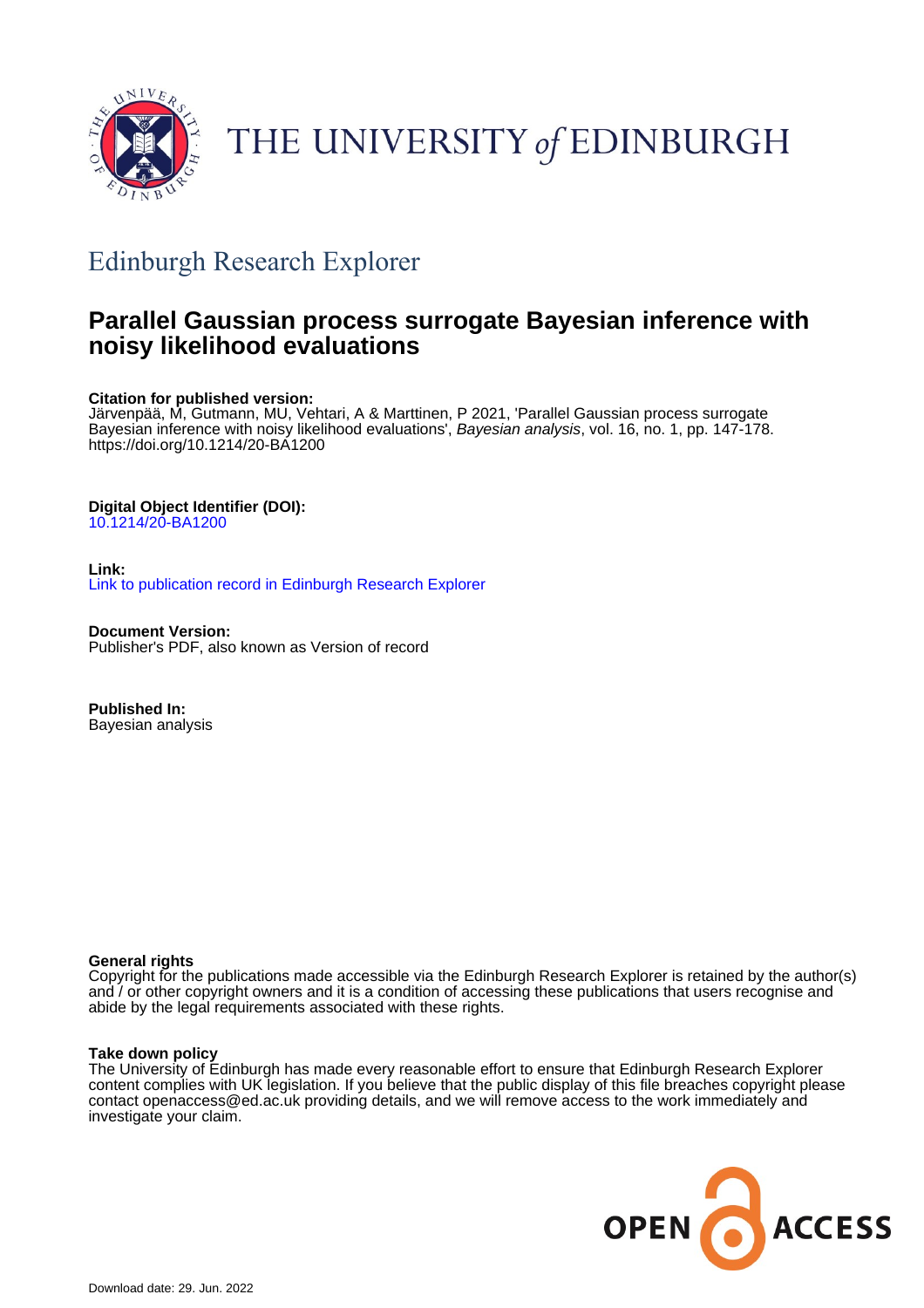## <span id="page-1-2"></span>**Parallel Gaussian Process Surrogate Bayesian Inference with Noisy Likelihood Evaluations**

Marko Järvenpää<sup>[∗](#page-1-0)</sup>, Michael U. Gutmann<sup>[†](#page-1-1)</sup>, Aki Vehtari<sup>∗</sup> and Pekka Marttinen<sup>∗</sup>

**Abstract.** We consider Bayesian inference when only a limited number of noisy log-likelihood evaluations can be obtained. This occurs for example when complex simulator-based statistical models are fitted to data, and synthetic likelihood (SL) method is used to form the noisy log-likelihood estimates using computationally costly forward simulations. We frame the inference task as a sequential Bayesian experimental design problem, where the log-likelihood function is modelled with a hierarchical Gaussian process (GP) surrogate model, which is used to efficiently select additional log-likelihood evaluation locations. Motivated by recent progress in the related problem of batch Bayesian optimisation, we develop various batch-sequential design strategies which allow to run some of the potentially costly simulations in parallel. We analyse the properties of the resulting method theoretically and empirically. Experiments with several toy problems and simulation models suggest that our method is robust, highly parallelisable, and sample-efficient.

**Keywords:** expensive likelihoods, likelihood-free inference, surrogate modelling, Gaussian processes, sequential experiment design, parallel computing.

## **1 Introduction**

When the analytic form of the likelihood function of a statistical model is available, standard sampling techniques such as Markov Chain Monte Carlo (MCMC, see e.g. Robert and Casella [2004\)](#page-30-0) can often be used for Bayesian inference. However, many models of interest in several areas of science, for example in computational biology and ecology, have an expensive-to-evaluate or intractable likelihood function which severely complicates inference. When the likelihood is intractable but forward simulation of the model is feasible, simulation-based inference methods (also called likelihood-free inference) such as approximate Bayesian computation (ABC) can be used. Unfortunately, such algorithms typically require a huge number of simulations making inference computationally costly. Examples of models with intractable likelihoods can be found in e.g. Beaumont et al.  $(2002)$ ; Marin et al.  $(2012)$ ; Lintusaari et al.  $(2017)$ ; Marttinen et al.  $(2015)$  $(2015)$ ; Järvenpää et al. [\(2018](#page-29-2)) and Section [6.2](#page-21-0) of this article.

Surrogate models, also called meta-models or emulators, such as Gaussian processes (Rasmussen and Williams, [2006](#page-30-2)) have been used extensively to calibrate deterministic computer codes, see e.g. Kennedy and O'Hagan [\(2001\)](#page-29-3). GP surrogates have recently also

-c 2021 International Society for Bayesian Analysis <https://doi.org/10.1214/20-BA1200>

<span id="page-1-0"></span><sup>∗</sup>Helsinki Institute for Information Technology HIIT, Department of Computer Science, Aalto University, [marko.j.jarvenpaa@aalto.fi,](mailto:marko.j.jarvenpaa@aalto.fi) [aki.vehtari@aalto.fi,](mailto:aki.vehtari@aalto.fi) [pekka.marttinen@aalto.fi](mailto:pekka.marttinen@aalto.fi)

<span id="page-1-1"></span><sup>†</sup>School of Informatics, University of Edinburgh, [michael.gutmann@ed.ac.uk](mailto:michael.gutmann@ed.ac.uk)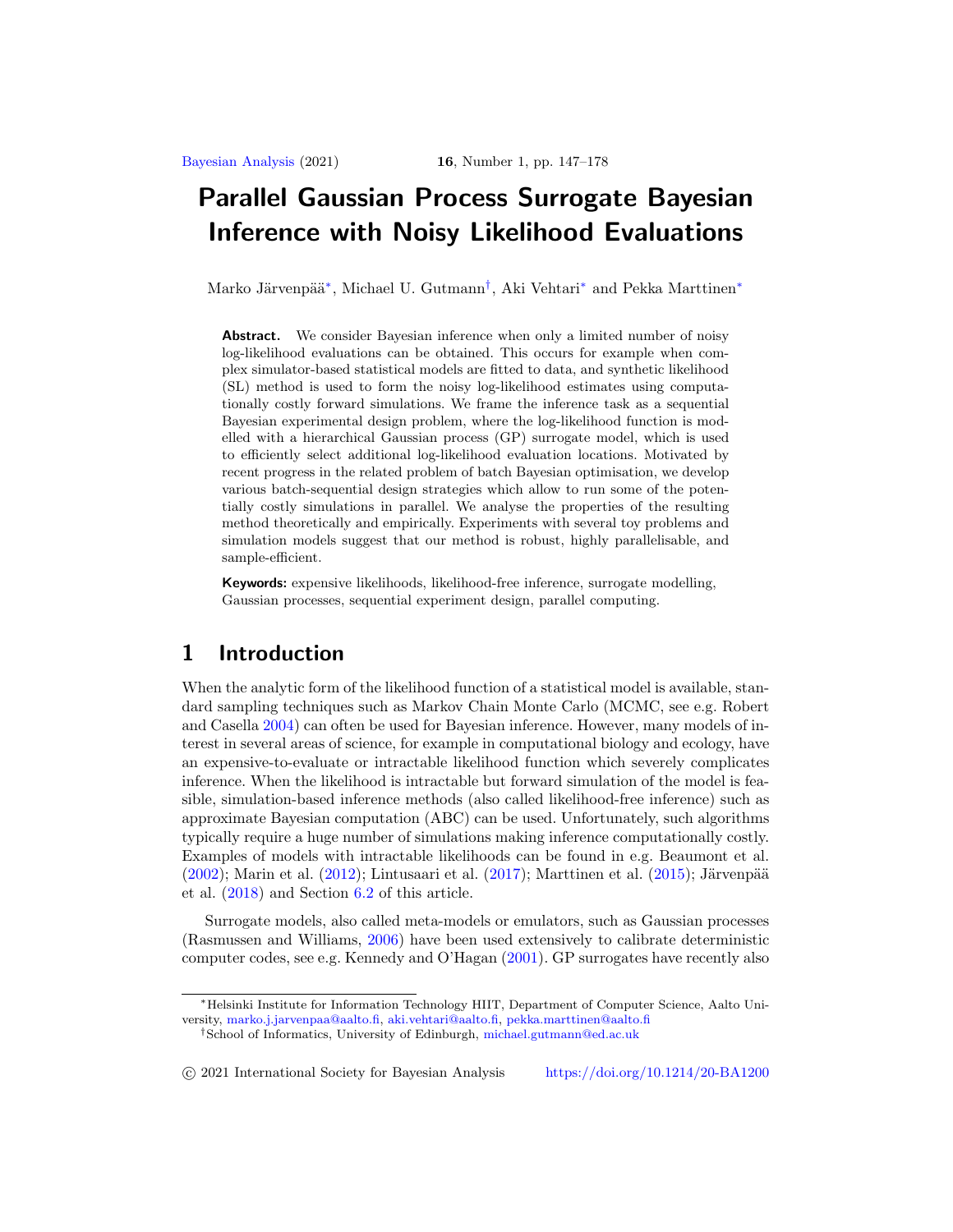#### <span id="page-2-0"></span>148 *Parallel GP-based Bayesian Inference*

been used to accelerate Bayesian inference by modelling some part of the inferential process, such as the log-likelihood function. The model allows extracting information from the simulations efficiently, and can be used e.g. to determine where additional simulations are needed. For example, Rasmussen [\(2003](#page-30-3)); Kandasamy et al. [\(2015\)](#page-29-4); Sinsbeck and Nowak [\(2017\)](#page-31-0); Drovandi et al. [\(2018](#page-28-0)); Wang and Li [\(2018\)](#page-31-1); Acerbi [\(2018\)](#page-26-0) have developed GP-based techniques to accelerate Bayesian inference when the exact likelihood or the corresponding deterministic model is tractable but expensive. Various GP surrogate techniques have been proposed also for ABC, where one can only draw samples i.e. pseudo-data from a statistical model but not evaluate the likelihood. These include Meeds and Welling [\(2014](#page-30-4)); Jabot et al. [\(2014\)](#page-29-5); Wilkinson [\(2014](#page-31-2)); Gutmann and Corander  $(2016)$  $(2016)$ ; Järvenpää et al.  $(2019)$  $(2019)$ .

In this paper we focus on GP surrogate modelling of noisy log-likelihood evaluations. Earlier works on emulating the log-likelihood function have mostly assumed exact, i.e., noiseless evaluations or the noise has not been explicitly modelled. We show that noisy evaluations cause extra challenges. Also, although not the focus of this work, we remark that one often has some control over the noise level. While our approach is applicable whenever noisy, expensive log-likelihood evaluations of a statistical model of interest are available, we mainly focus on likelihood-free inference using the synthetic likeli-hood method (Wood, [2010](#page-31-3); Price et al., [2018](#page-30-5)), where the intractable log-likelihood is approximated using repeated forward simulations at each evaluation location.

Recently, Järvenpää et al. [\(2019\)](#page-29-6) developed a Bayesian decision theoretic framework for ABC inference and considered sequential strategies (also called active learning) to select the next evaluation location for an expensive simulation model. Here we extend this framework in two ways: 1) we modify it to address the problem of Bayesian inference using noisy log-likelihood evaluations, which is different from ABC, and 2) we develop batch-sequential design strategies to efficiently parallelise the estimation of the surrogate likelihood. In earlier related works the simulation locations have been selected either sequentially (Kandasamy et al., [2015;](#page-29-4) Sinsbeck and Nowak, [2017;](#page-31-0) Wang and Li,  $2018$ ; Acerbi,  $2018$ ; Järvenpää et al.,  $2019$ ) or using simple heuristics (Wilkinson,  $2014$ ; Gutmann and Corander, [2016\)](#page-28-1). Batch strategies are useful when a computing cluster is available and, as we show, can substantially reduce the computation time compared to the corresponding sequential strategies. We also analyse some properties of the proposed methods theoretically, and conduct an extensive empirical comparison.

Our approach is closely related to Bayesian quadrature (BQ), see e.g. O'Hagan [\(1991\)](#page-30-6); Hennig et al. [\(2015\)](#page-28-2); Karvonen et al. [\(2018\)](#page-29-7). In particular, BQ methods have been used by Osborne et al. [\(2012\)](#page-30-7); Gunter et al. [\(2014](#page-28-3)); Chai and Garnett [\(2019](#page-27-1)) to compute the marginal likelihood and to quantify the numerical error of this integral probabilistically. In this article we are not interested in this particular integral but in obtaining an accurate estimate of the posterior. Also, we allow noisy log-likelihood evaluations. Another related problem is Bayesian optimisation (BO), see e.g. Brochu et al. [\(2010](#page-27-2)); Shahriari et al. [\(2015](#page-31-4)). Our objective to parallelise simulations is motivated by recent research on batch Bayesian optimisation (Ginsbourger et al., [2010](#page-28-4); Azimi et al., [2010;](#page-27-3) Snoek et al., [2012;](#page-31-5) Contal et al., [2013](#page-28-5); Desautels et al., [2014;](#page-28-6) Shah and Ghahramani, [2015;](#page-31-6) Wu and Frazier, [2016](#page-32-0); Gonzalez et al., [2016](#page-28-7); Wilson et al., [2018\)](#page-31-7).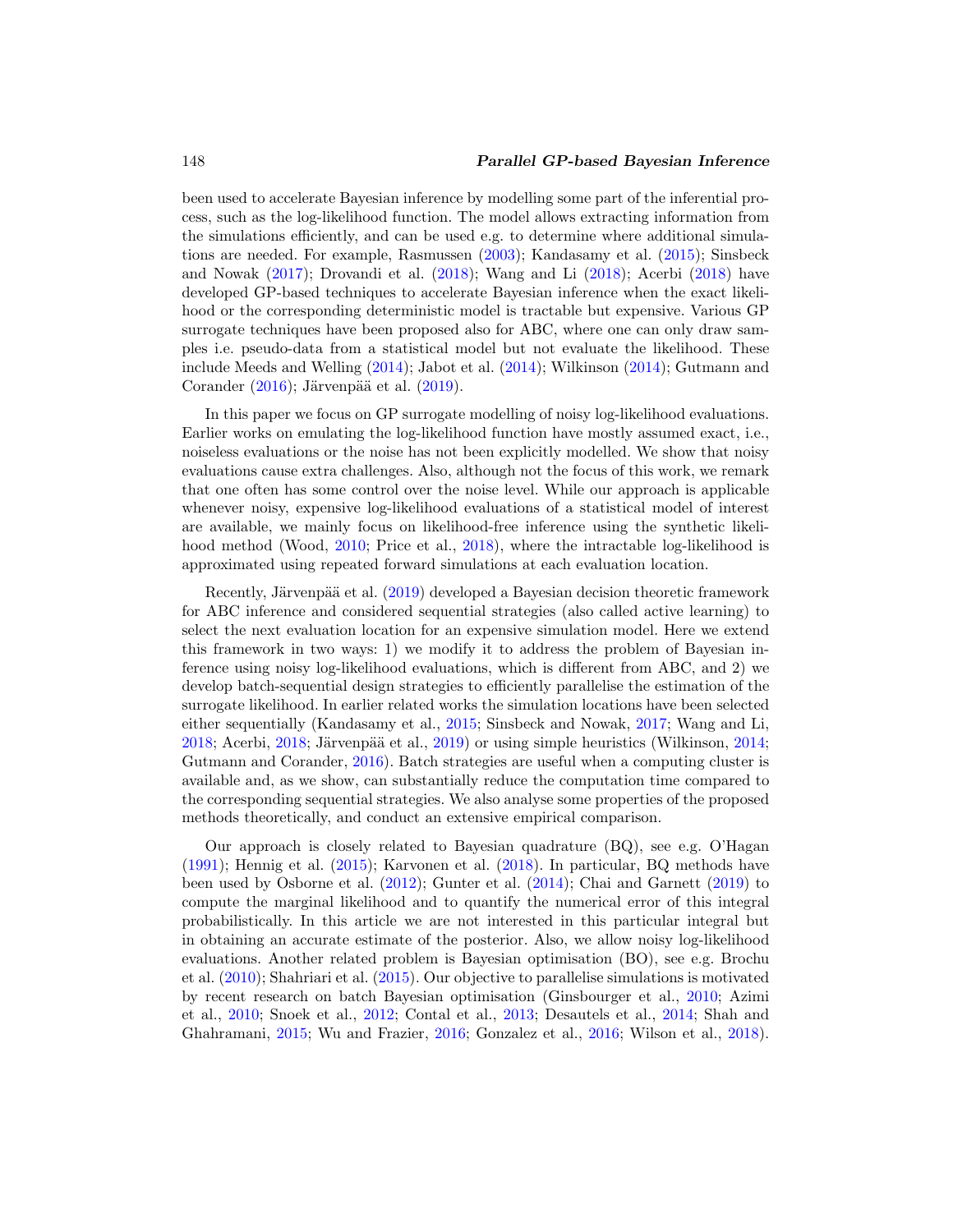<span id="page-3-2"></span>However, while BO methods can be used to accelerate likelihood-free Bayesian inference (Gutmann and Corander, [2016\)](#page-28-1), they are not specifically designed for estimating the posterior (see discussion in e.g. Kandasamy et al. [2015;](#page-29-4) Järvenpää et al. [2019](#page-29-6)). Similarly to Järvenpää et al.  $(2019)$  $(2019)$ , we explicitly design our algorithms from the first principles of Bayesian decision theory to acknowledge the goal of the analysis, i.e. estimation of the posterior density. Finally, we note that GPs in conjunction with Bayesian experimental designs have also been successful in estimating level and excursion sets of expensiveto-evaluate functions, see e.g. Bect et al. [\(2012\)](#page-27-4); Chevalier et al. [\(2014](#page-27-5)); Lyu et al. [\(2018\)](#page-29-8).

This paper is organised as follows. Section [2](#page-3-0) briefly reviews ABC and the SL. Sections [3](#page-4-0) and [4](#page-5-0) contain the details of our GP surrogate model and posterior estimation. Batch-sequential design strategies for sample-efficient estimation of the (approximate) posterior distribution are developed in Section [5](#page-8-0) while Section [6](#page-18-0) contains experiments. Finally, Section [7](#page-25-0) contains discussion and concluding remarks. Proofs, implementation details and additional experiments can be found in the supplementary material  $(Järvenpää et al. 2020).$  $(Järvenpää et al. 2020).$  $(Järvenpää et al. 2020).$ 

## <span id="page-3-0"></span>**2 ABC and the synthetic likelihood methods**

Our goal is to estimate parameters  $\theta \in \Theta$  of a simulation model given observed data **x**  $\in$  $\mathcal{X}$ . We assume  $\Theta$  is a compact subset of  $\mathbb{R}^d$  and that the prior information about feasible values of  $\theta$  is coded into a (continuous) prior pdf  $\pi(\theta)$ . For simplicity we consider only continuous parameters but discrete parameters can be handled similarly. If evaluating the likelihood function  $\pi(\mathbf{x} | \theta)$  is feasible, the posterior distribution can be computed using Bayes' theorem  $\pi(\theta | \mathbf{x}) \propto \pi(\theta) \pi(\mathbf{x} | \theta)$  up to a normalisation constant and hence be used as a target distribution in MCMC. However, when the likelihood is too costly to evaluate or unavailable, standard MCMC algorithms become infeasible.

Even when the likelihood is intractable, simulating "pseudo-data" from the model, i.e., drawing samples  $\mathbf{x}_{\theta} \sim \pi(\cdot | \theta)$ , is often feasible. In this case, ABC can be used for inference, see e.g. Marin et al. [\(2012](#page-29-0)); Turner and Van Zandt [\(2012\)](#page-31-8); Lintusaari et al. [\(2017\)](#page-29-1). Standard ABC techniques approximate the posterior as

<span id="page-3-1"></span>
$$
\pi_{\text{ABC}}(\boldsymbol{\theta} \,|\, \mathbf{x}) \propto \pi(\boldsymbol{\theta}) \int_{\mathcal{X}} \mathbb{1}_{\Delta(\mathbf{x}, \mathbf{x}_s) \leq \varepsilon} \pi(\mathbf{x}_s \,|\, \boldsymbol{\theta}) \, \mathrm{d}\mathbf{x}_s,\tag{1}
$$

where 1 denotes the indicator function,  $\varepsilon$  is a tolerance parameter and  $\Delta : \mathcal{X}^2 \to$  $\mathbb{R}_+$  is the discrepancy function used to compute the similarity between the simulated data **x**<sup>s</sup> and the observed data **x**. The discrepancy is typically constructed from lowdimensional summary statistics  $S : \mathcal{X} \to \mathbb{R}^p$ , so that  $\Delta(\mathbf{x}, \mathbf{x}_s) = \Delta'(S(\mathbf{x}), S(\mathbf{x}_s))$ , where  $\Delta' : \mathbb{R}^p \times \mathbb{R}^p \to \mathbb{R}_+$  is, for example, the weighted Euclidean distance. For each proposed parameter  $\theta$ , an unbiased ABC posterior estimate can be obtained by replacing the integral in  $(1)$  with a Monte Carlo sum using some  $N$  simulated pseudo-data sets  $\mathbf{x}_{\theta}^{(i)} \sim \pi(\cdot | \theta)$  for  $i = 1, \ldots, N$ .

An alternative to ABC is the synthetic likelihood method (Wood, [2010;](#page-31-3) Price et al., [2018\)](#page-30-5). In SL the summary statistics  $S(\mathbf{x}_{\theta})$  are assumed to have a Gaussian distribution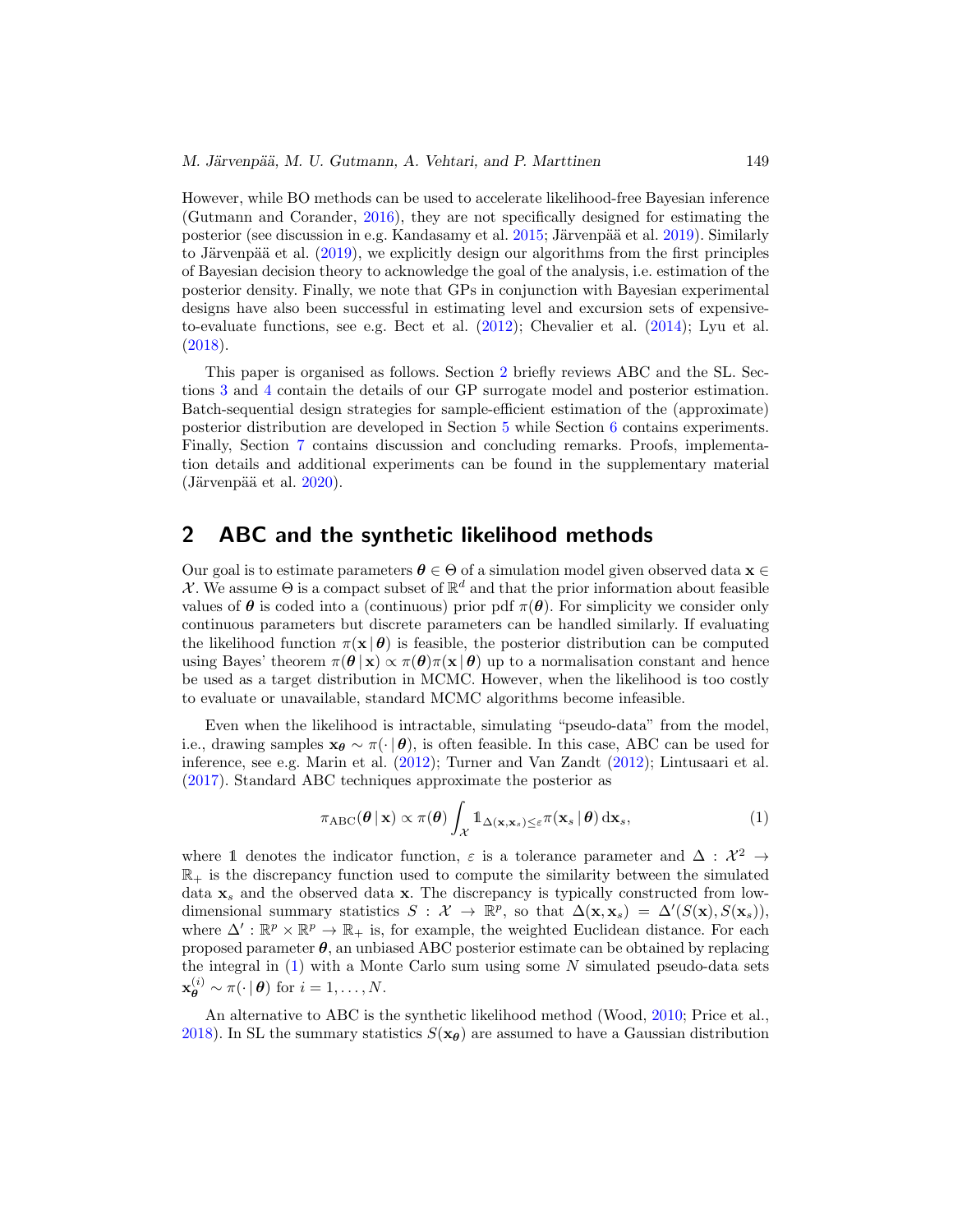<span id="page-4-4"></span>for each parameter *θ*, that is

<span id="page-4-1"></span>
$$
\pi(\mathbf{x} \mid \boldsymbol{\theta}) \approx \pi(S(\mathbf{x}) \mid \boldsymbol{\theta}) \approx \pi_{\mathrm{SL}}(S(\mathbf{x}) \mid \boldsymbol{\theta}) \triangleq \mathcal{N}(S(\mathbf{x}) \mid \boldsymbol{\mu}_{\boldsymbol{\theta}}, \boldsymbol{\Sigma}_{\boldsymbol{\theta}}).
$$
(2)

The first approximation results from replacing the full data **x** with a potentially nonsufficient summary statistics  $S(\mathbf{x})$ . The second approximation is due to the possible violations of the Gaussianity of  $S(\mathbf{x})$ . The expectation  $\mu_{\theta}$  and covariance matrix  $\Sigma_{\theta}$ in [\(2\)](#page-4-1) are unknown and are estimated for each proposed parameter  $\theta$  using maximum likelihood (ML):

<span id="page-4-2"></span>
$$
\hat{\boldsymbol{\mu}}_{\boldsymbol{\theta}} = \frac{1}{N} \sum_{i=1}^{N} S(\mathbf{x}_{\boldsymbol{\theta}}^{(i)}), \quad \hat{\boldsymbol{\Sigma}}_{\boldsymbol{\theta}} = \frac{1}{N-1} \sum_{i=1}^{N} (S(\mathbf{x}_{\boldsymbol{\theta}}^{(i)}) - \hat{\boldsymbol{\mu}}_{\boldsymbol{\theta}}) (S(\mathbf{x}_{\boldsymbol{\theta}}^{(i)}) - \hat{\boldsymbol{\mu}}_{\boldsymbol{\theta}})^{\top},
$$
(3)

where  $\mathbf{x}_{\theta}^{(i)} \sim \pi(\cdot | \theta)$  for  $i = 1, ..., N$ . As investigated by Price et al. [\(2018\)](#page-30-5), the standard Metropolis algorithm can be combined with SL. The likelihood is then computed using [\(2\)](#page-4-1) and the ML estimates in [\(3\)](#page-4-2) or, alternatively, using an unbiased estimate of  $\mathcal{N}(S(\mathbf{x}) | \mu_{\theta}, \Sigma_{\theta})$  shown in Section 2.1 of Price et al. [\(2018](#page-30-5)) which produces an exact pseudo-marginal MCMC if the Gaussianity assumption holds. See supplementary material C for discussion on the use of different SL estimators.

The advantage of SL over ABC is that specifying suitable ABC tuning parameters such as the tolerance and the discrepancy is avoided. While the Gaussianity of the summary statistics may not hold in practice, Price et al. [\(2018](#page-30-5)) have found that SL is often robust to deviations from normality. SL and its extensions (Thomas et al., [2018;](#page-31-9) An et al., [2019b](#page-27-6)[,a](#page-26-1); Frazier et al., [2019\)](#page-28-8) produce pointwise noisy log-likelihood evaluations because in practice the number of repeated simulations  $N$  at each point is finite. Using (pseudo-marginal) MCMC or other sampling-based techniques for inference with these noisy targets thus requires a large number of simulations. Assuming noisy log-likelihood evaluations are available, e.g. obtained by using SL, the goal of the following sections is to develop an inference algorithm that can minimise the number of evaluations needed.

## <span id="page-4-0"></span>**3 Gaussian process surrogate for the noisy log-likelihood**

We denote the log-likelihood or its approximation, such as the log-SL obtained as the logarithm of [\(2\)](#page-4-1), as  $f(\theta) \triangleq \log \pi(x|\theta)$ . We assume that we have access to noisy loglikelihood evaluations at  $\theta_i$  denoted by  $y_i \in \mathbb{R}$  for building the surrogate model and that the "noise" i.e. the numerical or sampling error in evaluating the log-likelihood is independently Gaussian distributed. Treating the noisy log-likelihood evaluations  $y_i$  as "observations", our measurement model is

<span id="page-4-3"></span>
$$
y_i = f(\boldsymbol{\theta}_i) + \sigma_n(\boldsymbol{\theta}_i)\varepsilon_i, \quad \varepsilon_i \stackrel{\text{i.i.d.}}{\sim} \mathcal{N}(0, 1), \tag{4}
$$

where  $\sigma_n$ :  $\Theta \to (0,\infty)$  is a (continuous) function of  $\theta$  that determines the standard deviation of the observation noise and is assumed known. To justify our model in  $(4)$ , we show empirically that log-SL is well approximated by a Gaussian distribution using six benchmark simulation models in the supplementary material D.1.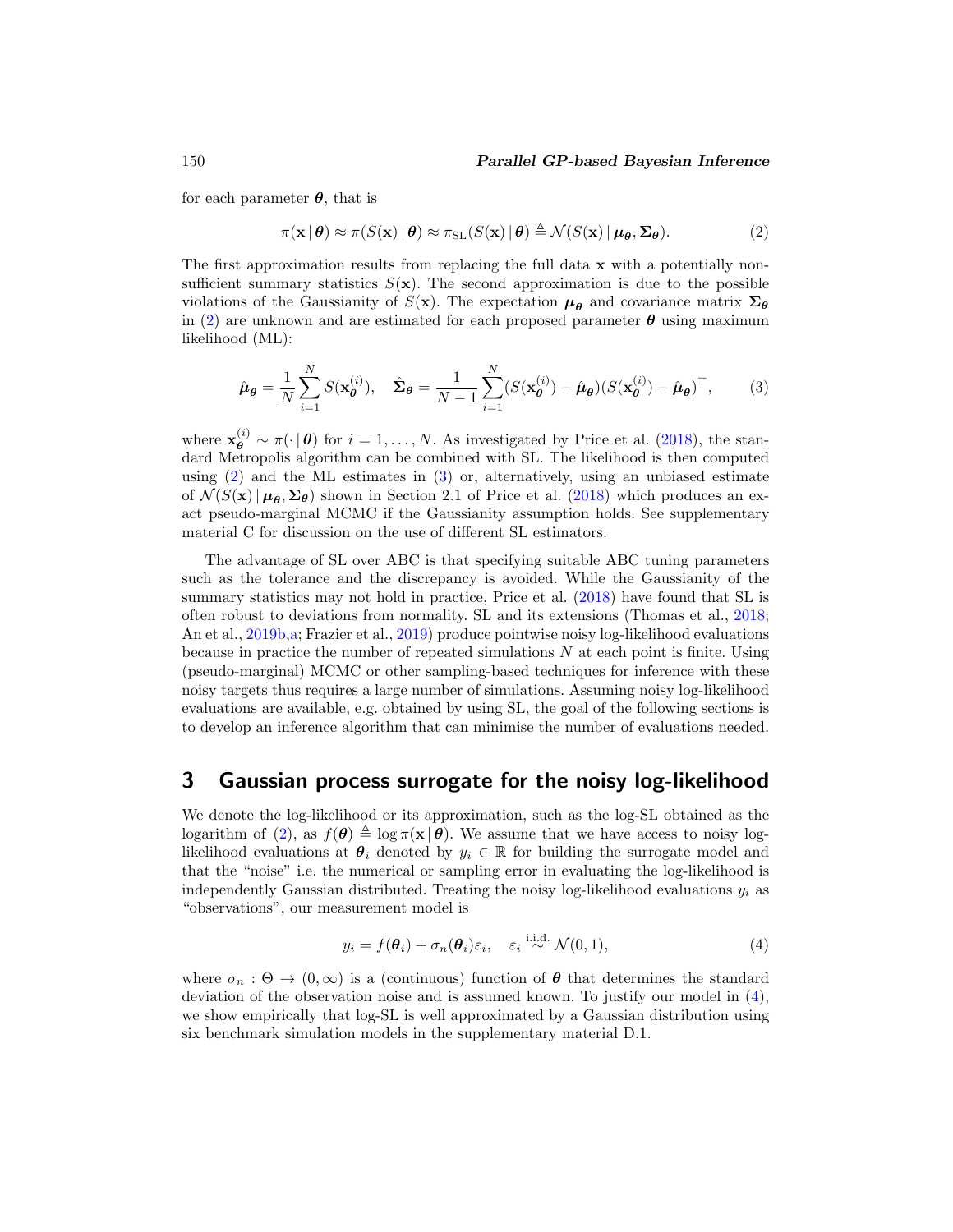#### <span id="page-5-2"></span>*M. Järvenpää, M. U. Gutmann, A. Vehtari, and P. Marttinen* 151

We place the following hierarchical GP prior for the log-likelihood function  $f$ :

$$
f | \gamma \sim \mathcal{GP}(m_0(\boldsymbol{\theta}), k(\boldsymbol{\theta}, \boldsymbol{\theta}')), \quad m_0(\boldsymbol{\theta}) = \sum_{i=1}^q \gamma_i h_i(\boldsymbol{\theta}), \quad \gamma \sim \mathcal{N}(\mathbf{b}, \mathbf{B}), \tag{5}
$$

where  $k : \Theta^2 \to \mathbb{R}$  is a covariance function and  $h_i : \Theta \to \mathbb{R}$  are fixed basis functions (both assumed continuous). The nuisance parameters  $\gamma$  in [\(5\)](#page-5-1) are marginalised, see e.g. O'Hagan and Kingman [\(1978\)](#page-30-8); Rasmussen and Williams [\(2006](#page-30-2)), to obtain the following equivalent GP prior

<span id="page-5-1"></span>
$$
f \sim \mathcal{GP}(\mathbf{h}(\boldsymbol{\theta})^{\top} \mathbf{b}, k(\boldsymbol{\theta}, \boldsymbol{\theta}') + \mathbf{h}(\boldsymbol{\theta})^{\top} \mathbf{B} \mathbf{h}(\boldsymbol{\theta}')),
$$
\n(6)

where  $h(\theta) \in \mathbb{R}^q$  is a column vector consisting of the basis functions  $h_i$  evaluated at  $\theta$ . We use basis functions of the form  $1, \theta_i, \theta_i^2$ . A similar GP prior has been considered in Wilkinson [\(2014\)](#page-31-2); Gutmann and Corander [\(2016\)](#page-28-1); Drovandi et al. [\(2018\)](#page-28-0), however, different from those articles, we take a fully Bayesian approach and marginalise *γ* as in Riihimäki and Vehtari [\(2014\)](#page-30-9). Since little initial information is typically available on the magnitude and shape of the log-likelihood, we use relatively uninformative hyperpriors so that  $\mathbf{b} = \mathbf{0}$  and  $B_{ij} = 30^2 \mathbb{1}_{i=j}$ . We assume that the log-likelihood function is smooth, and adopt the squared exponential covariance function  $k(\theta, \theta') = \sigma_f^2 \exp(-\sum_{i=1}^d (\theta_i - \theta_i))$  $\theta_i^{\prime}/(2l_i^2)$  although other choices, such as the Matérn covariance function, are also possible. We denote the  $d+1$  covariance function hyperparameters as  $\phi = (\sigma_f^2, l_1, \ldots, l_d)$ . For now, we assume  $\phi$  is known and omit it from our notation for simplicity.

Given observations  $D_t = \{(y_i, \theta_i)\}_{i=1}^t$ , which we call training data, our knowledge of the log-likelihood function is  $f | D_t \sim \mathcal{GP}(m_t(\theta), c_t(\theta, \theta'))$ , where

$$
m_t(\boldsymbol{\theta}) \triangleq k_t(\boldsymbol{\theta}) \mathbf{K}_t^{-1} \mathbf{y}_t + \mathbf{R}_t^{\top}(\boldsymbol{\theta}) \bar{\boldsymbol{\gamma}}_t, \tag{7}
$$

$$
c_t(\boldsymbol{\theta}, \boldsymbol{\theta}') \triangleq k(\boldsymbol{\theta}, \boldsymbol{\theta}') - k_t(\boldsymbol{\theta}) \mathbf{K}_t^{-1} k_t^{\top}(\boldsymbol{\theta}') + \mathbf{R}_t^{\top}(\boldsymbol{\theta}) [\mathbf{B}^{-1} + \mathbf{H}_t \mathbf{K}_t^{-1} \mathbf{H}_t^{\top}]^{-1} \mathbf{R}_t(\boldsymbol{\theta}'), \qquad (8)
$$

 $\text{with } [\mathbf{K}_t]_{ij} \triangleq k(\boldsymbol{\theta}_i, \boldsymbol{\theta}_j) + \mathbb{1}_{i=j} \sigma_n^2(\boldsymbol{\theta}_i) \text{ for } i, j \in \{1, \ldots, t\}, k_t(\boldsymbol{\theta}) \triangleq (k(\boldsymbol{\theta}, \boldsymbol{\theta}_1), \ldots, k(\boldsymbol{\theta}, \boldsymbol{\theta}_t))^{\top},$ 

$$
\bar{\boldsymbol{\gamma}}_t \triangleq [\mathbf{B}^{-1} + \mathbf{H}_t \mathbf{K}_t^{-1} \mathbf{H}_t^\top]^{-1} (\mathbf{H}_t \mathbf{K}_t^{-1} \mathbf{y}_t + \mathbf{B}^{-1} \mathbf{b}), \tag{9}
$$

and  $\mathbf{R}_t(\theta) \triangleq \mathbf{H}(\theta) - \mathbf{H}_t \mathbf{K}_t^{-1} k_t^{\top}(\theta)$ . Above  $\mathbf{H}_t$  is the  $q \times t$  matrix whose columns consist of basis function values evaluated at training points  $\boldsymbol{\theta}_{1:t} = [\boldsymbol{\theta}_1,\ldots,\boldsymbol{\theta}_t]$  which is itself a  $d \times t$  matrix, and  $\mathbf{H}(\theta)$  is the corresponding  $q \times 1$  vector at test point  $\theta$ . From now on, we denote the GP variance function as  $s_t^2(\theta) \triangleq c_t(\theta, \theta)$  and the probability law of f given  $D_t$  as  $\Pi_{D_t}^f$ , that is,  $\Pi_{D_t}^f \triangleq \mathcal{GP}(m_t(\theta), c_t(\theta, \theta')).$ 

## <span id="page-5-0"></span>**4 Estimators of the posterior from the GP surrogate**

Using the GP surrogate model for the noisy log-likelihood, we here derive estimators for the posterior which can be e.g. plugged-in to a MCMC algorithm. Resulting sampling algorithms do not require further simulator runs (unlike e.g. SL-MCMC) producing potentially huge computational savings. Figure [1](#page-7-0) demonstrates our approach. We want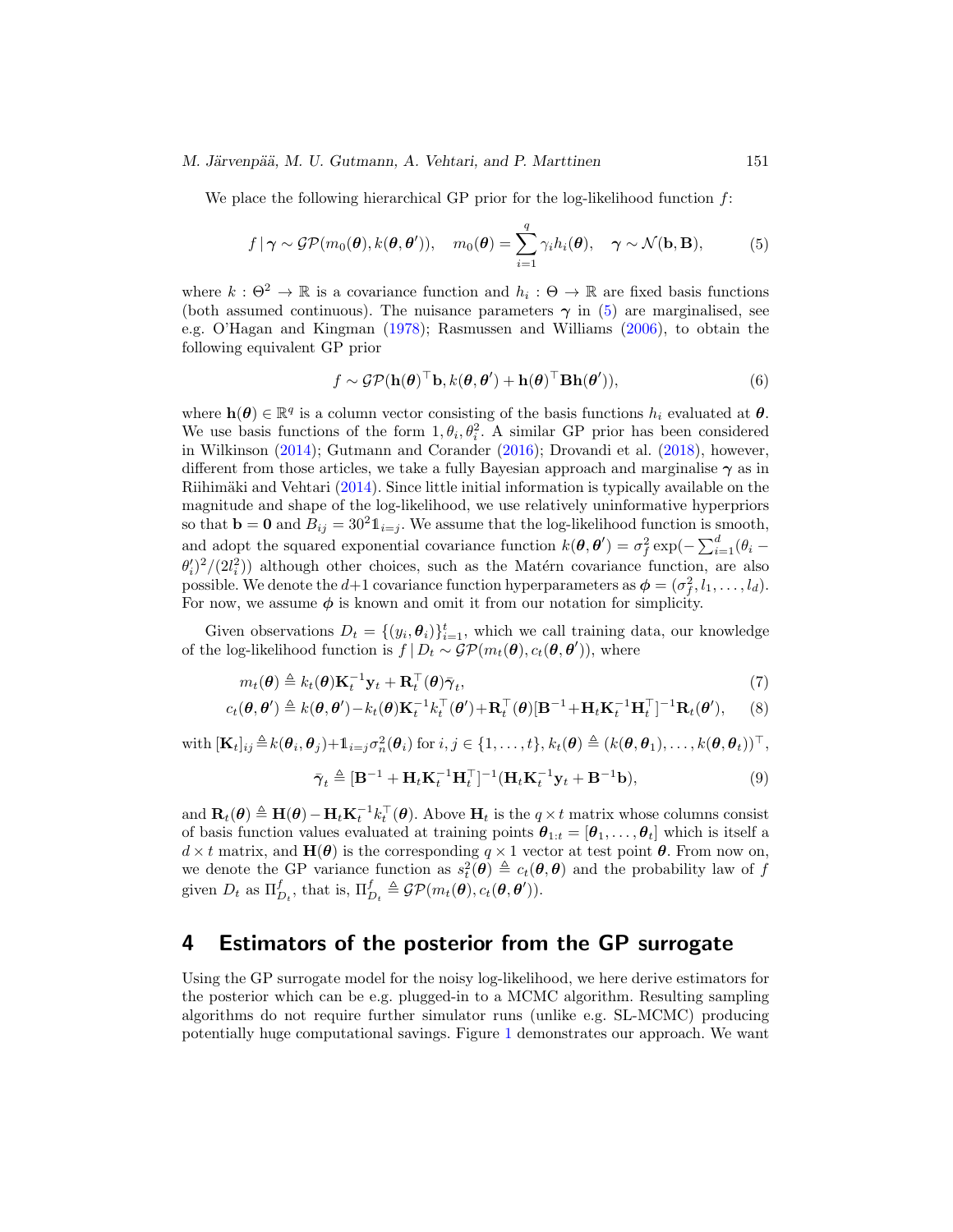#### <span id="page-6-5"></span>152 *Parallel GP-based Bayesian Inference*

to use our knowledge of the log-likelihood function represented by  $\Pi_{D_t}^f$  to determine the optimal point estimate of the probability density function (pdf) of the posterior.<sup>[1](#page-6-0)</sup> The uncertainty of the log-likelihood  $f$  can be propagated to the posterior distribution of the simulation model which consequently becomes a random quantity denoted as  $\pi_f$ :

<span id="page-6-4"></span><span id="page-6-3"></span>
$$
\pi_f(\boldsymbol{\theta}) \triangleq \frac{\pi(\boldsymbol{\theta}) \exp(f(\boldsymbol{\theta}))}{\int_{\Theta} \pi(\boldsymbol{\theta}') \exp(f(\boldsymbol{\theta}')) d\boldsymbol{\theta}'}.
$$
\n(10)

The expectation of the posterior pdf  $\pi_f$  at each parameter  $\theta$  can be formally written as

$$
\mathbb{E}_{f|D_t}(\pi_f(\boldsymbol{\theta})) = \int \frac{\pi(\boldsymbol{\theta}) \exp(f(\boldsymbol{\theta}))}{\int_{\Theta} \pi(\boldsymbol{\theta}') \exp(f(\boldsymbol{\theta}')) d\boldsymbol{\theta}'} \Pi_{D_t}^f(\mathrm{d}f) \tag{11}
$$

and the variance can be obtained similarly (assuming these quantities exist). In principle, one could sample posterior pdfs by first drawing  $f^{(i)} \sim \prod_{D_t}^{f}$  (a continuous function  $\Theta \to \mathbb{R}$ , then computing  $\pi(\theta) \exp(f^{(i)}(\theta))$ , and finally normalising. However, in practice this would require discretisation of the Θ-space and involves computational challenges. For this reason and similarly to Sinsbeck and Nowak  $(2017)$ ; Järvenpää et al.  $(2019)$ , we instead take our quantity of interest to be the unnormalised posterior

<span id="page-6-2"></span><span id="page-6-1"></span>
$$
\tilde{\pi}_f(\boldsymbol{\theta}) \triangleq \pi(\boldsymbol{\theta}) \exp(f(\boldsymbol{\theta})), \tag{12}
$$

which follows log-Gaussian process that allows analytical computations.

Next we derive an optimal estimator for the unnormalised posterior  $\tilde{\pi}$  in [\(12\)](#page-6-1) using Bayesian decision-theory. We proceed here similarly to Sinsbeck and Nowak [\(2017\)](#page-31-0) and consider the integrated quadratic loss function  $l_2(\tilde{\pi}_1, \tilde{\pi}_2) \triangleq \int_{\Theta} (\tilde{\pi}_1(\boldsymbol{\theta}) - \tilde{\pi}_2(\boldsymbol{\theta}))^2 d\boldsymbol{\theta}$ between two (unnormalised) posterior densities  $\tilde{\pi}_1$  and  $\tilde{\pi}_2$ . We assume  $\tilde{\pi}_1$  and  $\tilde{\pi}_2$  are square-integrable functions in  $\Theta$ , i.e.  $\tilde{\pi}_1, \tilde{\pi}_2 \in L^2(\Theta)$ . The optimal Bayes estimator, denoted by  $\tilde{\pi} \in \mathbb{D}$ , is the minimiser of the expected loss, where  $\mathbb{D} = L^2(\Theta)$  denotes the set of candidate estimators. In detail,

$$
\hat{\tilde{\pi}} = \arg \min_{\tilde{d} \in \mathbb{D}} \mathbb{E}_{f \mid D_t} l_2(\tilde{\pi}_f, \tilde{d}) = \arg \min_{\tilde{d} \in \mathbb{D}} \mathbb{E}_{f \mid D_t} \int_{\Theta} (\tilde{\pi}_f(\boldsymbol{\theta}) - \tilde{d}(\boldsymbol{\theta}))^2 d\boldsymbol{\theta}
$$
\n
$$
= \arg \min_{\tilde{d} \in \mathbb{D}} \int_{\Theta} \mathbb{E}_{f \mid D_t} (\tilde{\pi}_f(\boldsymbol{\theta}) - \tilde{d}(\boldsymbol{\theta}))^2 d\boldsymbol{\theta}, \tag{13}
$$

where Tonelli theorem is used to change the order of expectation and integration and where  $\tilde{d} \in \mathbb{D} = L^2(\Theta)$  is a candidate estimator of  $\tilde{\pi}$ . Equation [13](#page-6-2) shows that the expected loss is minimised when the integrand on the second row is minimised independently for (almost) each  $\theta \in \Theta$ . It follows from the basic results of Bayesian decision theory (see e.g. Robert [2007\)](#page-30-10) that the minimum is obtained when  $\tilde{d}(\theta) = \mathbb{E}_{f | D_t}(\tilde{\pi}_f(\theta))$ , i.e., the optimal estimator is the posterior expectation. The minimum value of [\(13\)](#page-6-2), called

<span id="page-6-0"></span><sup>&</sup>lt;sup>1</sup>While in this article we are mainly concerned with point estimators of the posterior pdf, we can also quantify its (epistemic) uncertainty similarly to *probabilistic numerics* literature (see e.g. Hennig et al. [2015;](#page-28-2) Cockayne et al. [2019](#page-27-7); Briol et al. [2019\)](#page-27-8) as illustrated in Figure [1b](#page-7-0). Such uncertainty estimates are also used to intelligently select the next simulation locations in Section [5.](#page-8-0)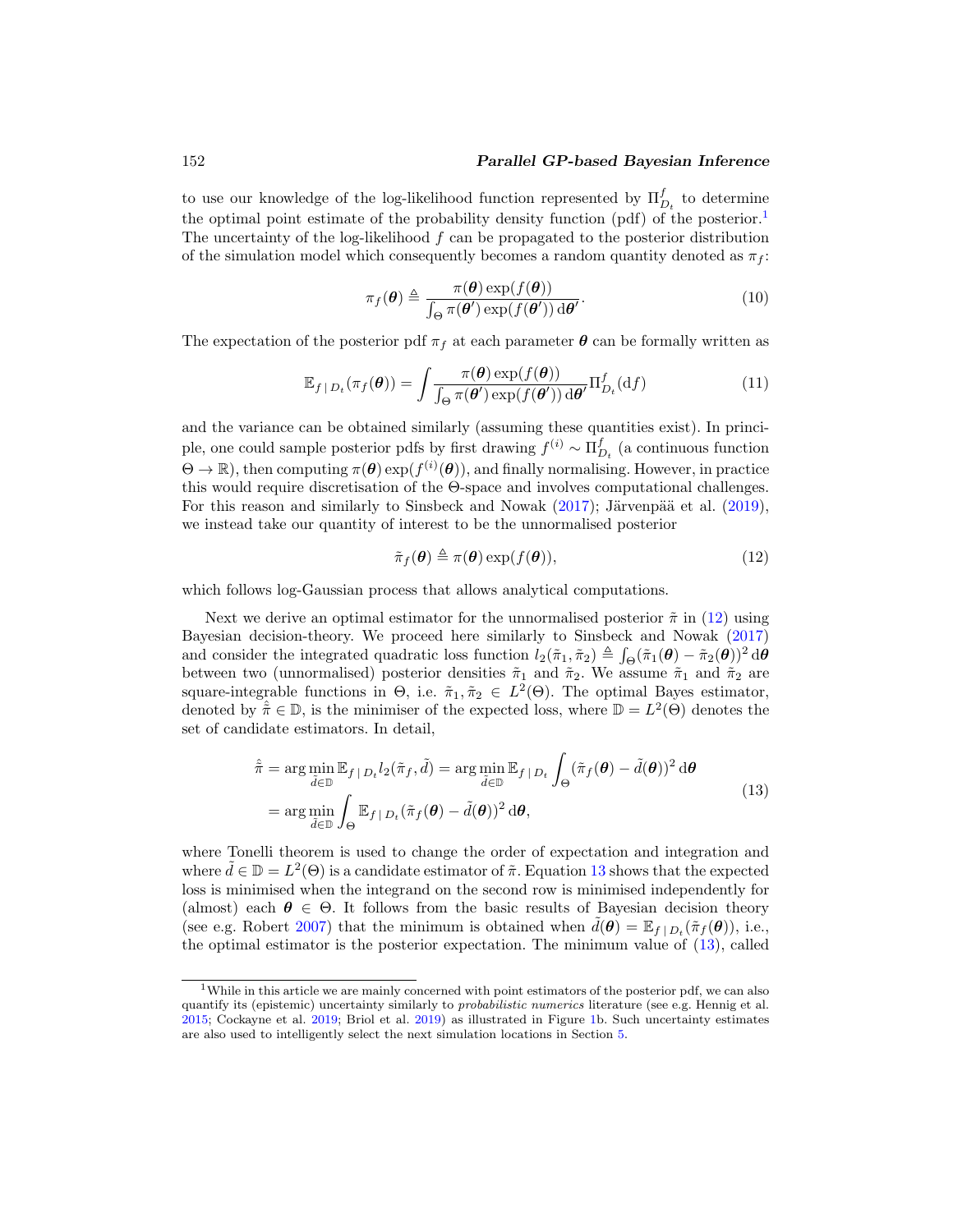<span id="page-7-0"></span>

Figure 1: (a) GP surrogate model for the log-SL of the Ricker model of Section [6.2](#page-21-1) when only the first parameter,  $\theta = \log(r)$ , is varied. The black dots show the noisy log-SL evaluations and the black lines their approximate 95% confidence intervals, the grey area the 95% credible interval, and the red line the GP mean function. (b) Uncertainty of the SL. The grey area shows the 95% credible interval of the SL and the red line is the median estimate, obtained from [\(15\)](#page-7-1). The dashed blue line shows the standard deviation of SL computed as the square root of [\(14\)](#page-7-2).

Bayes risk, is the integrated variance  $\int_{\Theta} \mathbb{V}_{f|D_t}(\tilde{\pi}_f(\theta)) d\theta$ . The posterior expectation and variance can be computed from the log-Normal distribution as

$$
\mathbb{E}_{f|D_t}(\tilde{\pi}_f(\boldsymbol{\theta})) = \pi(\boldsymbol{\theta})e^{m_t(\boldsymbol{\theta}) + \frac{1}{2}s_t^2(\boldsymbol{\theta})}, \quad \mathbb{V}_{f|D_t}(\tilde{\pi}_f(\boldsymbol{\theta})) = \pi^2(\boldsymbol{\theta})e^{2m_t(\boldsymbol{\theta}) + s_t^2(\boldsymbol{\theta})}\left(e^{s_t^2(\boldsymbol{\theta})} - 1\right).
$$
 (14)

If we instead use  $L^1$  loss  $l_1(\tilde{\pi}_1, \tilde{\pi}_2) \triangleq \int_{\Theta} |\tilde{\pi}_1(\boldsymbol{\theta}) - \tilde{\pi}_2(\boldsymbol{\theta})| d\boldsymbol{\theta}$  where  $\tilde{\pi}_1, \tilde{\pi}_1 \in L^1(\Theta)$ , we can similarly show that the optimal point estimator is the marginal median. The median and the  $\alpha$ -quantile  $q^{\alpha}$  with  $\alpha \in (0,1)$  can be computed as

<span id="page-7-2"></span>
$$
\operatorname{med}_{f|D_t}(\tilde{\pi}_f(\boldsymbol{\theta})) = \pi(\boldsymbol{\theta})e^{m_t(\boldsymbol{\theta})}, \quad q^{\alpha}_{f|D_t}(\tilde{\pi}_f(\boldsymbol{\theta})) = \pi(\boldsymbol{\theta})e^{m_t(\boldsymbol{\theta}) + \Phi^{-1}(\alpha)s_t(\boldsymbol{\theta})}, \tag{15}
$$

where  $\Phi^{-1}$  is the quantile function of the standard normal distribution. As we show in the supplementary material A, the Bayes risk corresponding to the  $L^1$  loss is

<span id="page-7-4"></span><span id="page-7-3"></span><span id="page-7-1"></span>
$$
\min_{\tilde{d}\in\mathbb{D}} \mathbb{E}_{f|D_t} l_1(\tilde{\pi}_f, \tilde{d}) = \int_{\Theta} \pi(\boldsymbol{\theta}) \exp(m_t(\boldsymbol{\theta}) + s_t^2(\boldsymbol{\theta})/2) (2\Phi(s_t(\boldsymbol{\theta})) - 1) \, \mathrm{d}\boldsymbol{\theta}.\tag{16}
$$

When MCMC is used with the point estimator of the unnormalised posterior in either [\(14\)](#page-7-2) or [\(15\)](#page-7-1), we are in fact targeting the following mean and median based estimators of the (normalised) posterior

$$
\pi_t^{\text{mean}}(\boldsymbol{\theta}) \triangleq \frac{\pi(\boldsymbol{\theta})e^{m_t(\boldsymbol{\theta}) + \frac{1}{2}s_t^2(\boldsymbol{\theta})}}{\int_{\Theta} \pi(\boldsymbol{\theta}')e^{m_t(\boldsymbol{\theta}') + \frac{1}{2}s_t^2(\boldsymbol{\theta}')}\,\mathrm{d}\boldsymbol{\theta}'}, \quad \pi_t^{\text{med}}(\boldsymbol{\theta}) \triangleq \frac{\pi(\boldsymbol{\theta})e^{m_t(\boldsymbol{\theta})}}{\int_{\Theta} \pi(\boldsymbol{\theta}')e^{m_t(\boldsymbol{\theta}')}\,\mathrm{d}\boldsymbol{\theta}'}.
$$
 (17)

These are obtained by simply normalising the Bayes optimal estimators of the unnormalised posterior (and, as a consequence, a guarantee of optimality for normalised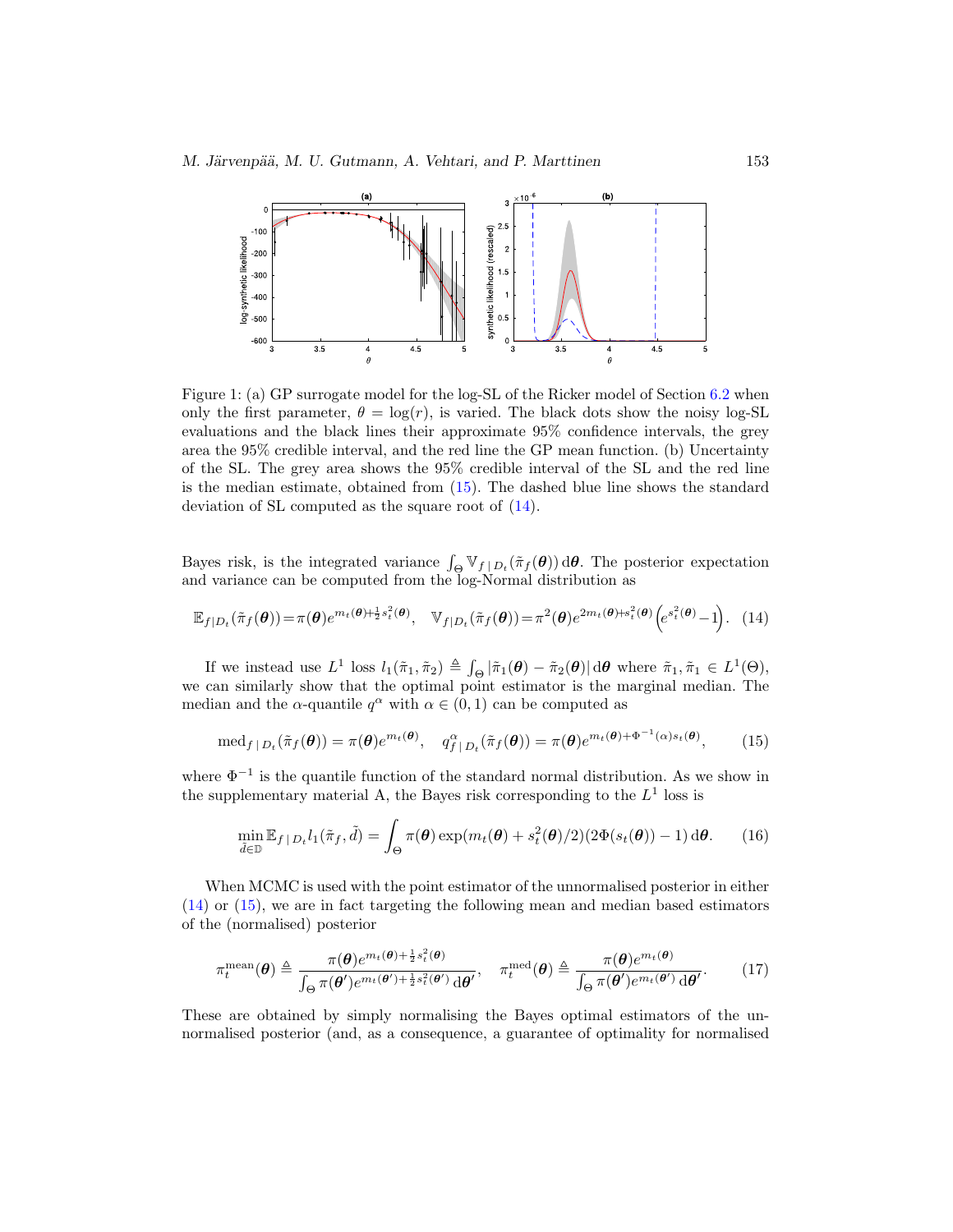<span id="page-8-3"></span>posterior does not follow). Similar estimators were also considered by Stuart and Teckentrup [\(2018](#page-31-10)). Both are clearly valid density functions, and tractable, unlike [\(11\)](#page-6-3). The latter, i.e., the marginal median based estimate, is equal to  $(10)$  if we replace the unknown log-likelihood function  $f(\theta)$  with a GP mean function  $m_t(\theta)$  and neglect GP uncertainty. On the other hand, the former, i.e., the marginal mean estimate, takes into account the GP uncertainty through the variance function  $s_t^2(\theta)$ . These two point estimates become the same if the GP variance is negligible.

## <span id="page-8-0"></span>**5 Parallel designs of simulations**

In the previous section we showed how to quantify the uncertainty of the GP surrogatebased unnormalised posterior density and we derived computable and (in a certain sense) optimal point estimates of it. Next we develop Bayesian experimental design strategies to select further locations to evaluate the log-likelihood, so that the uncertainty in the unnormalised posterior decreases as fast as possible. We focus on batch strategies and denote the batch size as  $b \in \{1, 2, \ldots\}$ . Before moving on, we introduce some terminology. The next batch of b evaluation locations is obtained as the solution to an optimisation problem. We call the objective function of this optimisation problem a design criterion and the resulting batch of evaluation locations as *design points* or just design. The complete procedure of selecting the design points is called a *batch-sequential* (or, when  $b = 1$ , just sequential) strategy.<sup>[2](#page-8-1)</sup>

In this paper we focus on synchronous parallelisation where a batch of  $b$  design points is constructed at each iteration and the corresponding  $b$  simulations are simultaneously submitted to the workers. However, the "greedy" design strategies developed in Sections [5.3](#page-13-0) and [5.5](#page-16-0) can also be used for asynchronous parallelisation, where a new location is immediately chosen and submitted for processing, whenever any of the running simulations completes, instead of waiting all the other  $b - 1$  simulations to finish.

#### **5.1 Analytical expressions for the design criteria**

We first derive some general results needed for efficient evaluation of the design criteria. These can be useful also for developing batch designs for other related GP-based problems such as BQ and BO. Given  $D_t = \{(y_i, \theta_i)\}_{i=1}^t$  it is useful to know how additional b candidate evaluations at points  $\boldsymbol{\theta}^* = [\theta_1^*, \dots, \theta_b^*]$  would affect our knowledge about the log-likelihood f and the unnormalised posterior  $\tilde{\pi}$ . The following Lemma is central to our analysis. It shows how the GP mean and variance functions are affected by supplementing the training data  $D_t$  with a new batch of evaluations  $D^* = \{(y_i^*, \theta_i^*)\}_{i=1}^b$ when the unknown **y**<sup>∗</sup> is assumed to be distributed according to the posterior predictive distribution of the GP given  $D_t$ . The Lemma is a generalisation of a similar result by Järvenpää et al.  $(2019)$ ; Lyu et al.  $(2018)$  $(2018)$ .

<span id="page-8-2"></span>**Lemma 5.1.** Consider the mean and variance functions of the GP model in Sec-tion [3](#page-4-0) for a fixed  $\theta$ , given the training data  $D_t \cup D^*$  and when treated as functions

<span id="page-8-1"></span><sup>&</sup>lt;sup>2</sup>The design criterion is often called an acquisition function and the resulting strategy sometimes an acquisition rule in the BO literature.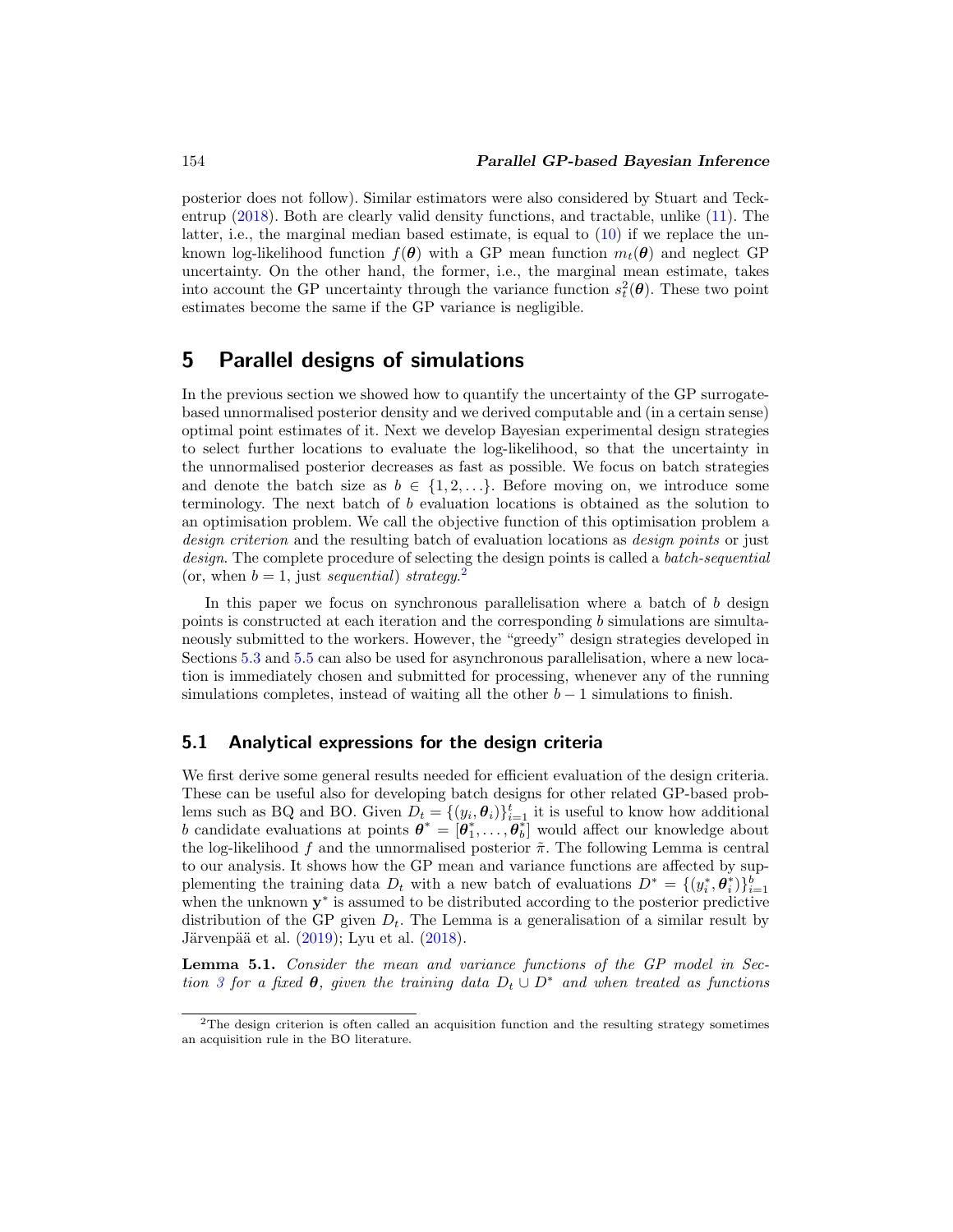*M. Järvenpää, M. U. Gutmann, A. Vehtari, and P. Marttinen* 155

of **y**<sup>∗</sup>. Assume **y**<sup>∗</sup> follows the posterior predictive distribution, that is  $y^* | \theta^*, D_t \sim$  $\mathcal{N}(m_t(\boldsymbol{\theta}^*), c_t(\boldsymbol{\theta}^*, \boldsymbol{\theta}^*) + \text{diag}(\sigma_n^2(\boldsymbol{\theta}_1^*), \ldots, \sigma_n^2(\boldsymbol{\theta}_b^*))$ ). Then,

$$
m_{t+b}(\boldsymbol{\theta};\boldsymbol{\theta}^*) \,|\,\boldsymbol{\theta}^*, D_t \sim \mathcal{N}(m_t(\boldsymbol{\theta}), \tau_t^2(\boldsymbol{\theta};\boldsymbol{\theta}^*)),\tag{18}
$$

$$
s_{t+b}^2(\boldsymbol{\theta};\boldsymbol{\theta}^*)\,|\,\boldsymbol{\theta}^*,D_t \sim \delta(s_t^2(\boldsymbol{\theta}) - \tau_t^2(\boldsymbol{\theta};\boldsymbol{\theta}^*) - s_{t+b}^2(\boldsymbol{\theta};\boldsymbol{\theta}^*)),\tag{19}
$$

where  $\delta(\cdot)$  is the Dirac measure and

<span id="page-9-0"></span>
$$
\tau_t^2(\boldsymbol{\theta};\boldsymbol{\theta}^*) = c_t(\boldsymbol{\theta},\boldsymbol{\theta}^*)[c_t(\boldsymbol{\theta}^*,\boldsymbol{\theta}^*) + \text{diag}(\sigma_n^2(\boldsymbol{\theta}_1^*),\ldots,\sigma_n^2(\boldsymbol{\theta}_b^*))]^{-1}c_t(\boldsymbol{\theta}^*,\boldsymbol{\theta}).\tag{20}
$$

In the Lemma,  $m_{t+b}(\theta; \theta^*)$  is the GP mean function at iteration  $t + b$  whose dependence on  $\theta^*$  is shown explicitly. Importantly, the above Lemma shows how the GP variance decreases from  $s_t^2(\theta)$  to  $s_{t+b}^2(\theta; \theta^*)$  when the extra b evaluations at  $\theta^*$ are included, and the reduction  $\tau_t^2(\theta; \theta^*)$  is deterministic. We see, for example, that if  $c_t(\theta_i^*, \theta_j^*) = 0$  for all  $i, j = 1, \ldots, b, i \neq j$  which might hold approximately, e.g., if the evaluation points  $\theta_i^*$  are located far from each other, then

<span id="page-9-2"></span>
$$
\tau_t^2(\boldsymbol{\theta};\boldsymbol{\theta}^*) = \sum_{i=1}^b \tau_t^2(\boldsymbol{\theta};\boldsymbol{\theta}_i^*) = \sum_{i=1}^b \frac{c_t^2(\boldsymbol{\theta},\boldsymbol{\theta}_i^*)}{s_t^2(\boldsymbol{\theta}_i^*) + \sigma_n^2(\boldsymbol{\theta}_i^*)}.
$$
(21)

This shows that the reduction of GP variance at  $\theta$ ,  $\tau_t^2(\theta; \theta^*)$ , factorises over the new evaluation points  $\theta_i^*$  in  $\theta^*$ . Intuitively, if the test point  $\theta$  is strongly correlated with some evaluation point  $\theta_i^*$ , including the evaluation at  $\theta_i^*$  will result in a large reduction of variance at the test point. Furthermore, the larger the noise variance  $\sigma_n^2(\theta_i^*)$  at the evaluation point  $\theta_i^*$  is, the less the GP variance will decrease.

It clearly holds that  $0 \leq \tau_t^2(\theta; \theta^*) \leq s_t^2(\theta)$ . Items (i–ii) of the following Lemma summarise some additional properties of the variance reduction function in [\(20\)](#page-9-0) and (iii– iv) show two further useful identities needed later. Item (i) shows the (rather obvious) result that the order of evaluation points in  $\theta^*$  does not change  $\tau_t^2(\theta; \theta^*)$  and in the following we often identify the  $d \times b$  matrix  $\theta^*$  with a multiset whose elements are the columns of  $\theta^*$  although this leads to some abuse of notation.

<span id="page-9-1"></span>**Lemma 5.2.** Let  $\theta^* \in \mathbb{R}^{d \times b}$  and let  $\theta \in \mathbb{R}^d$  be any test point. The function  $\theta^* \mapsto$  $\tau_t^2(\theta; \theta^*)$  in [\(20\)](#page-9-0) for any fixed  $\theta$  has the following properties.

- (i) The function value is invariant to the permutation of the evaluation locations i.e. the columns of  $\theta^*$ .
- (ii) Let  $\theta_A^* \subseteq \theta_B^*$ . Then  $\tau_t^2(\theta; \theta_A^*) \leq \tau_t^2(\theta; \theta_B^*)$ , i.e., including new evaluations never increases variance.
- (iii) Let  $\boldsymbol{\theta}^* = [\theta_1^*, \theta_2^*]$  so that  $b = 2$  and denote the predictive variance at  $\theta_j^*$  by  $\bar{s}_t^2(\theta_j^*) \triangleq$  $s_t^2(\boldsymbol{\theta}_j^*) + \sigma_n^2(\boldsymbol{\theta}_j^*)$  for  $j \in \{1,2\}$ . Then

$$
\tau_t^2(\boldsymbol{\theta};\boldsymbol{\theta}^*) = \tau_t^2(\boldsymbol{\theta};\boldsymbol{\theta}_1^*) + \tau_t^2(\boldsymbol{\theta};\boldsymbol{\theta}_2^*) + r_t(\boldsymbol{\theta};\boldsymbol{\theta}_1^*,\boldsymbol{\theta}_2^*),
$$
\n(22)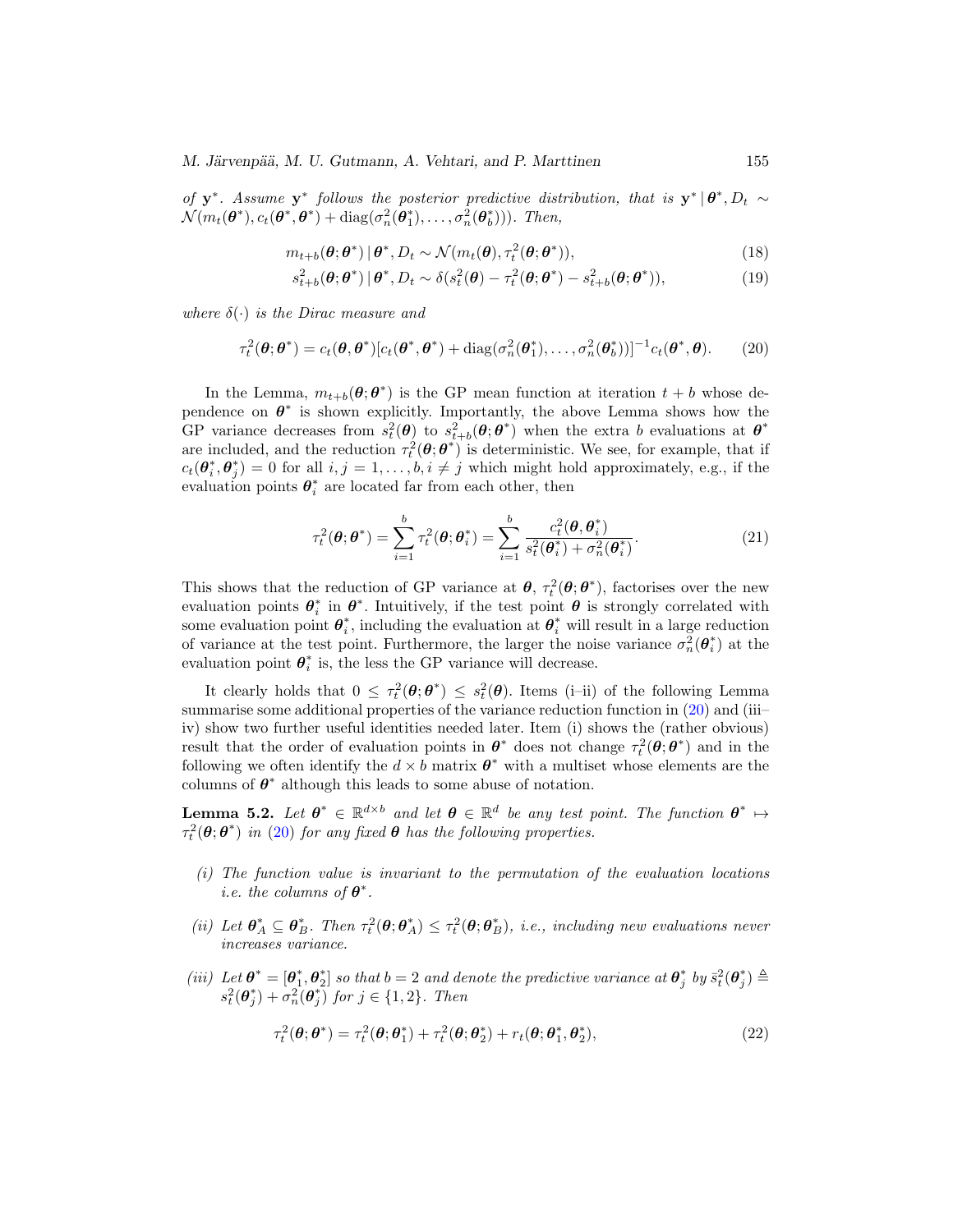

Figure 2: The effect of two new evaluations (black stars) on the GP variance. Black line is the original variance, red lines (solid and dashed) show variance if only one of the evaluations is included. Blue line shows the variance after both evaluations, and yellow the variance if the interaction between the locations is neglected. (a) Noiseless observations at evaluation locations close to each other are obtained. (b) similar to (a), but showing four earlier evaluations (at black crosses) from which noisy observations were available, such that the GP variance is not exactly zero at these locations.

<span id="page-10-1"></span><span id="page-10-0"></span>
$$
r_{t}(\theta; \theta_{1}^{*}, \theta_{2}^{*}) \triangleq \frac{c_{t}^{2}(\theta_{1}^{*}, \theta_{2}^{*})c_{t}^{2}(\theta, \theta_{1}^{*})\bar{s}_{t}^{2}(\theta_{2}^{*}) + c_{t}^{2}(\theta_{1}^{*}, \theta_{2}^{*})c_{t}^{2}(\theta, \theta_{2}^{*})\bar{s}_{t}^{2}(\theta_{1}^{*})}{\bar{s}_{t}^{4}(\theta_{1}^{*})\bar{s}_{t}^{4}(\theta_{2}^{*}) - \bar{s}_{t}^{2}(\theta_{1}^{*})\bar{s}_{t}^{2}(\theta_{2}^{*})c_{t}^{2}(\theta_{1}^{*}, \theta_{2}^{*})}{\bar{s}_{t}^{2}(\theta_{1}^{*})\bar{s}_{t}^{2}(\theta_{2}^{*}) - c_{t}^{2}(\theta_{1}^{*}, \theta_{2}^{*})}.
$$
\n
$$
(23)
$$

(iv) Let  $\boldsymbol{\theta}^* = [\boldsymbol{\theta}_A^*, \boldsymbol{\theta}_b^*]$  where  $\boldsymbol{\theta}_A^* \in \mathbb{R}^{d \times (b-1)}$  and  $\boldsymbol{\theta}_b^* \in \mathbb{R}^d$ , and denote  $\bar{\mathbf{S}}_A = c_t(\boldsymbol{\theta}_A^*)$  + diag( $\sigma_n^2(\boldsymbol{\theta}_1^*), \ldots, \sigma_n^2(\boldsymbol{\theta}_{b-1}^*)$ ). Then

$$
\tau_t^2(\boldsymbol{\theta};\boldsymbol{\theta}^*) = \tau_t^2(\boldsymbol{\theta};\boldsymbol{\theta}_A^*) + \frac{(c_t(\boldsymbol{\theta},\boldsymbol{\theta}_b^*) - c_t(\boldsymbol{\theta},\boldsymbol{\theta}_A^*)\bar{\mathbf{S}}_A^{-1}c_t(\boldsymbol{\theta}_A^*,\boldsymbol{\theta}_b^*) )^2}{s_t^2(\boldsymbol{\theta}_b^*) + \sigma_n^2(\boldsymbol{\theta}_b^*) - c_t(\boldsymbol{\theta}_b^*,\boldsymbol{\theta}_A^*)\bar{\mathbf{S}}_A^{-1}c_t(\boldsymbol{\theta}_A^*,\boldsymbol{\theta}_b^*)}.
$$
(24)

Figure [2](#page-10-0) demonstrates how two new evaluations at  $\theta_1^*$  and  $\theta_2^*$  reduce the GP variance in two different one-dimensional examples. Specifically, Figure [2a](#page-10-0) illustrates the fact of Lemma [5.2](#page-9-1) (iii) that the interaction between the evaluation points, represented by the term  $r_t(\theta; \theta_1^*, \theta_2^*)$ , affects the reduction of the GP variance and its effect can be either positive or negative (the variance after two new evaluations, blue line, is either below or above the yellow line, which represents the reduced variance if the interaction is neglected). In Figure [2b](#page-10-0) the new evaluation locations are far apart and the factorisation of the variance reduction in [\(21\)](#page-9-2) holds approximately.

#### **5.2 Batch-sequential designs**

Given  $D_t = \{(y_i, \theta_i)\}_{i=1}^t$ , our goal is to select the next batch of b evaluations  $\theta^*$  in an optimal fashion. We take a Bayesian decision theoretic approach, where  $\boldsymbol{\theta}^*$  is selected to minimise the expected (or median) loss, where the loss measures uncertainty remaining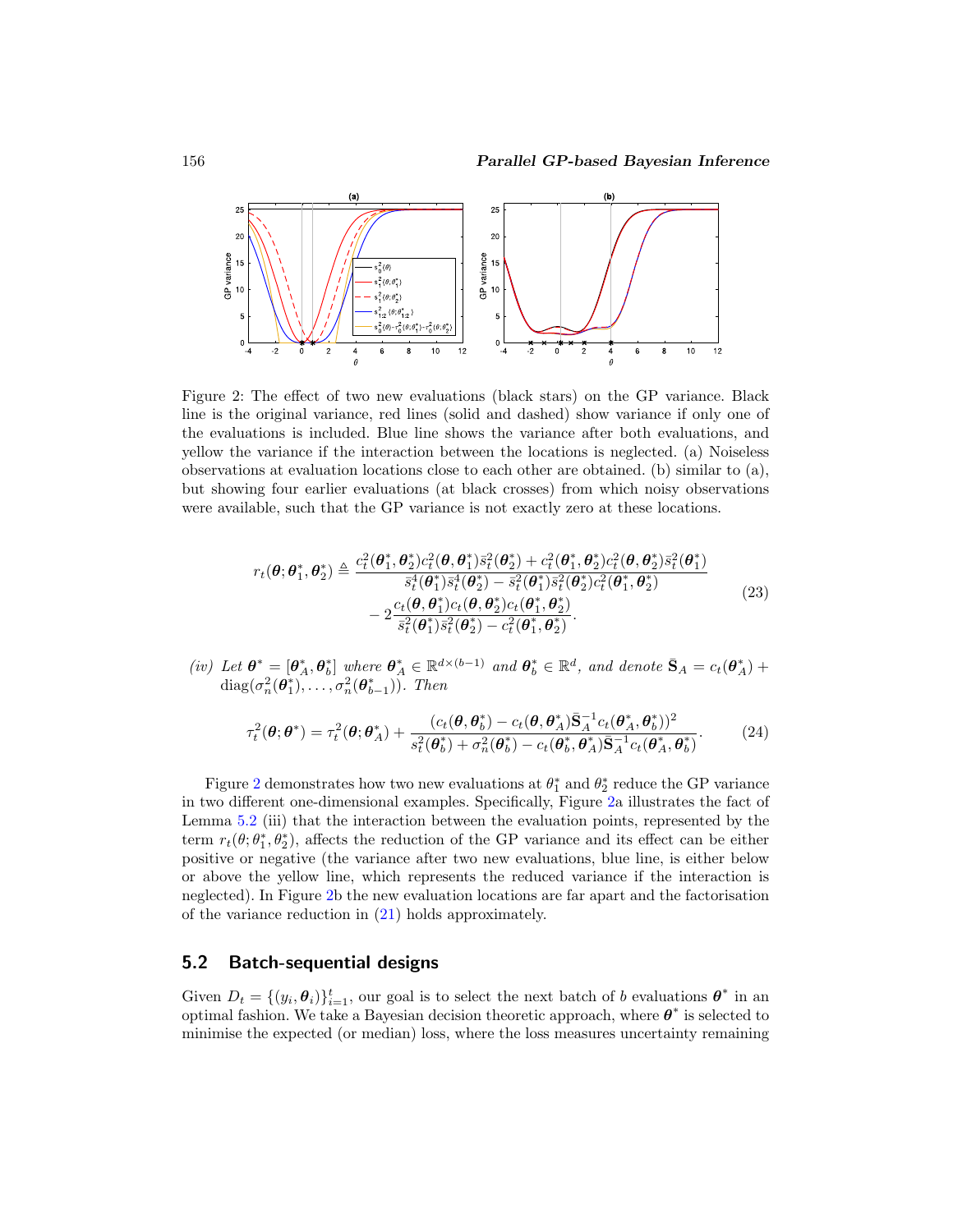<span id="page-11-1"></span>in the unnormalised posterior  $\tilde{\pi}^f$  when the hypothetical observations **y**<sup>∗</sup> at locations *θ*<sup>∗</sup> are taken into account. In the following we develop two such techniques based on two different measures of uncertainty: variance and interquartile range (IQR). Design strategies which acknowledge the impact of the next batch, but neglect the whole remaining computational budget, are often called "myopic". It is possible to formulate a non-myopic design as a dynamic programming problem, but this is computationally demanding, see e.g. Bect et al.  $(2012)$  $(2012)$ ; González et al.  $(2016)$ . Consequently, we focus on myopic designs which already produce highly sample-efficient and practical algorithms.

#### **Expected integrated variance (EIV)**

As our first measure of the uncertainty of the unnormalised posterior  $\tilde{\pi}^f$  for the selection of the next batch design  $\theta^*$ , we select the Bayes risk under the  $L^2$  loss. In this case, the Bayes risk is the integrated variance function

$$
\mathcal{L}^{\mathbf{v}}(\Pi_{D_t}^f) \triangleq \int_{\Theta} \mathbb{V}_{f \,|\, D_t}(\tilde{\pi}_f(\boldsymbol{\theta})) \,d\boldsymbol{\theta} = \int_{\Theta} \pi^2(\boldsymbol{\theta}) e^{2m_t(\boldsymbol{\theta}) + s_t^2(\boldsymbol{\theta})} \left( e^{s_t^2(\boldsymbol{\theta})} - 1 \right) \,d\boldsymbol{\theta},\qquad(25)
$$

whose integrand was obtained from  $(14)$ . This is similar to Sinsbeck and Nowak  $(2017)$ ; Järvenpää et al. [\(2019\)](#page-29-6) who, however, considered other GP surrogate models and only sequential designs. We compute the expectation over the hypothetical noisy loglikelihoods  $y^*$  for any candidate design  $\theta^*$ , leading to the expected integrated variance design criterion (EIV). The resulting optimal strategy is a special case of stepwise uncertainty reduction technique, see e.g. Bect et al. [\(2012](#page-27-4)). This criterion is evaluated efficiently without numerical simulations from the GP model, using the following result.

**Proposition 5.3.** With the assumptions of Lemma [5.1,](#page-8-2) the expected integrated variance design criterion  $L_t^{\mathbf{v}}$  at any candidate design  $\boldsymbol{\theta}^* \in \Theta^b$  is

<span id="page-11-0"></span>
$$
L_t^{\mathbf{v}}(\boldsymbol{\theta}^*) \triangleq \mathbb{E}_{\mathbf{y}^*|\boldsymbol{\theta}^*, D_t} \mathcal{L}^{\mathbf{v}}(\Pi_{D_t \cup D^*}^f) = \int_{\Theta} \pi^2(\boldsymbol{\theta}) e^{2m_t(\boldsymbol{\theta}) + s_t^2(\boldsymbol{\theta})} \Big(e^{s_t^2(\boldsymbol{\theta})} - e^{\tau_t^2(\boldsymbol{\theta}; \boldsymbol{\theta}^*)}\Big) d\boldsymbol{\theta}.
$$
 (26)

#### **Integrated median interquartile range (IMIQR)**

A sequential design strategy based on EIV worked well in the ABC scenario of Järvenpää et al. [\(2019\)](#page-29-6), who modelled the discrepancy in [\(1\)](#page-3-1) with a GP. In this article we instead model the log-likelihood with a GP as illustrated in Figure [1](#page-7-0) and the goal is to minimise the uncertainty of the unnormalised posterior  $\tilde{\pi}^f$ , which has a log-Normal distribution for a fixed *θ*. However, the expectation and variance can be suboptimal estimates of the central tendency and uncertainty of a heavy-tailed distribution such as log-Normal. For example, Figure [1b](#page-7-0) shows that the standard deviation (dashed blue line) grows very rapidly at the boundaries although at the same time the credible interval clearly indicates that the probability of the log-likelihood, and consequently the likelihood, of having a non-negligible value there is vanishingly small. The mean is similarly affected in a non-intuitive way by the heavy tails: It is fairly easy to see that

$$
\mathbb{P}[\exp(f(\boldsymbol{\theta})) \geq \mathbb{E}(\exp(f(\boldsymbol{\theta})))] = \mathbb{P}(f(\boldsymbol{\theta}) \geq m_t(\boldsymbol{\theta}) + s_t^2(\boldsymbol{\theta})/2) = \Phi(-s_t(\boldsymbol{\theta})/2). \tag{27}
$$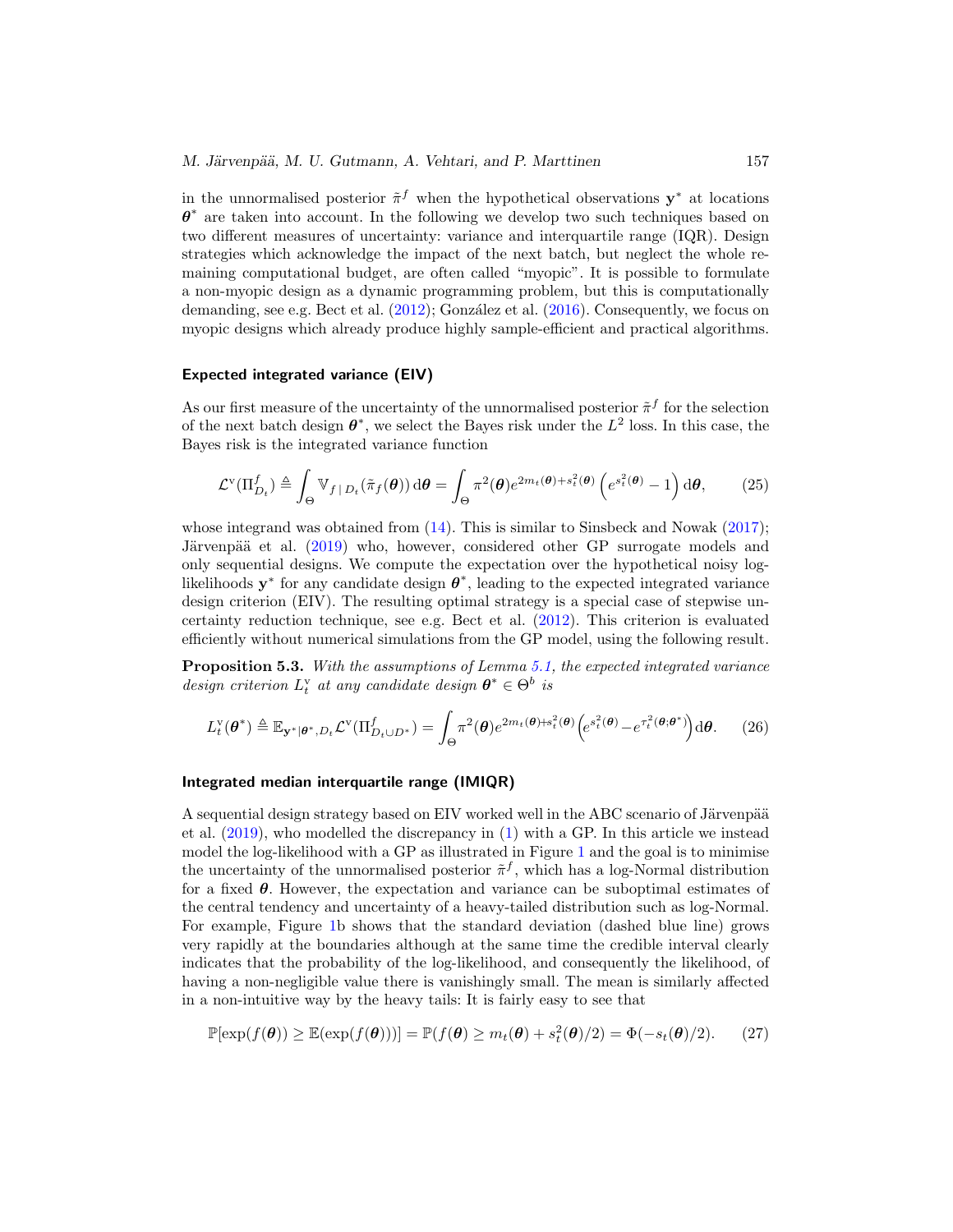<span id="page-12-2"></span>This means that with a sufficiently large variance of the log-likelihood  $s_t^2(\theta)$ , the probability that the likelihood  $\exp(f(\theta))$  is greater than its own mean becomes negligible.

The above analysis suggests (and empirical results in Section [6](#page-18-0) further confirm) that mean-based point estimates and variance-based design strategies, such as the EIV and those proposed by Gunter et al. [\(2014\)](#page-28-3); Kandasamy et al. [\(2015\)](#page-29-4); Sinsbeck and Nowak [\(2017](#page-31-0)); Järvenpää et al. [\(2019\)](#page-29-6); Acerbi [\(2018](#page-26-0)), are unsuitable when log-likelihood evaluations are noisy. A reasonable alternative for the  $L^2$ -loss used to derive the EIV is to measure the uncertainty in the posterior using the  $L<sup>1</sup>$ -loss, which is less affected by extreme values. As shown in Section [3,](#page-4-0) the  $L^1$ -loss leads to the marginal median estimate for the posterior,  $\pi_t^{\text{med}}$ . While the  $L^1$ -loss produces a robust median estimator that we adopt, [\(16\)](#page-7-3) shows that the Bayes risk with  $L^1$  loss scales as  $\exp(s_t^2(\theta)/2)$  since  $\Phi(s_t(\theta)) \approx 1$  for large  $s_t(\theta)$ , such that also this measure for overall uncertainty of  $\tilde{\pi}^f$  is affected by the heavy tails of the log-Normal distribution.

We propose a new, robust design criterion for selecting the next design. In place of the variance in EIV, we use a robust measure of uncertainty, the interquartile range  $IQR(\theta) = q^{3/4}(\theta) - q^{1/4}(\theta)$ . The integrated IQR loss measuring the uncertainty of the posterior pdf is defined as

$$
\mathcal{L}^{\text{IQR}}(\Pi_{D_t}^f) \triangleq \int_{\Theta} \text{IQR}_{f \,|\, D_t}(\tilde{\pi}_f(\theta)) \,\mathrm{d}\theta = 2 \int_{\Theta} \pi(\theta) e^{m_t(\theta)} \sinh(us_t(\theta)) \,\mathrm{d}\theta,\tag{28}
$$

where  $u \triangleq \Phi^{-1}(p_u)$  and  $\sinh(z) = (\exp(z) - \exp(-z))/2$  for  $z \in \mathbb{R}$  is the hyperbolic sine, which emerges after using [\(15\)](#page-7-1). While we use  $p_u = 0.75$ , other quantiles  $p_u \in (0.5, 1)$ are also possible. A theoretical downside of the IQR loss is that it does not formally coincide with the Bayes risk for the  $L^1$  or  $L^2$  loss, which correspond to the optimal point estimators of the unnormalised posterior (see Section [4\)](#page-5-0).

We also use the median in place of the mean to measure the effect of the next design *θ*<sup>∗</sup> to the loss function. That is, we use median loss decision theory (see Yu and Clarke [2011\)](#page-32-1), and define the median integrated IQR loss function as

<span id="page-12-0"></span>
$$
L_t^{\text{IQR}}(\boldsymbol{\theta}^*) \triangleq \text{med}_{\mathbf{y}^* \mid \boldsymbol{\theta}^*, D_t} \mathcal{L}^{\text{IQR}}(\Pi_{D_t \cup D^*}^f). \tag{29}
$$

The median integrated IQR loss in [\(29\)](#page-12-0) is intractable but it can be approximated by the integrated median IQR loss ( $IMIQR$ ). This approximation<sup>[3](#page-12-1)</sup> follows by replacing the predictive distribution of **y**<sup>∗</sup> with a point mass, i.e.,  $\pi(\mathbf{y}^* | \boldsymbol{\theta}^*, D_t) \approx \delta(m_t(\boldsymbol{\theta}^*) - \mathbf{y}^*)$ . This approximation resembles the so-called kriging believer heuristic in Ginsbourger et al. [\(2010](#page-28-4)). The next result gives a useful formula to calculate IMIQR.

<span id="page-12-1"></span><sup>3</sup>Instead of approximation, which may be inaccurate when the GP variance function is large, the integrated median criterion in [\(30\)](#page-13-1) can be seen as an alternative decision-theoretic formulation with infinitely many dependent variables of interest (one for each  $\theta \in \Theta$ ) and where the median outcomes after considering the effect of the design  $\theta^*$  are all computed separately for each  $\theta \in \Theta$ , and the corresponding losses are combined through averaging. The median integrated loss in [\(29\)](#page-12-0) instead has a single combined loss function.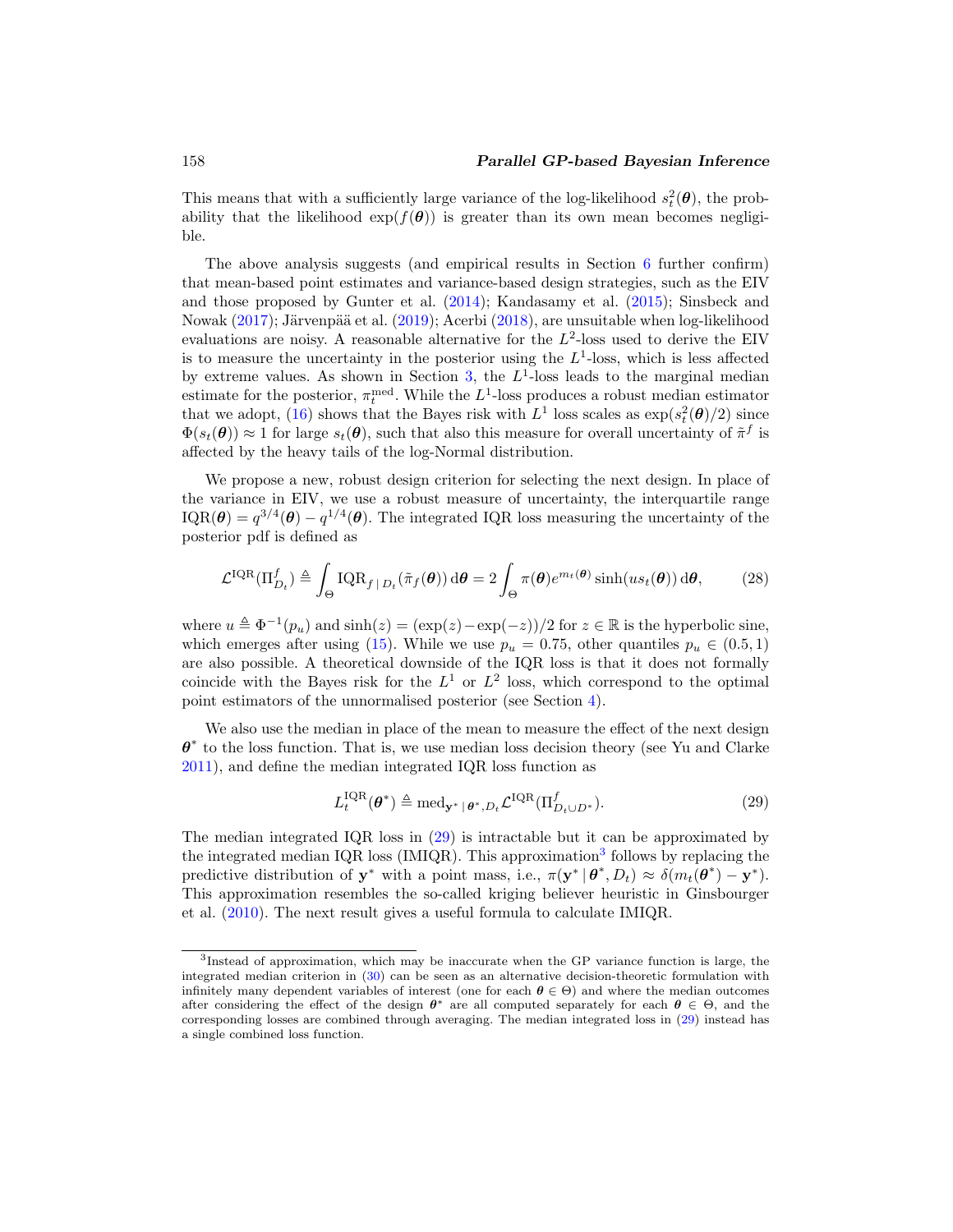<span id="page-13-4"></span>*M. Järvenpää, M. U. Gutmann, A. Vehtari, and P. Marttinen* 159

**Proposition 5.4.** With the assumptions of Lemma [5.1,](#page-8-2) the integrated median IQR loss, denoted as  $\tilde{L}_t^{\text{IQR}}$ , at any candidate design  $\boldsymbol{\theta}^* \in \Theta^b$  is

$$
\tilde{L}_{t}^{\text{IQR}}(\boldsymbol{\theta}^{*}) \triangleq \int_{\Theta} \text{med}_{\mathbf{y}^{*}|\boldsymbol{\theta}^{*},D_{t}} \text{IQR}_{f|D_{t}\cup D^{*}}(\tilde{\pi}_{f}(\boldsymbol{\theta}))d\boldsymbol{\theta} = 2 \int_{\Theta} \pi(\boldsymbol{\theta})e^{m_{t}(\boldsymbol{\theta})}\sinh(us_{t+b}(\boldsymbol{\theta};\boldsymbol{\theta}^{*}))d\boldsymbol{\theta}.
$$
\n(30)

The integrand of [\(30\)](#page-13-1) is recognised as a product of the marginal median estimate of the posterior in [\(15\)](#page-7-1) and the function  $\sinh(us_{t+b}(\theta;\theta^*))$ . Hence, to minimise IMIQR, the simulation locations  $\theta^*$  need to be chosen as a compromise between regions where the current posterior estimate is non-negligible and where the GP variance  $s_{t+b}^2(\theta; \theta^*)$ decreases efficiently when the simulations are run at *θ*∗. Similar interpretation holds also for the EIV function in [\(26\)](#page-11-0). However, EIV assigns significantly more weight to areas with high GP variance than IMIQR.

#### <span id="page-13-0"></span>**5.3 Joint and greedy optimisation for batch-sequential designs**

We can now evaluate EIV and IMIQR design criteria for any candidate design *θ*<sup>∗</sup> and choose  $\theta^*$  as the minimiser, i.e.,

<span id="page-13-2"></span><span id="page-13-1"></span>
$$
\boldsymbol{\theta}^* = \arg\min_{\boldsymbol{\theta} \in \Theta^b} L_t(\boldsymbol{\theta}),\tag{31}
$$

where  $L_t$  is either the EIV in [\(26\)](#page-11-0) or IMIQR in [\(30\)](#page-13-1). The objective function is typically smooth but multimodal so global optimisation is needed. We call [\(31\)](#page-13-2) as "joint" optimisation which does not scale to high dimensional parameter spaces or to large batch sizes. Even if computing the design criterion is cheap as compared to the run times of typical simulation models, solving the db-dimensional global optimisation problem is often impractical as discussed in Wilson et al. [\(2018](#page-31-7)). Hence, we consider greedy optimisation as also used in batch BO (Ginsbourger et al., [2010;](#page-28-4) Snoek et al., [2012](#page-31-5); Wilson et al., [2018\)](#page-31-7). The greedy optimisation procedure for both EIV and IMIQR works as follows: the first point  $\theta_1^*$  is chosen as in the sequential case i.e. by solving  $(31)$  with  $b = 1$ . The rest of the points  $\boldsymbol{\theta}_{2:b}^*$  are obtained by iteratively solving

<span id="page-13-3"></span>
$$
\boldsymbol{\theta}_r^* = \arg\min_{\boldsymbol{\theta} \in \Theta} L_t([\boldsymbol{\theta}_{1:r-1}^*, \boldsymbol{\theta}]), \quad r = 2, 3, \dots, b. \tag{32}
$$

This greedy approach simplifies the difficult db-dimensional optimisation into b separate d-dimensional problems, and makes it scalable as a function of b.

In general, the design found by the greedy optimisation does not equal the minimiser of the joint criterion. It follows from Lemma [5.2](#page-9-1) (i) that both EIV and IMIQR are invariant to the order of evaluation locations in  $\theta^*$  but this does not hold for the greedy procedure. Bounds for the performance of greedy maximisation of a set function have been studied in literature, see e.g. Nemhauser et al. [\(1978](#page-30-11)); Krause et al. [\(2008\)](#page-29-10); Bach [\(2013\)](#page-27-9). For example, if the design criterion (when defined equivalently using a utility so that [\(32\)](#page-13-3) becomes a maximisation problem) is submodular and non-decreasing in batch size b, then the worst-case outcome of greedy optimisation is at least  $1 - 1/e \approx 0.63$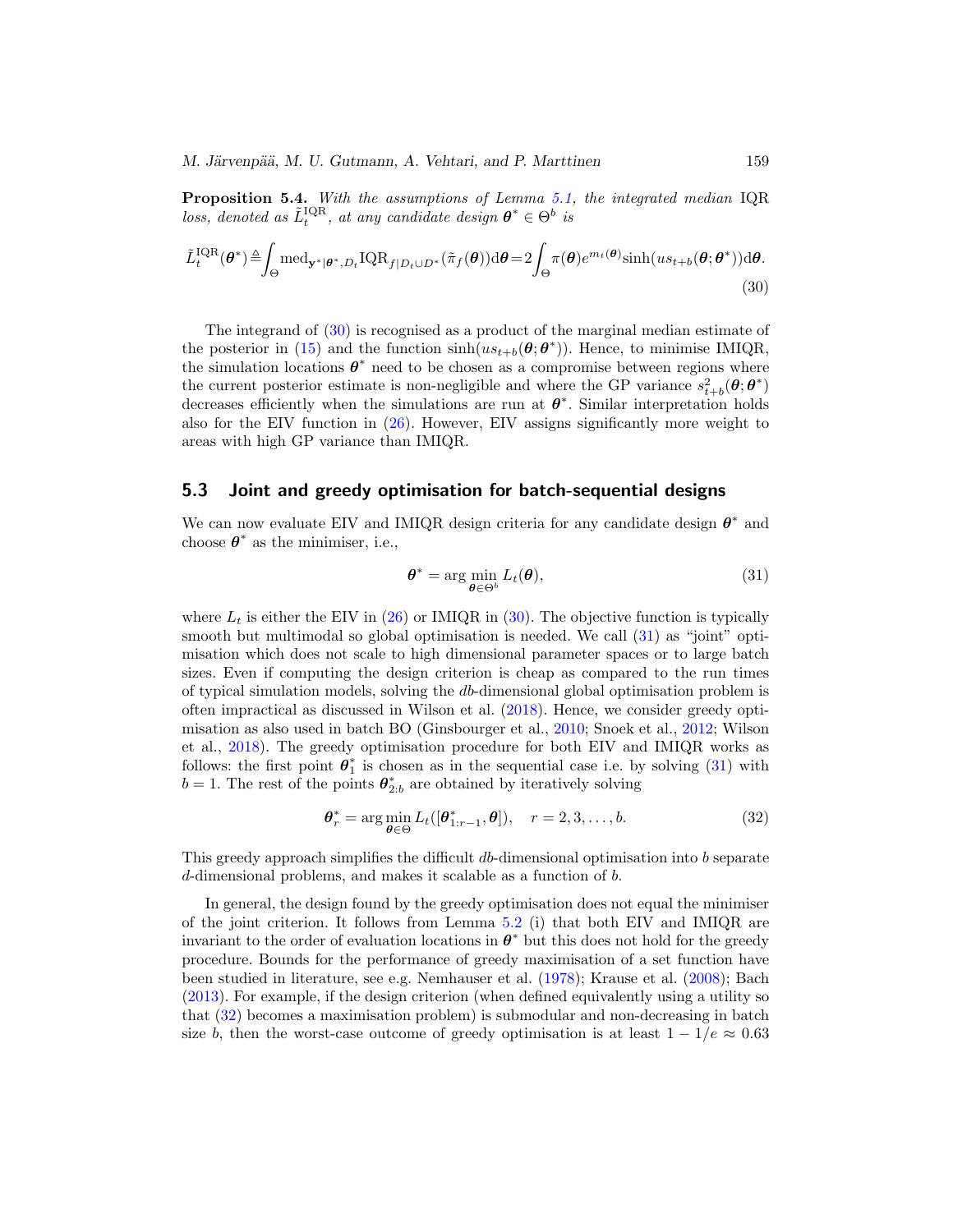<span id="page-14-3"></span>of the corresponding optimal joint value. A utility function corresponding to IMIQR defined below is not submodular but an approximation of it is weakly submodular (see e.g. Krause et al. [2008](#page-29-10); Krause and Cevher [2010\)](#page-29-11). We use this fact to derive a weaker but still useful bound.

We here consider an approximation  $\tilde{L}_t^{\text{IQR},a}(\theta^*)$  of  $\tilde{L}_t^{\text{IQR}}(\theta^*)$  so that

$$
\tilde{L}_t^{\text{IQR}}(\boldsymbol{\theta}^*) \approx \tilde{L}_t^{\text{IQR},a}(\boldsymbol{\theta}^*) \triangleq 2u^2 \int_{\Theta} \pi(\boldsymbol{\theta}) e^{m_t(\boldsymbol{\theta})} s_{t+b}^2(\boldsymbol{\theta}; \boldsymbol{\theta}^*) d\boldsymbol{\theta},\tag{33}
$$

which follows from the observation that  $\sinh(us_{t+b}(\theta;\theta^*))\approx u^2s_{t+b}^2(\theta;\theta^*)$  and where we had  $u = \Phi^{-1}(p_u)$ . The approximation in [\(33\)](#page-14-0) is reasonable when  $s_{t+b}(\theta; \theta^*) \in [0, 3/u]$ in the region where  $\pi(\theta)e^{m_t(\theta)}$  is non-negligible. For simplicity, we consider a discretised setting where the optimisation is done over a finite set  $\tilde{\Theta} \subset \Theta$  and define (approximate) IMIQR utility function as

<span id="page-14-1"></span><span id="page-14-0"></span>
$$
\tilde{U}_t^{\text{IQR},a}(\boldsymbol{\theta}^*) \triangleq \tilde{L}_t^{\text{IQR},a}(\emptyset) - \tilde{L}_t^{\text{IQR},a}(\boldsymbol{\theta}^*)
$$
\n(34)

for  $\theta^* \in 2^{\tilde{\Theta}}$ . Clearly, maximising  $\tilde{U}_t^{\text{IQR},a}(\theta^*)$  is equivalent to minimising  $\tilde{L}_t^{\text{IQR},a}(\theta^*)$ . The following theorem gives a bound for the greedy optimisation of the (approximate) IMIQR utility function. The proof can be found in supplementary material B.2.

**Theorem 5.5.** Consider the set function  $\tilde{U}_t^{\text{IQR},a}: 2^{\tilde{\Theta}} \to \mathbb{R}_+$  in [\(34\)](#page-14-1). Let  $\theta_O$  be a (joint) optimal solution for maximising  $\tilde{U}_{t}^{\text{IQR},a}(\theta)$  over  $\theta \subset \tilde{\Theta}, |\theta| \leq b$ . The greedy algorithm for this maximisation problem outputs a set  $\theta_G \subset \tilde{\Theta}$  satisfying

$$
\tilde{U}_t^{\text{IQR},a}(\boldsymbol{\theta}_G) \ge (1 - 1/e)\tilde{U}_t^{\text{IQR},a}(\boldsymbol{\theta}_O) - b^2 \varepsilon_t, \quad \text{where}
$$
\n(35)

$$
\varepsilon_t \triangleq \max\{0, 2u^2 \varepsilon_t'\}, \quad \varepsilon_t' \triangleq \max_{\substack{\theta_A \subset \tilde{\Theta}, |\theta_A| = i \le 2b \\ \theta_j, \theta_k \in \tilde{\Theta}}} \int_{\Theta} \pi(\theta) e^{m_t(\theta)} r_{1:t+i}(\theta; \theta_j, \theta_k) d\theta. \tag{36}
$$

Computing  $\varepsilon_t$  explicitly is difficult but we expect that often  $\varepsilon_t \ll \tilde{U}_t^{\text{IQR},a}(\theta_O)$  since  $r_{1:t+i}(\theta; \theta_i, \theta_k)$  given by [\(23\)](#page-10-1) tends to be small. However,  $\varepsilon_t$  may not always be small, the term  $b^2 \varepsilon_t$  scales quadratically for batch size b, and the bound holds only approximately for IMIQR. This bound still suggests that, at least in some iterations of the algorithm, greedy IMIQR produces near-optimal batch locations. On the other hand, an approximation similar to [\(33\)](#page-14-0) for EIV would be reasonable in a very limited number of situations, and experiments in supplementary material D.3 suggest that greedy EIV scales worse as a function of b compared to the corresponding greedy IMIQR strategy. Finally, we note that even when the bound is weak, new design points cannot increase the value of EIV or IMIQR loss function as shown in supplementary material B.1. Hence, the batch strategies cannot be worse than the corresponding sequential designs and, in practice, they are highly useful as is seen empirically in Section [6.](#page-18-0)

#### <span id="page-14-2"></span>**5.4 Implementation details**

Using the GP surrogate model and the analysis from the previous sections, we show the resulting inference method as Algorithm [1.](#page-15-0) Some key implementation details are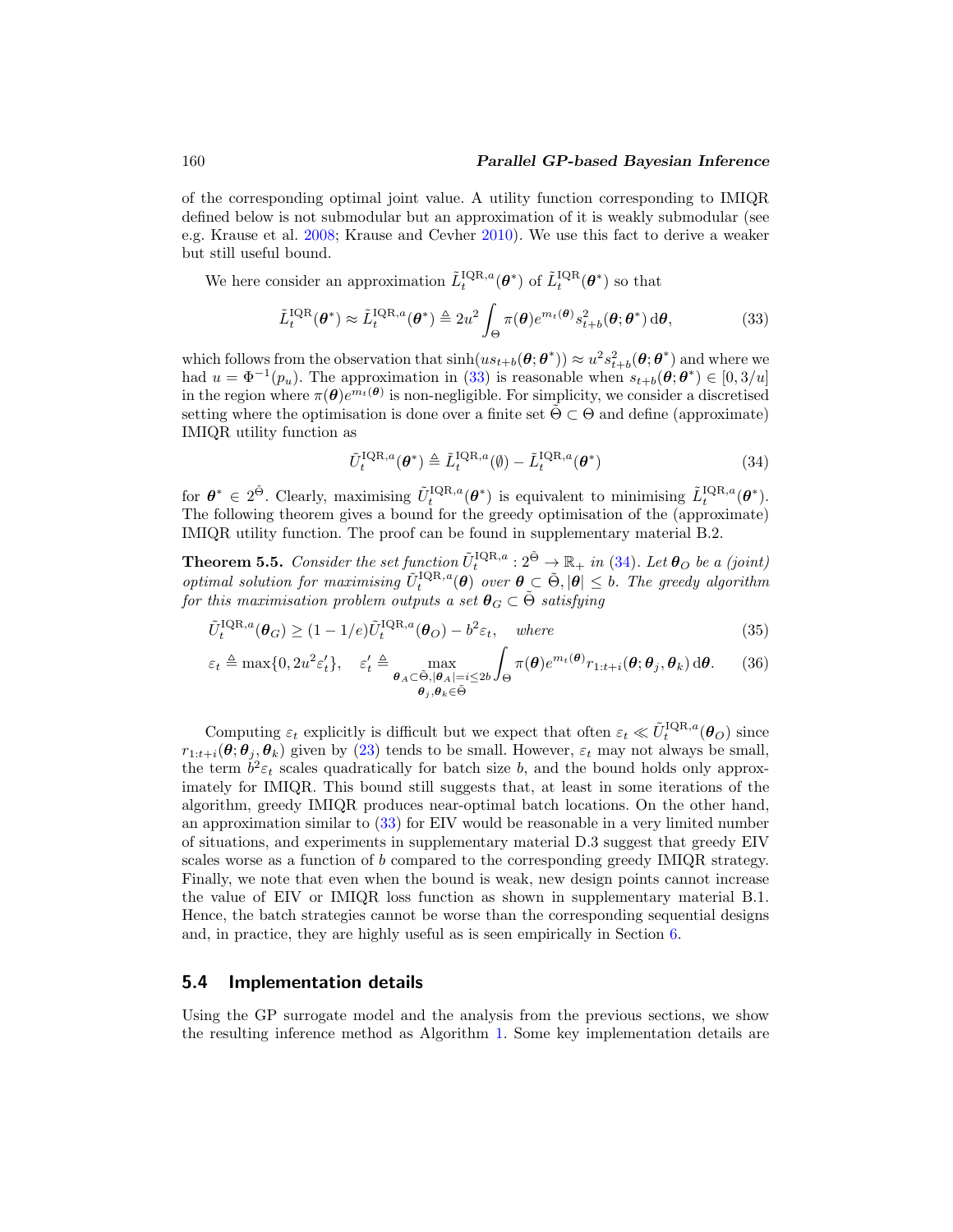<span id="page-15-1"></span>discussed below and further details (e.g. on handling GP hyperparameters, MCMC methods used, and optimisation of the design criteria) are given in supplementary material C. The algorithm is shown for the SL case using the IMIQR strategy, but it works similarly for EIV, heuristic designs developed in the next section and other log-likelihood estimators besides SL. The potentially expensive simulations on the lines 2–5 and 18–21 can be done in parallel. In the SL case, the simulations can be parallelised in terms of both the number of repeated simulations  $N$  and batch size  $b$ .

#### <span id="page-15-0"></span>**Algorithm 1** GP-based SL inference using IMIQR with synchronous batch design.

**Input:** Prior density  $\pi(\theta)$ , simulation model  $\pi(\cdot | \theta)$ , GP prior  $\Pi^f$ , number of repeated samples N, summary function S, batch size  $b$ , initial batch size  $b_0$ , max. iterations  $i_{\text{max}}$ , number of IS samples  $s_{\text{IS}}$ , number of MCMC samples  $s_{\text{MC}}$ 1: Sample  $\theta_{1:b_0} \stackrel{\text{i.i.d.}}{\sim} \pi(\cdot)$  (or use some other space-filling initial design) 2: **for**  $r = 1 : b_0$  **do** 3: Simulate  $\mathbf{x}_r^{(1:N)} \stackrel{\text{i.i.d.}}{\sim} \pi(\cdot | \boldsymbol{\theta}_r)$  and compute  $S_r^{(1:N)} = S(\mathbf{x}_r^{(1:N)})$  $\mathcal{L}$  $\overline{\mathcal{L}}$  $\int$ 4: Compute  $y_r$  from  $\{S_r^{(j)}\}_{j=1}^N$  for  $\{S_r^{(j)}\}_{j=1}^N$  and compute  $S_r$  are  $\emptyset$  in parallel 6: Set initial training data  $D_{b_0} \leftarrow \{(y_r, \theta_r)\}_{r=1}^{b_0}$ 7: **for**  $i = 1$  :  $i_{\text{max}}$  **do** 8: Use MAP estimation to obtain GP hyperparameters  $\phi$  using  $D_{b_0+(i-1)b}$ 9: Sample  $\theta^{(j)} \sim \pi_q$  using MCMC and compute  $\omega^{(j)}$  in Eq. [37](#page-16-1) for  $j = 1, \ldots, s_{IS}$ 10: **if** joint optim **then** 11: Obtain  $\theta_{1:b}^{(i)*}$  by solving Eq. [31](#page-13-2) using Eq. [30](#page-13-1) and [37](#page-16-1) 12: **else if** greedy optim **then** 13: Obtain  $\theta_1^{(i)*}$  by minimising Eq. [31](#page-13-2) using Eq. [30](#page-13-1) and [37](#page-16-1) 14: **for**  $r = 2 : b$  **do** 15: Obtain  $\theta_r^{(i)*}$  by solving Eq. [32](#page-13-3) using Eq. [30](#page-13-1) and [37](#page-16-1) 16: **end for** 17: **end if** 18: **for**  $r = 1:b$  **do** 19: Simulate  $\mathbf{x}_r^{(i,1:N)} \stackrel{\text{i.i.d.}}{\sim} \pi(\cdot \mid \boldsymbol{\theta}_r^{(i)*}), \text{ compute } S_r^{(i,1:N)} = S(\mathbf{x}_r^{(i,1:N)})$ ⎫  $\overline{\mathcal{L}}$  $\int$ 13. Simulate  $\mathbf{x}_r^r$  is  $\mathbb{E}[\mathbf{x}_r^{(i)}]$ , compute  $\mathbb{E}[\mathbf{x}_r^{(i+1)}]$  in parallel<br>
20: Compute  $y_r^{(i)*}$  using  $\{S_r^{(i,j)}\}_{j=1}^N$ 21: **end for** 22: Update training data  $D_{b_0+ib} \leftarrow D_{b_0+(i-1)b} \cup \{(y_r^{(i)*}, \theta_r^{(i)*})\}_{r=1}^b$ 23: **end for** 24: Use MAP estimation to obtain GP hyperparameters  $\phi$  using  $D_{b_0+i_{\text{max}}b}$ 25: Sample  $\mathcal{V}^{(1:s_{\text{MC}})}$  from the marginal median estimate in Eq. [17](#page-7-4) using MCMC 26: **return** Samples  $\vartheta^{(1:s_{\text{MC}})}$  from the approximate SL posterior

Evaluation of EIV and IMIOR requires numerical integration over  $\Theta \subset \mathbb{R}^d$ . Similar computational challenges emerge also in the state-of-the-art BO methods such as Hennig and Schuler  $(2012)$ ; Hernández-Lobato et al.  $(2014)$  $(2014)$ ; Wu and Frazier  $(2016)$  and in Chevalier et al.  $(2014)$  $(2014)$ . If  $d \leq 2$  we discretise the parameter space  $\Theta$  and approximate the integral in the resulting grid. In higher dimensions, we use self-normalised importance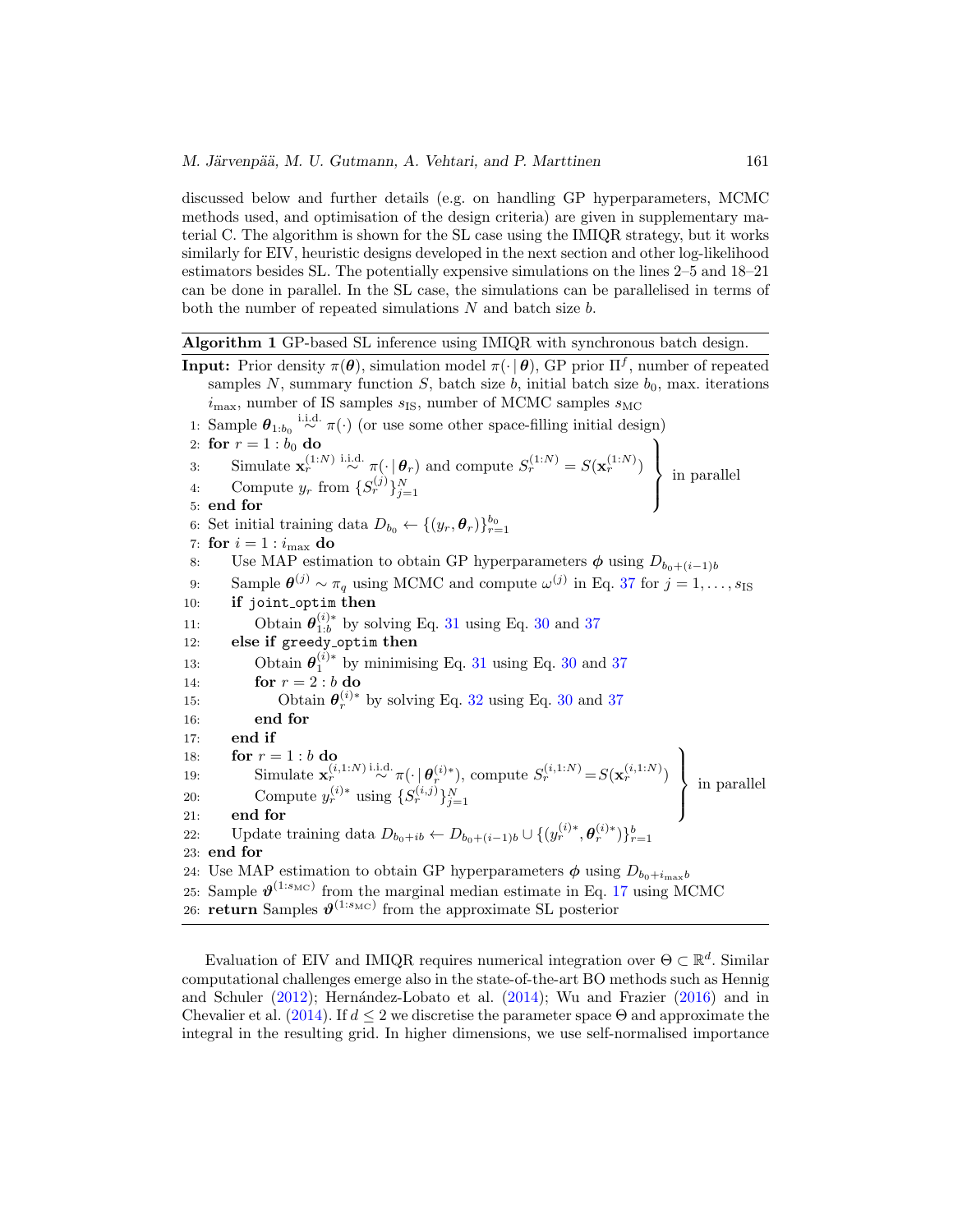#### <span id="page-16-2"></span>162 *Parallel GP-based Bayesian Inference*

sampling (IS) as in Chevalier et al.  $(2014)$ ; Järvenpää et al.  $(2019)$  $(2019)$ . Specifically, we draw samples from the importance distribution  $\theta^{(j)} \sim \pi_q(\theta)$  and use these as integration points to approximate

<span id="page-16-1"></span>
$$
\int_{\Theta} I_t(\boldsymbol{\theta}; \boldsymbol{\theta}^*) d\boldsymbol{\theta} \approx \sum_{j=1}^{s_{\text{IS}}} \omega^{(j)} I_t(\boldsymbol{\theta}^{(j)}; \boldsymbol{\theta}^*), \quad \omega^{(j)} = \frac{1/\pi_q(\boldsymbol{\theta}^{(j)})}{\sum_{k=1}^s 1/\pi_q(\boldsymbol{\theta}^{(k)})},\tag{37}
$$

where the integrand of either [\(26\)](#page-11-0) or [30](#page-13-1) is denoted by  $I_t(\theta; \theta^*)$ . As the proposal  $\pi_q$  we use the current loss (see [\(14\)](#page-7-2) and the integrand of [\(16\)](#page-7-3)), which is a function  $\Theta \to \mathbb{R}_+$ , and can be interpreted as an unnormalised pdf. This is a natural choice because the current loss has a similar shape as the expected/median loss as a function of *θ*. We use the same proposal in the greedy optimisation in [\(32\)](#page-13-3) although it would be also possible to adapt the proposal  $\pi_q$  according to the pending points  $\theta^*_{1:r-1}$  when optimising with respect to the *r*th point  $\theta_r^*$ .

We have assumed that the noise function  $\sigma_n^2$  in [\(4\)](#page-4-3) is known. In practice, this is a valid assumption only in the noiseless case where  $\sigma_n^2(\theta) = 0$ . As our focus is on the noisy setting, we need to estimate  $\sigma_n^2$ . Sometimes  $\sigma_n^2$  can be assumed to be an unknown constant to be determined together with the GP hyperparameters  $\phi$  using MAP estimation. However, we observed that  $\sigma_n^2$  often depends on the magnitude of the log-likelihood (see Figure [1\)](#page-7-0), making the assumption of homoscedastic noise questionable. Similarly to Wilkinson [\(2014](#page-31-2)), we estimate  $\sigma_n^2$  using the bootstrap. Specifically, with each new training data point  $\theta_i$ , we resample with replacement N summary vectors from the original population  $\{S_i^{(j)}\}_{j=1}^N$  for 2000 times. We then compute the empirical variance of the resulting log-SL values and use it as a plug-in estimator for  $\sigma_n^2(\theta_i)$ .

For EIV, IMIQR and greedy batch versions of MAXV and MAXIQR (see Section [5.5\)](#page-16-0),  $\sigma_n^2$  needs to be also known at candidate design points  $\boldsymbol{\theta}^*$ . Bootstrap cannot be used because the simulated summaries are only available for training data. We take a pragmatic approach and set  $\sigma_n = 10^{-2}$  at the candidate design points as if the future evaluations were almost exact. This simplification effectively reduces the occurrence of (potentially redundant) simulations at nearby points to encourage exploration. Alternatively, one could use another GP to model the bootstrapped variances or their logarithms and use the GP mean function as a point estimate for the function  $\sigma_n^2$  as in Ankenman et al. [\(2010](#page-27-10)).

#### <span id="page-16-0"></span>**5.5 Alternative heuristic designs strategies**

Here we present some heuristic alternative design strategies. These are empirically compared to the more principled EIV and IMIQR strategies in Section [6.](#page-18-0) We first focus on sequential designs where  $b = 1$ .

**MAXIQR**: A natural and simple approach is to evaluate where the current variance, IQR or some other suitable (local) measure of uncertainty is maximised. Such strategies are in some contexts called "uncertainty sampling". The advantage over EIV and IMIQR is cheaper computation because the effect of the candidate design point to the whole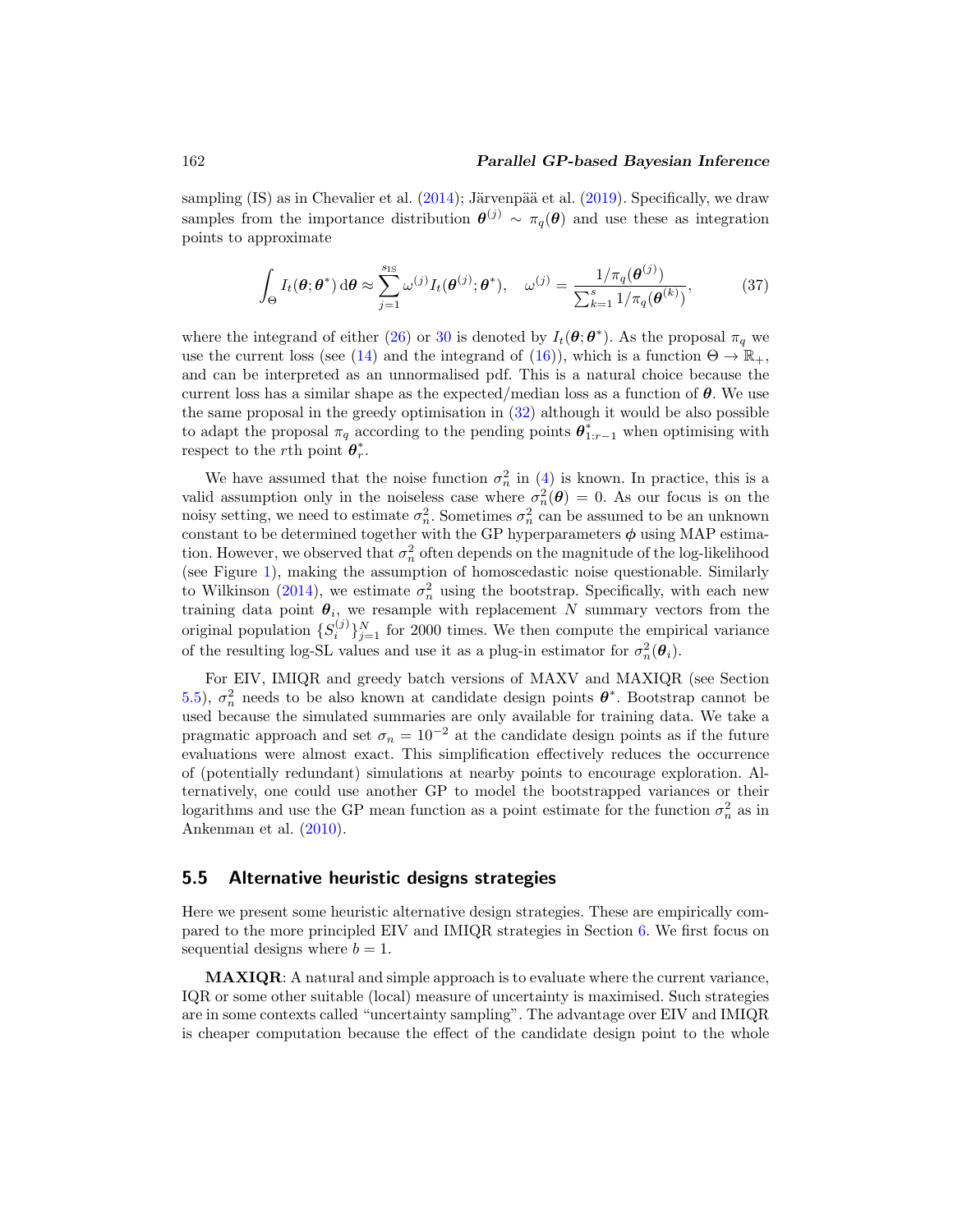<span id="page-17-4"></span>*M. Järvenpää, M. U. Gutmann, A. Vehtari, and P. Marttinen* 163

posterior is not acknowledged. Using IQR produces the design strategy

<span id="page-17-0"></span>
$$
\boldsymbol{\theta}^* = \arg \max_{\boldsymbol{\theta} \in \Theta} \pi(\boldsymbol{\theta}) e^{m_t(\boldsymbol{\theta})} \sinh(us_t(\boldsymbol{\theta})), \tag{38}
$$

which we abbreviate as MAXIQR because it evaluates at the maximiser of IQR. Taking the logarithm of [\(38\)](#page-17-0), the MAXIQR strategy can be equivalently written as

<span id="page-17-1"></span>
$$
\boldsymbol{\theta}^* = \arg \max_{\boldsymbol{\theta} \in \Theta} \left( \log \pi(\boldsymbol{\theta}) + m_t(\boldsymbol{\theta}) + us_t(\boldsymbol{\theta}) + \log(1 - e^{-2us_t(\boldsymbol{\theta})}) \right), \tag{39}
$$

which shows a tradeoff between evaluating where the log-posterior is presumed to be large (the first two terms in [\(39\)](#page-17-1)) and unexplored regions where the GP variance is large (the last two terms). This formula also shows an interesting connection to the upper confidence bound (UCB) criterion commonly used in BO, see e.g. Srinivas et al. [\(2010\)](#page-31-11); Shahriari et al. [\(2015\)](#page-31-4). The UCB acquisition function is  $UCB(\theta) = m_t(\theta) +$  $\beta_t s_t(\theta)$ , where  $\beta_t$  is a tradeoff parameter, here automatically chosen to be  $\beta_t = \Phi^{-1}(p_u)$ . Compared to the standard UCB, there is, however, an extra term in [\(39\)](#page-17-1) which further penalises regions having small variance  $s_t^2$ . If the variance  $s_t^2$  is large everywhere and/or if  $p_u$  is an extreme quantile, then the last term in [\(39\)](#page-17-1) is approximately zero and the MAXIQR design criterion approximately equals UCB.

**MAXV**: When the variance is used instead of IQR, we obtain a strategy

<span id="page-17-2"></span>
$$
\boldsymbol{\theta}^* = \arg \max_{\boldsymbol{\theta} \in \Theta} \pi^2(\boldsymbol{\theta}) e^{2m_t(\boldsymbol{\theta}) + s_t^2(\boldsymbol{\theta})} \left( e^{s_t^2(\boldsymbol{\theta})} - 1 \right). \tag{40}
$$

This strategy is abbreviated as MAXV which, in fact, is used by Gunter et al. [\(2014\)](#page-28-3); Kandasamy et al. [\(2015](#page-29-4)) in the noiseless case, and it is called "exponentiated variance" by Kandasamy et al.  $(2015)$  $(2015)$ . Taking logarithm of  $(40)$  shows that this design also features a tradeoff between large posterior and large variance, similarly to MAX-IQR.

Since these two strategies are not derived from Bayesian decision theory, it is not immediately clear how one should parallelise these inherently sequential strategies. However, it seems reasonable to use the fact the  $s_t^2(\theta)$  is always reduced near the pending evaluation locations. Motivated by this and related BO techniques in Ginsbourger et al.  $(2010)$ ; Snoek et al.  $(2012)$  $(2012)$ ; Desautels et al.  $(2014)$  $(2014)$ , we compute the median value of the design criterion with respect to the posterior predictive distribution of the pending simulations. The next locations are chosen iteratively such that, for MAXIQR, the first point  $\theta_1^*$  in the batch is chosen using [\(38\)](#page-17-0) and the rest  $\theta_{2:b}$  by iteratively solving

<span id="page-17-3"></span>
$$
\boldsymbol{\theta}_r^* = \arg \max_{\boldsymbol{\theta} \in \Theta} \pi(\boldsymbol{\theta}) e^{m_t(\boldsymbol{\theta})} \sinh(u s_{t+r-1}(\boldsymbol{\theta}; \boldsymbol{\theta}_{1:r-1}^*)), \quad r = 2, 3, \dots, b. \tag{41}
$$

MAXV is parallelised similarly but using the expected value instead of the median.

Finally, we provide some intuition to [\(41\)](#page-17-3) and show a connection to the local penalisation method used to parallelise sequential BO designs by Gonzalez et al. [\(2016\)](#page-28-7). Suppose we are selecting the rth point of a batch where  $2 \leq r \leq b$ . Comparison of [\(38\)](#page-17-0) and [\(41\)](#page-17-3) shows that [\(41\)](#page-17-3) equals the original design criterion in [\(38\)](#page-17-0) multiplied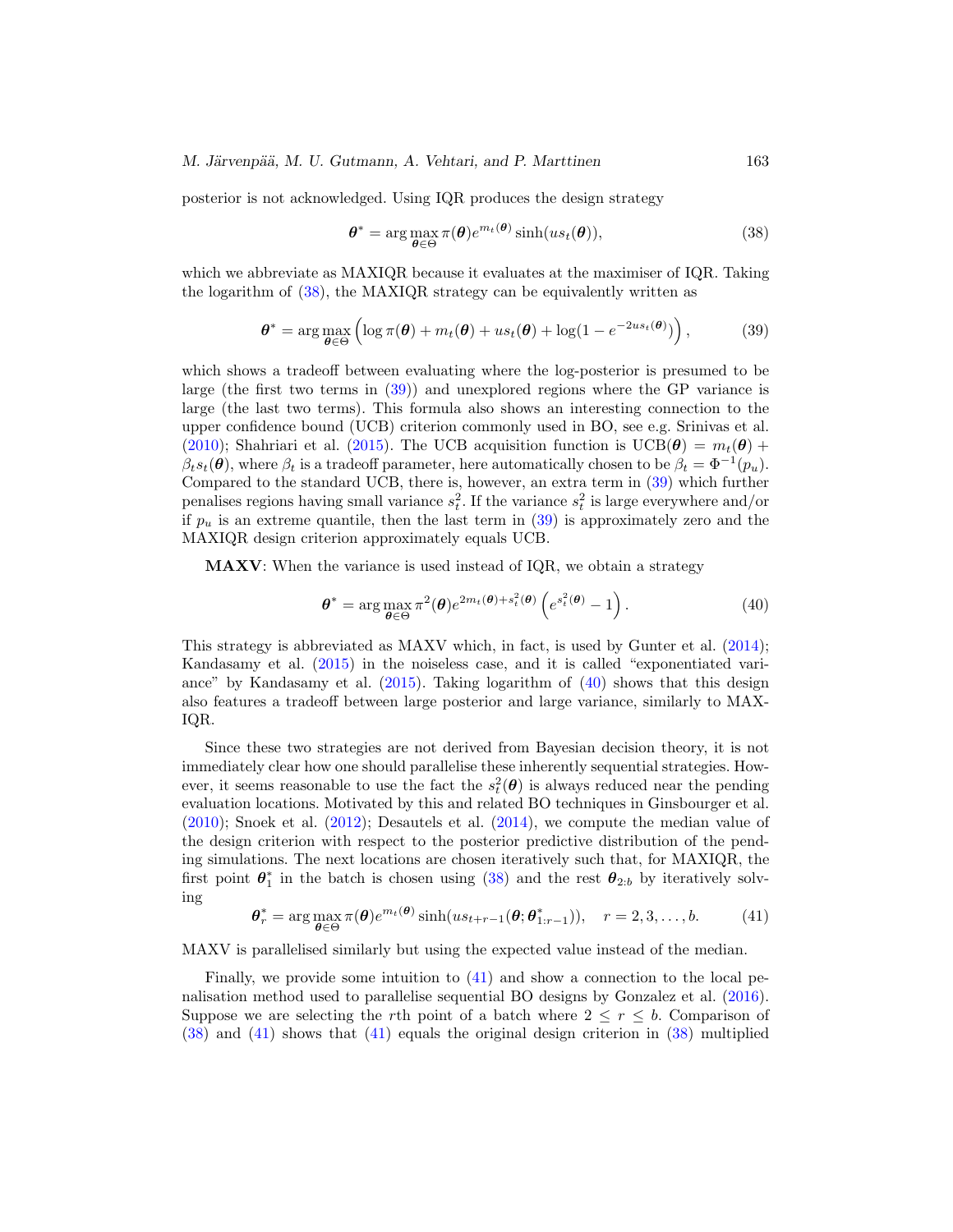#### <span id="page-18-1"></span>164 *Parallel GP-based Bayesian Inference*

by a weight function  $\omega(\boldsymbol{\theta}; \boldsymbol{\theta}_{1:r-1}^{*}) \triangleq \sinh(us_{t+r-1}(\boldsymbol{\theta}; \boldsymbol{\theta}_{1:r-1}^{*})) / \sinh(us_t(\boldsymbol{\theta}))$ . It is easy to see that  $\omega(\theta; \theta^*_{1:r-1}) \in [0, 1]$ . This shows that when we take the median over the log-likelihood evaluation at the pending points  $\theta^*_{1:r-1}$ , we are implicitly making the original acquisition function smaller around the pending points and, consequently, penalising additional evaluations there. This resembles the heuristic method by Gonzalez et al. [\(2016\)](#page-28-7), who proposed to multiply the non-negative acquisition function, such as the objective of [\(38\)](#page-17-0), with  $\prod_{1 \leq j \leq r} \varphi(\theta; \theta_j^*)$ , where  $\varphi(\theta; \theta_j^*)$  are local penalising functions around the pending evaluation locations  $\theta_j^*$ , when selecting the rth point  $\theta_r^*$  of the current batch. However, one difference between these approaches is that our weight function  $\omega$  takes the interactions between the pending points into account and it cannot be factorised as  $\omega(\theta, \theta_{1:r-1}^*) = \prod_{1 \leq j \leq r} \varphi(\theta; \theta_j^*)$ . Also, our weight function is not a tuning parameter but follows automatically from our analysis.

## <span id="page-18-0"></span>**6 Experiments**

We empirically investigate the performance of the proposed algorithm with different design strategies developed in Section [5.](#page-8-0) We compare the sequential, batch, and greedy batch strategies based on EIV and IMIQR to sequential and greedy versions of MAXV (which is essentially the same as the BAPE method by Kandasamy et al. [2015](#page-29-4)) and MAXIQR. As a simple baseline we also sample design points from the prior (always uniform) and this method is abbreviated as RAND.

We report the results as figures whose y-axis shows the accuracy between the estimated and the ground truth posterior using total variation distance (TV). TV between pdfs  $\pi_1$  and  $\pi_2$  is defined as  $TV(\pi_1, \pi_2) = 1/2 \int_{\Theta} |\pi_1(\theta) - \pi_2(\theta)| d\theta$  and is computed using numerical integration in 2D. In higher dimensional cases we compute the average TV between the marginal posterior densities using MCMC samples. The marginal median estimator in [\(17\)](#page-7-4) is used to obtain the point estimate for the posterior pdf. The x-axis represents the iteration i of the Algorithm [1](#page-15-0) (unless explicitly stated otherwise) which serves as a proxy to the total wall-time when the noisy likelihood evaluations are assumed to dominate the total computational cost. We use a fixed simulation budget so that the batch-sequential methods terminate earlier than the sequential ones because they spend the evaluation budget b times faster due to the parallel computation.

We consider two sets of experiments: toy models where noisy log-likelihood evaluations are directly evaluated (Section [6.1\)](#page-19-0) and real-world simulator-based statistical models where SL is used to obtain noisy log-likelihood evaluations using  $N$  repeated simulations at each proposed parameter (Section [6.2\)](#page-21-0). Although in the SL case it is often possible to adjust N adaptively, we use  $N = 100$  (unless explicitly stated otherwise) for simplicity. In the supplementary material D.4 we show that our batch methods are beneficial for SL even though in principle it would be possible to directly parallelise the N simulations themselves. For example, when 1, 000 computer cores are available for the simulations (e.g. in a high performance computing cluster), it is beneficial to use the batch strategies (e.g.  $N = 100$  and  $b = 10$ ) instead parallelising the evaluations at a single location ( $N = 1000$  and  $b = 1$ ). More elaborate analysis of resource allocation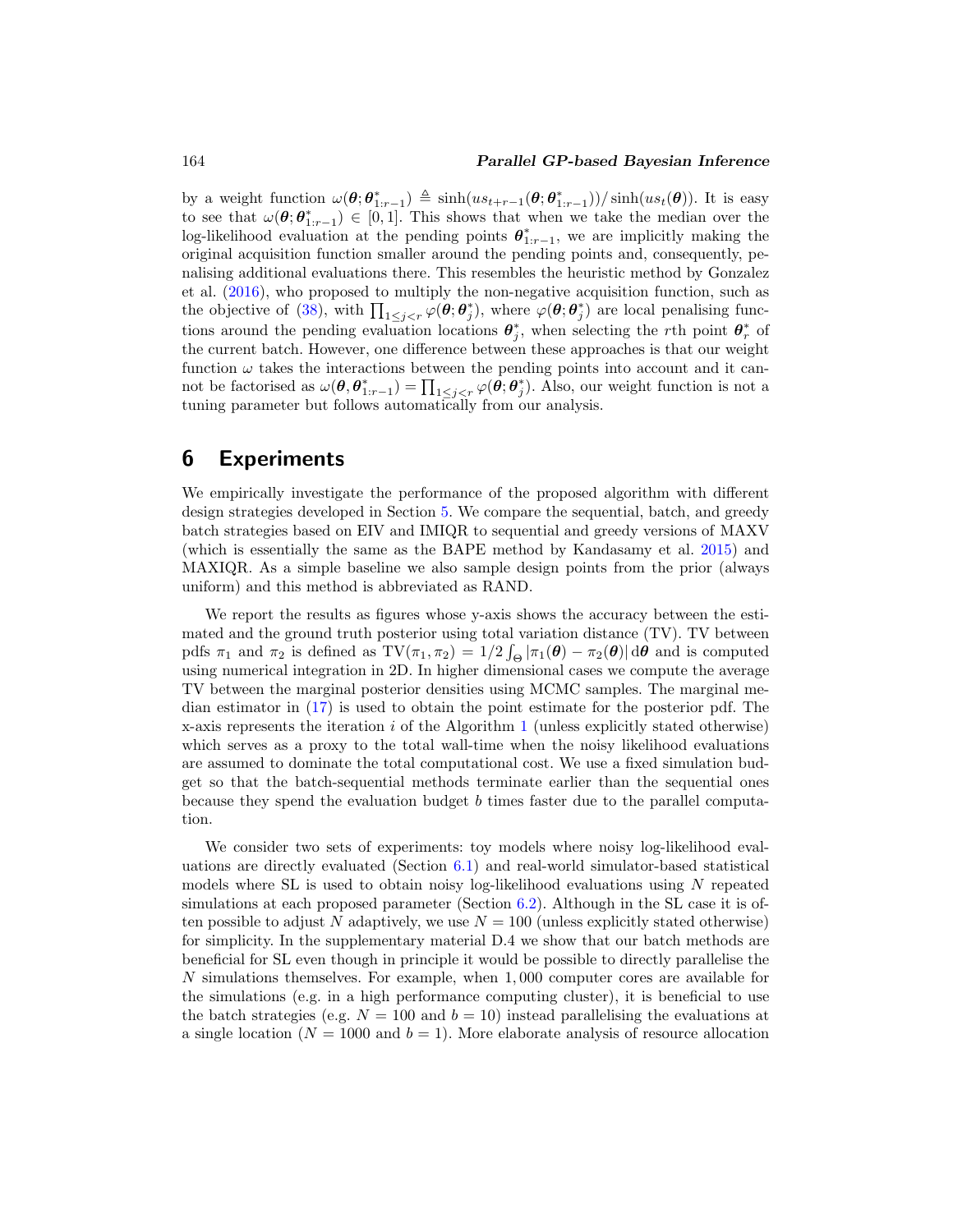is left for future work. A MATLAB implementation of our algorithms is available at <https://github.com/mjarvenpaa/parallel-GP-SL>.

#### <span id="page-19-0"></span>**6.1 Noisy toy model likelihoods**

We first define three 2D densities with different characteristics: a simple Gaussian density called 'Simple', a banana-shaped density 'Banana' and a bimodal density 'Bimodal'. We then construct three 6D densities so that their 2D blocks are independent and have the corresponding 2D densities as their 2D marginals. Detailed specification and illustrations can be found in supplementary material D.2. We use the same names for the 6D densities as for the corresponding 2D ones (except that 'Bimodal' is called 'Multimodal' in 6D because it has  $2^3 = 8$  modes). The independence assumption is not taken into account in the GP model to make the inference problem more challenging. For simplicity,  $\sigma_n(\theta)$  is assumed constant i.e. it does not depend on the magnitude of the log-likelihood and its value is obtained using MAP estimation together with other GP hyperparameters  $\phi$  at each iteration i in Algorithm [1.](#page-15-0) As an initial design in 6D we generate  $b_0 = 20$ parameters ('Simple') or  $b_0 = 50$  ('Banana' and 'Multimodal') from uniform priors. In the 2D case we always use  $b_0 = 10$ . We use a fixed total budget of  $t = 620$  noisy log-likelihood evaluations ('Simple') or  $t = 650$  ('Banana' and 'Multimodal') for both sequential and batch methods in 6D.

The results with different sequential and greedy batch-sequential strategies in 6D case with batch size  $b = 5$  are shown in Figure [3.](#page-20-0) Good posterior approximations for the Simple example are obtained earlier than for the two other models. This is a consequence of the quadratic terms in the GP prior mean function and the exact Gaussian shape of the posterior. However, more complicated posteriors are also estimated accurately although more iterations are needed to obtain reasonable approximations. The IMIQR method works clearly the best outperforming EIV and the heuristic MAXV and MAXIQR methods which either need more iterations to obtain good approximation or fail completely to reach good results. The uniform design RAND works adequately in the Simple and Banana models but often produces poor estimates for the Multimodal case. Unsurprisingly, its performance is also poor in the real-world scenarios in Section [6.2.](#page-21-0)

The batch-sequential strategies improve the convergence speed as compared to the corresponding sequential strategies in all cases of Figure [3.](#page-20-0) In particular, the greedy batch versions of MAXV and MAXIQR even outperform the corresponding sequential methods. The greedy batch strategy in these cases encourages exploration as compared to the corresponding sequential strategy and this effect counterbalances the exploitative nature of MAXV and MAXIQR. In supplementary material D.3 we compare the joint and greedy batch strategies in 2D case where joint maximisation is still feasible. Their difference is found small for IMIQR and small or moderate for EIV suggesting that the greedy strategies are in practice nearly optimal.

Figure [4](#page-20-1) and further examples in the supplementary material D.3 illustrate the design points and estimated posteriors for various design strategies in 2D case. An important observation is that MAXV and IMIQR are exploitative i.e. they produce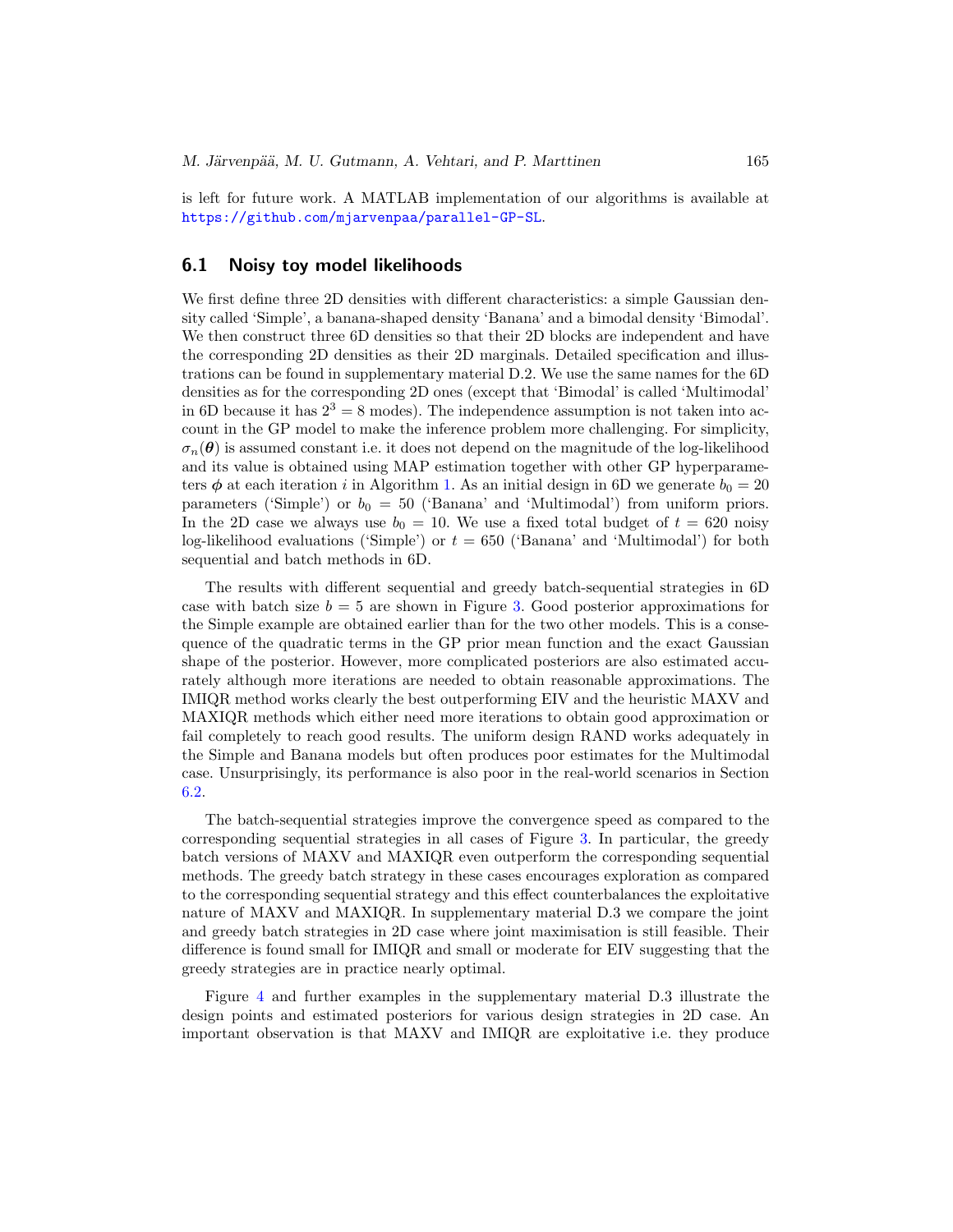

<span id="page-20-0"></span>Figure 3: Results for the 6D toy densities. The lines show the median TV over 50 repeated simulations. Note that x-axis is on log-scale and the maximum number of iterations for the sequential methods is  $i = 600$  and for batch methods  $i = 120$ .



<span id="page-20-1"></span>Figure 4: The design locations for IMIQR are shown after 90 noisy log-likelihood evaluations of the 2D Banana example with noise level  $\sigma_n = 1$ . The black crosses show the  $b<sub>0</sub> = 10$  initial evaluations, black dots show obtained design points except for the last two batches, and the red squares and diamonds show the last two batches.

points near the mode of the posterior where the local measure of uncertainty they use tend to be highest. Also, in general, the sequential and batch methods produce similar designs. However, greedy MAXIQR generates more points on the boundary than the corresponding sequential strategy and the joint IMIQR produces slightly more diverse design points as the sequential and greedy batch IMIQR. In all cases, IMIQR avoids redundant evaluations on the boundaries.

We investigate the effect of batch size b in the greedy batch MAXIQR and MAXIQR algorithms in Figure [5.](#page-21-2) In general, the convergence speed of both methods scales well as a function of b and  $b = 10$  already yields useful improvements. However, increasing b over 40 would improve the results only slightly. Greedy batch IMIQR works overall better than batch MAXIQR. The variability in the posterior approximations produced by IMIQR is small in all cases unlike for MAXIQR which occasionally produced poor approximations (not shown for clarity). In the supplementary material D.3 we compare EIV and IMIQR in 2D. These results show that the greedy IMIQR batch-sequential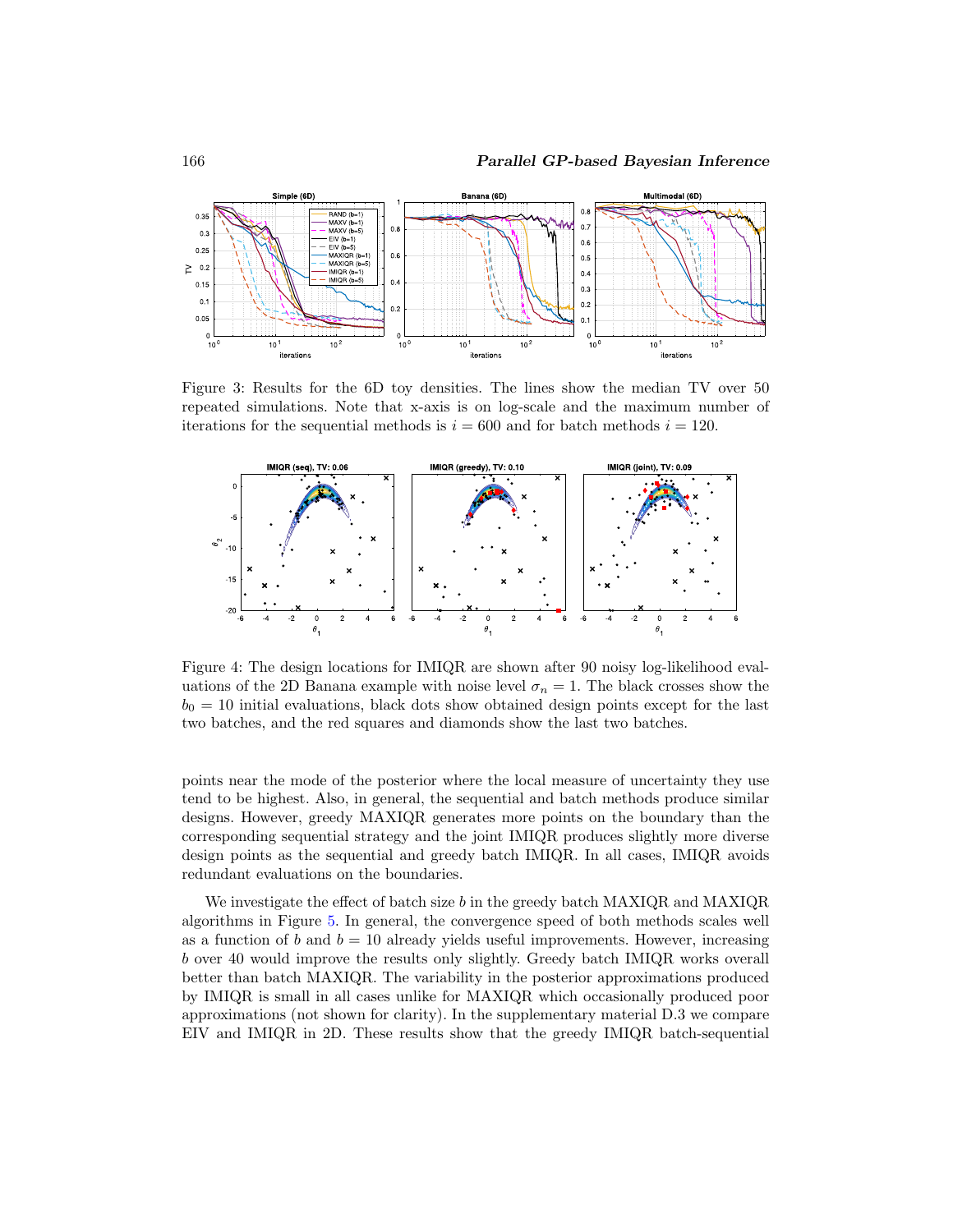<span id="page-21-3"></span>

<span id="page-21-2"></span>Figure 5: Results with greedy batch strategies and varying batch size b for the 6D toy models. For each method, the median TV computed over 50 repeated simulations is shown. The x-axis is truncated after  $i = 400$  iterations to ease visualisation.

strategy outperforms the corresponding EIV strategy although their difference is small in the corresponding sequential cases. This suggests that, even when  $\sigma_n$  is small so that the variance in EIV serves as a reasonable measure of uncertainty and the sequential EIV works similarly to IMIQR, the greedy batch median-based IMIQR design strategy better mimics the sequential decisions than EIV.

#### <span id="page-21-0"></span>**6.2 Simulation models**

We perform experiments with three benchmark problems used previously in the ABC literature. Two of these are shown here and the third one in the supplementary material D.5. While the proposed methodology is particularly useful for expensive simulation models, we however consider only relatively cheap models as this allows to repeat the computations many times with different realisations of randomness to assess the variability and robustness, and to conduct accurate comparisons to reasonable ground truth posteriors. Nevertheless, these experiments serve as examples of challenging real-world inference scenarios where the GP and SL modelling assumptions do not hold exactly. In each problem, we set the unknown parameter of the simulation model to a value used previously in the literature and generated one data set from the simulation model using this "true" parameter. The posterior used as the ground truth was computed using SL-MCMC. Multiple chains each with length  $10<sup>6</sup>$  were used to ensure that the variability due to Monte Carlo error was small.

#### <span id="page-21-1"></span>**Ricker model**

We first consider the Ricker model presented in Wood  $(2010)$  $(2010)$ . In this model  $N_t$  denotes the number of individuals in a population at time  $t$  which evolves according to the discrete time stochastic process  $N_{t+1} = rN_t \exp(-N_t + \varepsilon_t)$ , for  $t = 1, ..., T$ , where  $\varepsilon_t \stackrel{\text{i.i.d.}}{\sim} \mathcal{N}(0, \sigma_{\varepsilon}^2)$ . The initial population size is  $N_0 = 1$ . It is assumed that only a noisy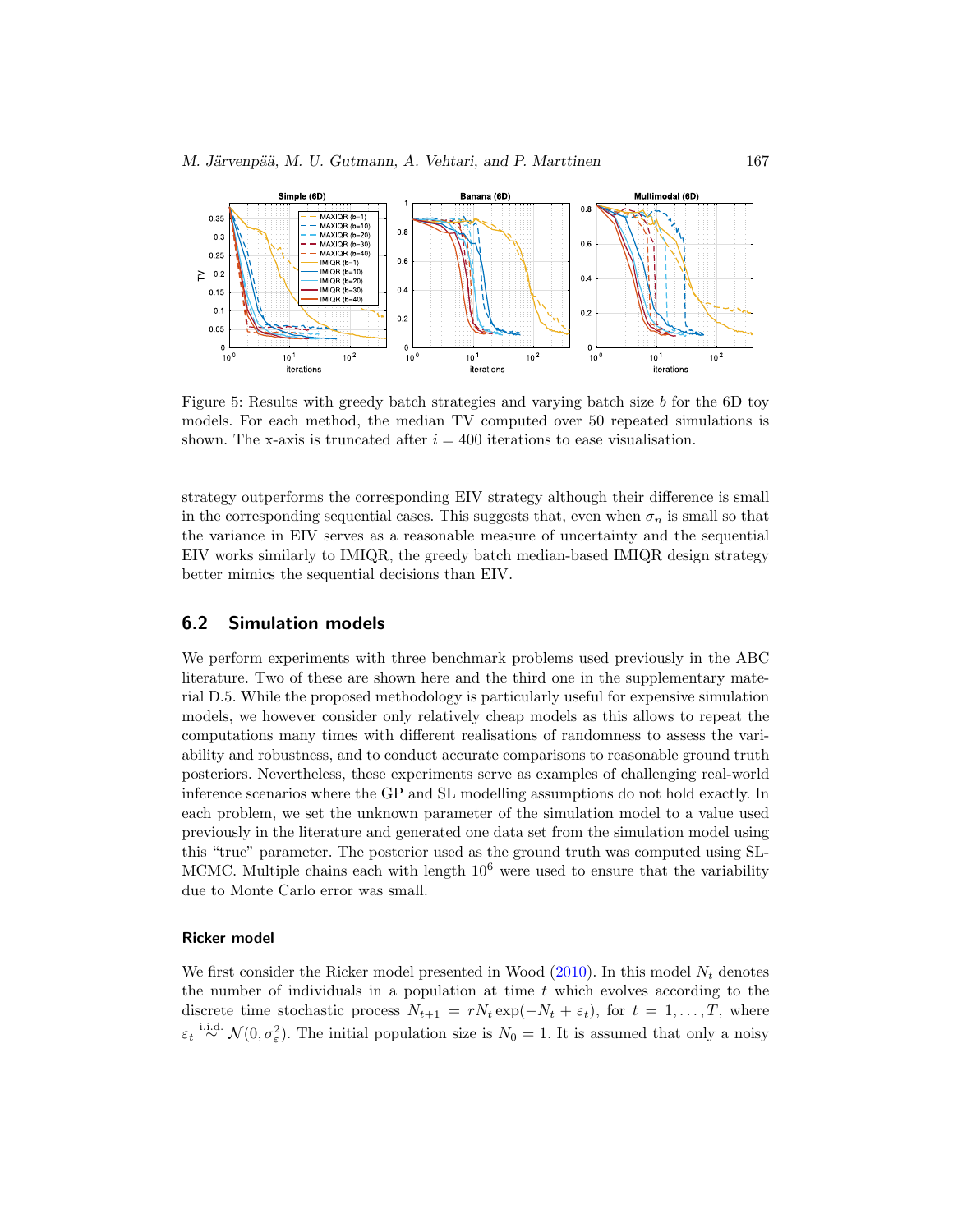<span id="page-22-1"></span>

<span id="page-22-0"></span>Figure 6: Results for the Ricker model. (a) The median TV and 90% variability interval over 100 repeated runs of the algorithms. (b-d) Estimated posterior marginal densities (black) shown for five typical runs of the algorithm with the greedy batch IMIQR strategy. The ground truth computed with SL-MCMC (red) and the true parameter value (red diamond) are also shown for comparison.

measurement  $x_t$  of the population size  $N_t$  at each time point is available with the Poisson observation model  $x_t | N_t, \phi \sim \text{Poi}(\phi N_t)$ . Given data  $\mathbf{x} = (x_t)_{t=1}^T$ , the goal is to infer the three parameters  $\boldsymbol{\theta} = (\log(r), \phi, \sigma_{\varepsilon})$ . We use the uniform prior  $(\log(r), \phi, \sigma_{\varepsilon}) \sim \mathcal{U}([3, 5] \times$  $[4, 20] \times [0, 0.8]$ . The same 13 summary statistics as in Wood [\(2010\)](#page-31-3); Gutmann and Corander [\(2016](#page-28-1)); Price et al. [\(2018](#page-30-5)) are used to compute log-SL evaluations. The number of repeated simulations is fixed to  $N = 100$ . The "true" parameter to be estimated is  $\theta_{\text{true}} = (3.8, 10, 0.3)$  and it is used to generate the observed data with length  $T = 50$ . The initial training data size is  $b_0 = 30$  and the additional budget of simulations is 600 so that the total budget is 630 SL evaluations corresponding 63000 simulations. The integrals of EIV and IMIQR are approximated using IS and  $\sigma_n^2$  is estimated using bootstrap as described in Section [5.4.](#page-14-2)

Figure [6](#page-22-0) shows the results. We see that the EIV and MAXV strategies perform poorly. These strategies tend to evaluate where the variance of the posterior is high, although as discussed in Section [5,](#page-8-0) these do not necessarily correspond to the regions with non-negligible likelihood. In fact, the magnitude of the log-likelihood and its noise variance  $\sigma_n^2$  grow fast near the boundaries of the parameter space where the chaotic nature of the model also makes the log-likelihood surface irregular which further causes difficulties with GP modelling. The IMIQR method again produces the best posterior approximations which are comparable to the true SL posterior. Some examples are shown in Figure [6b](#page-22-0)-d. Also, MAXIQR method works well on average but it produces less coherent results than IMIQR which is likely the result of its exploitative nature. In addition, unexpectedly, the greedy MAXIQR method performs poorly. The probable reason is that the batch evaluations become too diverse having many evaluations in the boundary which leads to poor GP fitting and subsequently poor future designs. However, the robust batch-sequential IMIQR method with  $b = 5$  works as expected producing useful improvement to the convergence speed as compared to sequential IM-IQR.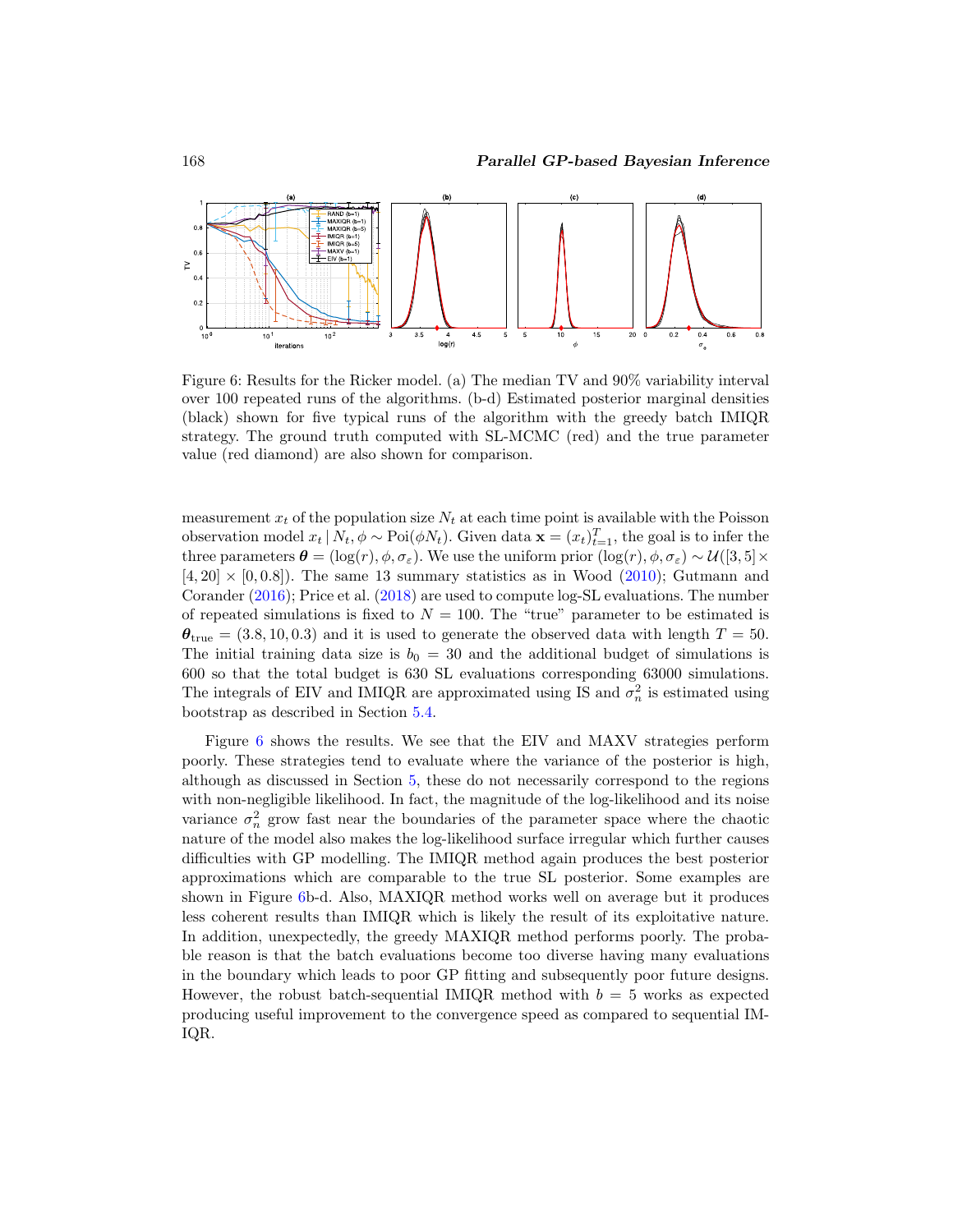#### <span id="page-23-2"></span>**g-and-k model**

We consider the g-and-k distribution as in Price et al. [\(2018\)](#page-30-5). The g-and-k model is a flexible probability distribution defined via its quantile function

<span id="page-23-0"></span>
$$
Q(\Phi^{-1}(p); \theta) = a + b \left( 1 + c \frac{1 - \exp(-g\Phi^{-1}(p))}{1 + \exp(-g\Phi^{-1}(p))} \right) (1 + (\Phi^{-1}(p))^2)^k \Phi^{-1}(p), \qquad (42)
$$

where a, b, c, g and k are parameters and  $p \in [0, 1]$  is a quantile. We fix  $c = 0.8$  and estimate the parameters  $\boldsymbol{\theta} = (a, b, g, k)$  using a uniform prior  $\pi(\boldsymbol{\theta}) = \mathcal{U}([2.5, 3.5] \times$  $[0.5, 1.5] \times [1.5, 2.5] \times [0.3, 0.7]$ . We use the same four summary statistics as Price et al. [\(2018\)](#page-30-5) who fitted an auxiliary model, skew t-distribution, to the set of samples generated from  $(42)$  using maximum likelihood, and took the resulting skew t score vector at the ML estimate as the summary statistic. Although there are only 4 summary statistics, we again use  $N = 100$ . We use the same settings as for the Ricker model except that the initial design is increased to  $b_0 = 40$  so that the total budget is 640 SL evaluations. The true value of the parameter is chosen to be  $\theta_{\text{true}} = (3, 1, 2, 0.5)$ .

Overall, the results in Figure [7](#page-23-1) are similar to those of the Ricker model. However, the larger parameter space slows down the convergence speeds initially as expected, as compared to the Ricker model. Low dimension of the summary statistic and the moderately large value  $N = 100$  cause the log-likelihood evaluations to be quite accurate near the modal area of the likelihood ( $\sigma_n(\theta_{\text{true}}) \approx 0.15$ ) and we expect that smaller N might be already enough. However, using  $N = 100$  ensures accurate variance estimates using



<span id="page-23-1"></span>Figure 7: (a) Results for the g-and-k model. (a) Median TV and 90% variability interval over 100 repeated runs. (b-e) Some estimated posterior marginal densities illustrated as in Figure [6.](#page-22-0)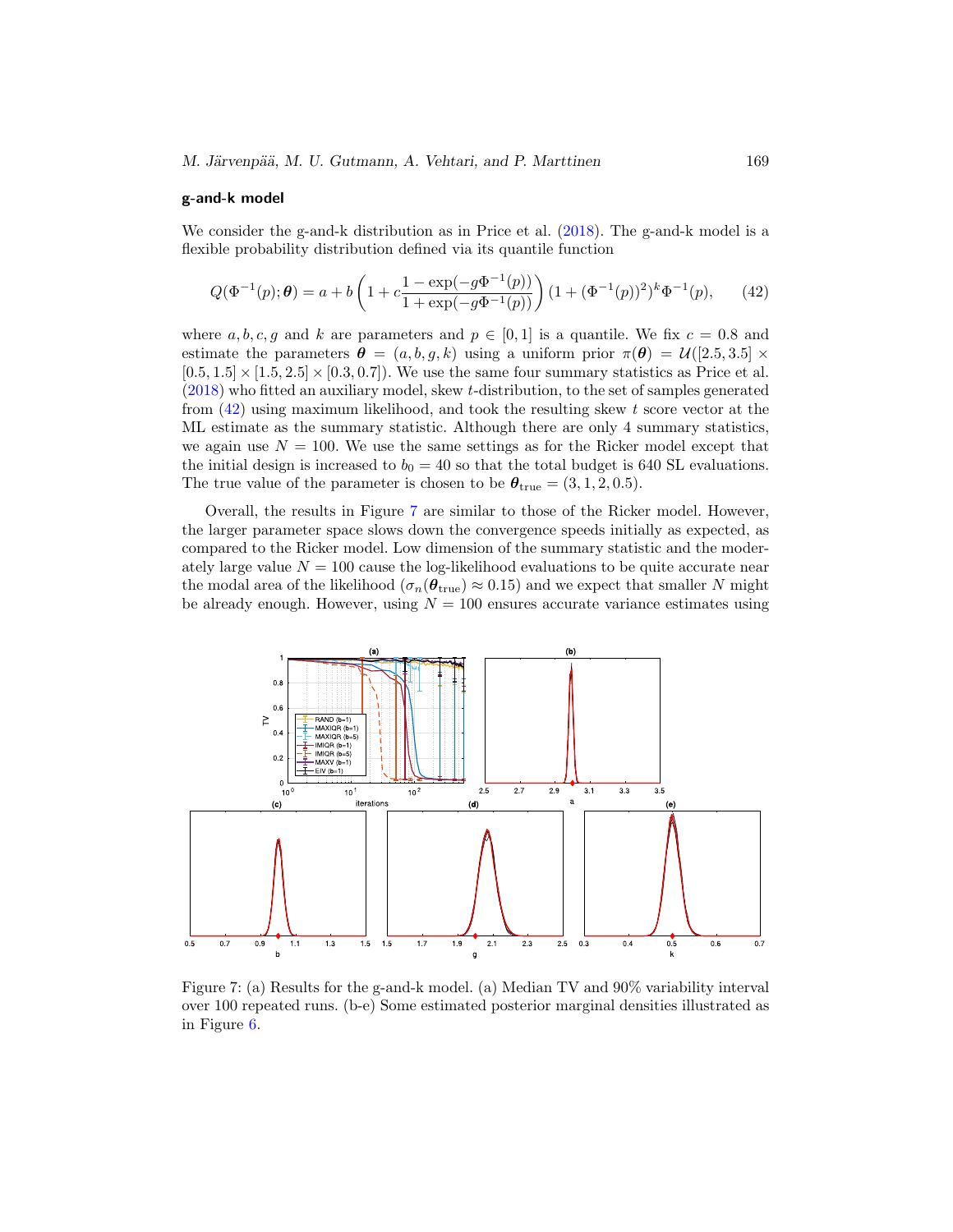the bootstrap. While MAXIQR strategy works almost as well as IMIQR on average, it completely fails in some individual repeated experiments producing long variability intervals in Figure [7](#page-23-1) leaving IMIQR as the only successful method.

#### **Effect of batch size**

As the last experiment, we investigate the improvements brought by the batch-sequential IMIQR strategy in the case of real-world simulation models. We use the Ricker and gand-k models from the previous subsections. The experiment details are the same except that we consider only IMIQR strategy with several batch sizes  $b \in \{2, 5, 10, 20, 30\}$ . The results in Figure [8](#page-24-0) show that, on average, the greedy batch-sequential IMIQR with batch sizes up to 30 produces as good approximations as the corresponding sequential strategy. The convergence speed is also improved almost linearly.

However, the variability in the quality of the estimated posteriors increases with larger batch sizes when the total budget of simulations is kept fixed. While most of the repeated runs of the algorithm have converged to excellent approximations in all cases as seen in Figure [8,](#page-24-0) there were some individual runs where the algorithm did not yet converge when the budget was used. The posterior estimate at the final iteration is often quite poor in these cases. Most of these happen with Ricker model when  $b \geq 20$ and with g-and-k model when  $b = 30$ . However, this behaviour is not surprising: When b is large, the complete batch is constructed using the same limited information which



<span id="page-24-0"></span>Figure 8: Results of the greedy batch strategy IMIQR with various batch sizes b for Ricker and g-and-k models. Top row shows the median TV over 100 repeated experiments and the bottom row shows the corresponding 90% quantile.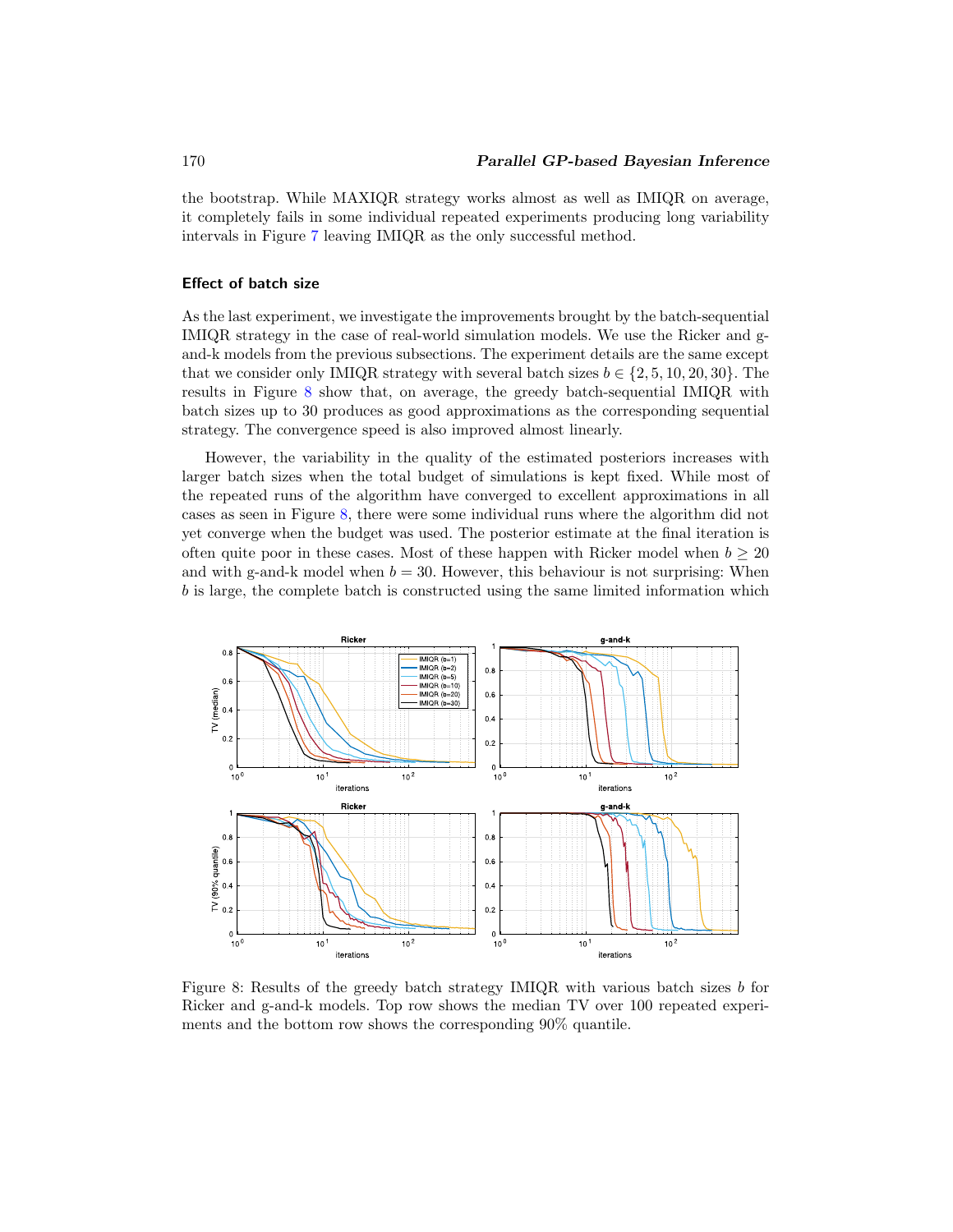<span id="page-25-1"></span>necessarily produces occasional poor batches providing little information. Furthermore, the importance density in [\(37\)](#page-16-1) is likely to get worse when the batch size is increased and cause the last points in the batch to be less useful. It is thus inevitable that the batch size should not be chosen too large. Nevertheless, it is seen that batch size  $b = 10$ already produces substantial gains (especially considering that further parallelisation is often possible with respect to  $N$ ) and produces consistently accurate posterior approximations.

## <span id="page-25-0"></span>**7 Discussion and conclusions**

If only a limited number of noisy log-likelihood evaluations can be computed, standard techniques such as MCMC become difficult to use for Bayesian inference. To tackle the problem, we constructed a hierarchical GP surrogate model for the noisy log-likelihood and discussed properties of the resulting estimators of the (unnormalised) posterior. We developed two batch-sequential strategies (EIV and IMIQR) based on Bayesian decision theory, to (semi-)optimally select the next evaluation locations and to parallelise the costly simulations. We also considered heuristic design strategies (MAXV and MAXIQR). We provided some theoretical analysis: We derived an approximate bound for the greedy optimisation of the batch IMIQR method using the concept of weak submodularity, showed a connection between the UCB (a common BO method) and the MAXIQR strategy, and between batch MAXIQR and the local penalisation method by Gonzalez et al. [\(2016](#page-28-7)). The proposed methods were investigated experimentally.

The IMIQR strategy was found to be robust both to violations of the GP surrogate model assumptions and to the heavy-tails of the resulting distributions. Unlike the other design strategies, it consistently produced posterior approximations comparable to the ground truth. Greedy batch-sequential IMIQR strategy was found to be highly useful to parallelise the potentially expensive simulations. In our experiments it produced substantial, sometimes even linear, speed improvements for batch sizes  $b \lesssim 20$ . We thus recommend the IMIQR strategy. In general we were able to obtain useful posterior approximations with 10, 000 to 20, 000 simulations that can be easily parallelised. This is considerably less than e.g. using (pseudo-marginal) MCMC requiring typically at least tens of thousands of iterations corresponding to millions of simulations, careful convergence assessment and tuning of the proposal density. Another important observation was that the heuristic strategies that evaluate where the current uncertainty is highest, despite their small computational cost and good performance in earlier studies with deterministic evaluations, worked poorly with noisy log-likelihood evaluations.

Similarly to other GP surrogate techniques such as BO, fitting the GP and finding the next evaluation locations by optimising the design criterion is however not free. Our unoptimised MATLAB implementations of MAXV and MAXIQR are fast, but optimisation of the EIV and IMIQR design criteria takes a couple of seconds in 2D and around 20 to 80 seconds per parameter in 3D and 4D. This means that the proposed algorithm is useful when the simulation time is several seconds or more, which is however true with many real-world simulation models. Furthermore, the quality of the posterior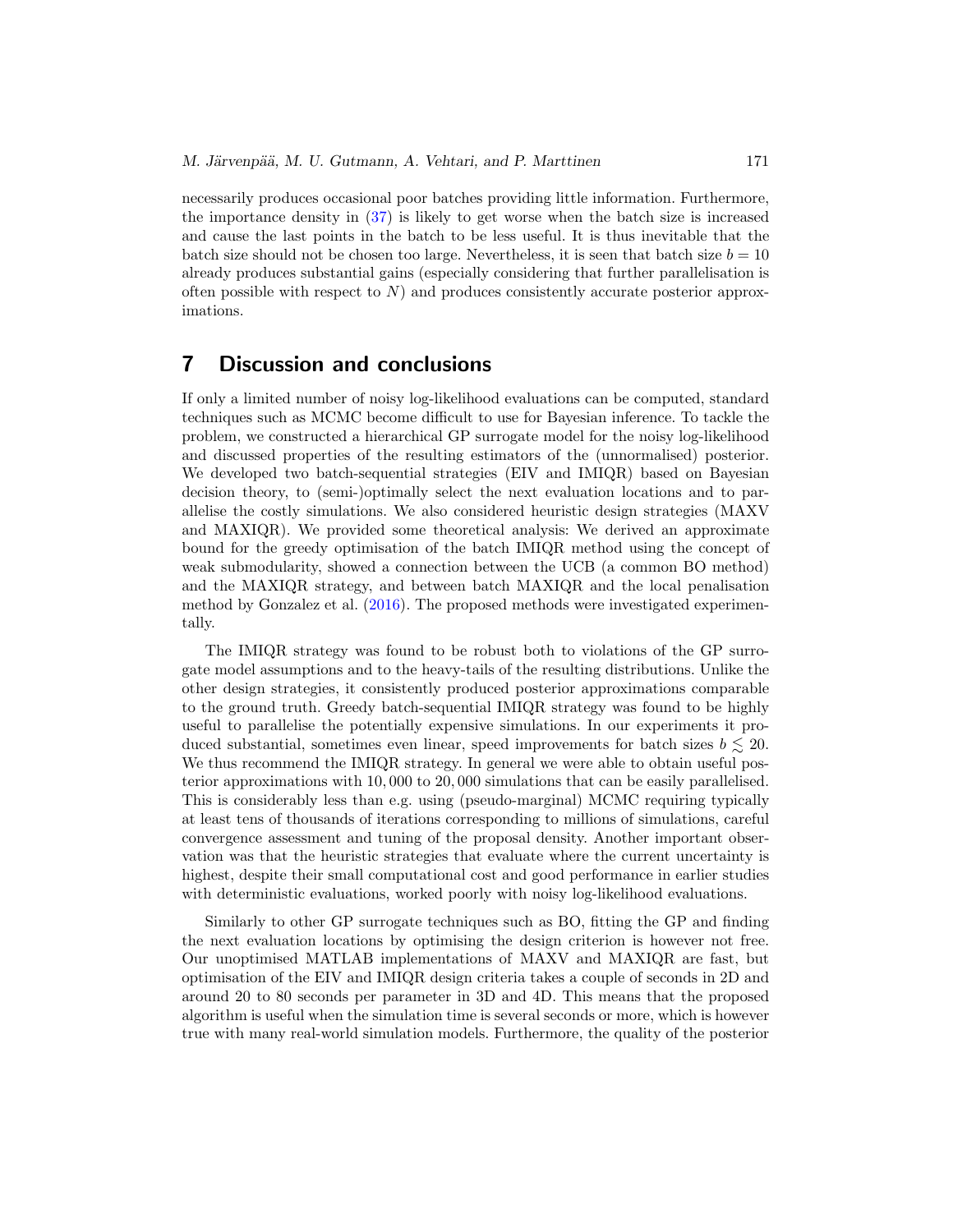<span id="page-26-2"></span>approximation also depends on the choice of the surrogate model. We used the same GP model in all of our experiments with no problem-specific tuning, which already produced good results. However, some problems would certainly benefit from further adjustment and incorporation of domain knowledge. For example, if the likelihood is expected to be flat, a GP prior with a constant mean function might be appropriate.

In this work, similarly to Rasmussen [\(2003](#page-30-3)); Wilkinson [\(2014\)](#page-31-2); Kandasamy et al. [\(2015\)](#page-29-4); Gutmann and Corander [\(2016](#page-28-1)); Drovandi et al. [\(2018\)](#page-28-0), we built our surrogate GP model for the log-likelihood. An alternative way would be to model the summary statistics. Meeds and Welling [\(2014\)](#page-30-4) used such an approach but they assumed that the summary statistics are independent. However, modelling the scalar-valued loglikelihood is simpler and our approach also applies as such to non-ABC scenarios with exact (but potentially expensive) log-likelihood evaluations as in Osborne et al. [\(2012\)](#page-30-7); Kandasamy et al. [\(2015](#page-29-4)); Wang and Li [\(2018](#page-31-1)); Acerbi [\(2018\)](#page-26-0). Gutmann and Corander  $(2016)$ ; Järvenpää et al.  $(2018, 2019)$  $(2018, 2019)$  $(2018, 2019)$  modelled the discrepancy between simulated and observed data with a GP and obtained reasonable posterior approximations with only a few hundred model simulations. Here we need N repeated simulations just to compute the log-likelihood for a single parameter value, which can be seen as the price of not having to specify an explicit discrepancy measure and the ABC tolerance.

We see several avenues for future research. The consistency and convergence rates of our algorithms could be investigated theoretically. Some work towards that direction has been done by Bect et al. [\(2019](#page-27-11)); Stuart and Teckentrup [\(2018\)](#page-31-10). Adaptive control of the number of repeated simulations  $N$  could likely be used to further reduce the number of simulations required, possibly as in Picheny et al. [\(2013](#page-30-12)). Some simulation models may behave unexpectedly near the boundaries of the parameter space violating GP model assumptions as we saw with the Ricker model in Section [6.](#page-18-0) Similarly, situations where the prior is significantly more diffuse than the posterior may be unsuitable for our approach that relies on a global GP surrogate. Consequently, it would be useful to learn adaptively not only where to evaluate next but also which parameter regions to rule out completely. This could be done as in Wilkinson [\(2014\)](#page-31-2) or possibly by adapting ideas from the constrained BO literature (Gardner et al., [2014](#page-28-12); Sui et al., [2015](#page-31-12)).

## **Supplementary Material**

Supplementary material of "Parallel Gaussian process surrogate Bayesian inference with noisy likelihood evaluations"

(DOI: [10.1214/20-BA1200SUPP;](https://doi.org/10.1214/20-BA1200SUPP) .pdf). The supplementary material contains proofs, implementation details and additional experimental results.

## **References**

- <span id="page-26-0"></span>Acerbi, L. (2018). "Variational Bayesian Monte Carlo." In Advances in Neural Infor-mation Processing Systems 31, 8223–8233. [148,](#page-2-0) [158,](#page-12-2) [172](#page-26-2)
- <span id="page-26-1"></span>An, Z., Nott, D. J., and Drovandi, C. (2019a). "Robust Bayesian synthetic likelihood via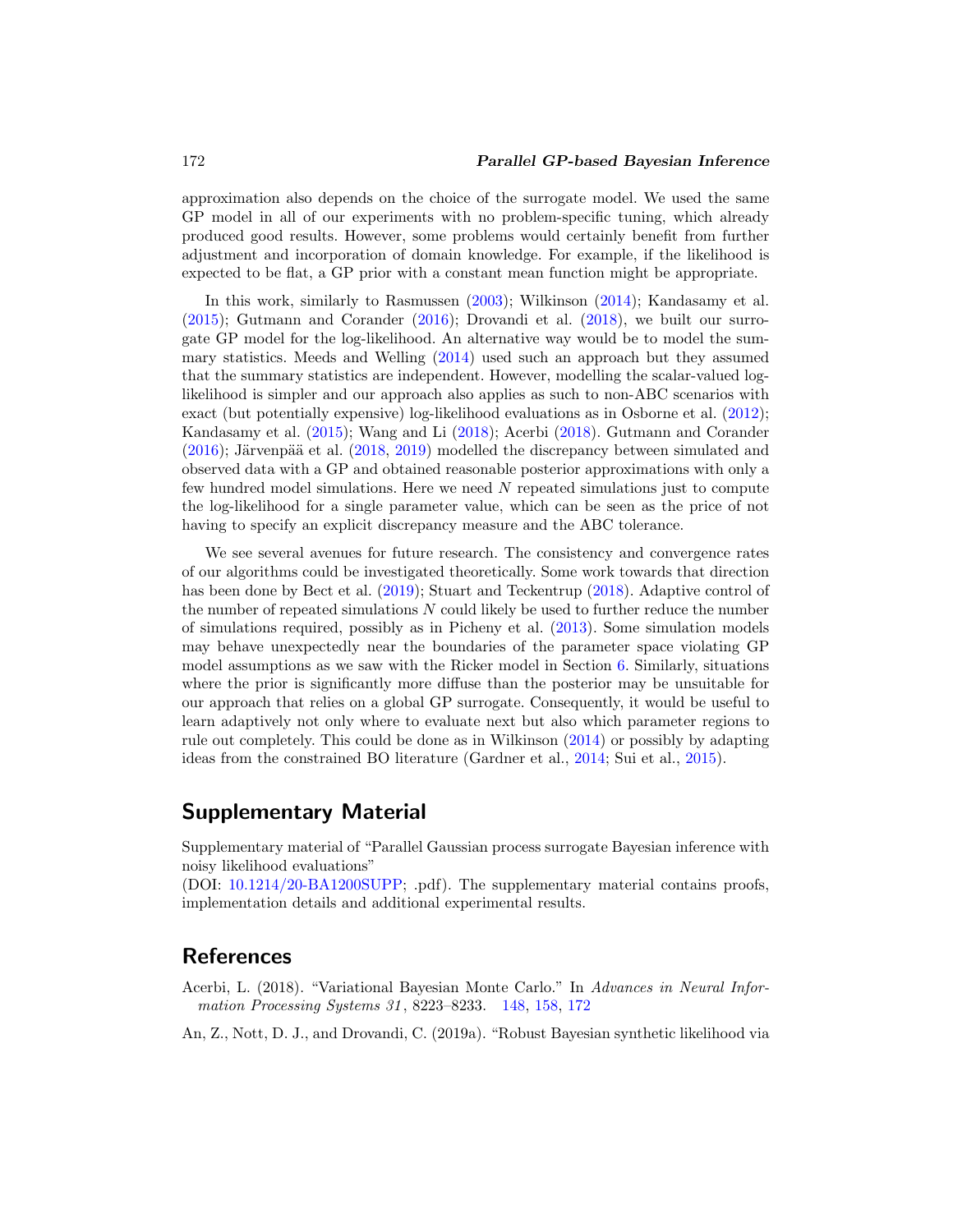a semi-parametric approach." Statistics and Computing. [MR4065218.](https://www.ams.org/mathscinet-getitem?mr=4065218) doi: [https://](https://doi.org/10.1007/s11222-019-09904-x) [doi.org/10.1007/s11222-019-09904-x](https://doi.org/10.1007/s11222-019-09904-x). [150](#page-4-4)

- <span id="page-27-6"></span>An, Z., South, L. F., Nott, D. J., and Drovandi, C. C. (2019b). "Accelerating Bayesian Synthetic Likelihood with the Graphical Lasso." Journal of Computational and Graphical Statistics, 28(2): 471–475. [MR3974895.](https://www.ams.org/mathscinet-getitem?mr=3974895) doi: [https://doi.org/10.1080/](https://doi.org/10.1080/10618600.2018.1537928) [10618600.2018.1537928](https://doi.org/10.1080/10618600.2018.1537928). [150](#page-4-4)
- <span id="page-27-10"></span>Ankenman, B., Nelson, B. L., and Staum, J. (2010). "Stochastic Kriging for Simulation Metamodeling." Operations Research, 58(2): 371–382. [MR2674803.](https://www.ams.org/mathscinet-getitem?mr=2674803) doi: [https://](https://doi.org/10.1287/opre.1090.0754) [doi.org/10.1287/opre.1090.0754](https://doi.org/10.1287/opre.1090.0754). [162](#page-16-2)
- <span id="page-27-3"></span>Azimi, J., Alan, F., and Fern, X. Z. (2010). "Batch Bayesian Optimization via Simulation Matching." In Advances in Neural Information Processing Systems 23 , 109–117. [148](#page-2-0)
- <span id="page-27-9"></span>Bach, F. (2013). Learning with Submodular Functions: A Convex Optimization Perspective. Hanover, MA, USA: Now Publishers Inc. [159](#page-13-4)
- <span id="page-27-0"></span>Beaumont, M. A., Zhang, W., and Balding, D. J. (2002). "Approximate Bayesian computation in population genetics." Genetics, 162(4): 2025–2035. [147](#page-1-2)
- <span id="page-27-11"></span>Bect, J., Bachoc, F., and Ginsbourger, D. (2019). "A supermartingale approach to Gaussian process based sequential design of experiments." *Bernoulli*, 25(4A): 2883– 2919. [MR4003568.](https://www.ams.org/mathscinet-getitem?mr=4003568) doi: <https://doi.org/10.3150/18-BEJ1074>. [172](#page-26-2)
- <span id="page-27-4"></span>Bect, J., Ginsbourger, D., Li, L., Picheny, V., and Vazquez, E. (2012). "Sequential design of computer experiments for the estimation of a probability of failure." Statistics and Computing, 22(3): 773–793. [MR2909621.](https://www.ams.org/mathscinet-getitem?mr=2909621) doi: [https://doi.org/10.1007/](https://doi.org/10.1007/s11222-011-9241-4) [s11222-011-9241-4](https://doi.org/10.1007/s11222-011-9241-4). [149,](#page-3-2) [157](#page-11-1)
- <span id="page-27-8"></span>Briol, F.-X., Oates, C. J., Girolami, M., Osborne, M. A., and Sejdinovic, D. (2019). "Probabilistic Integration: A Role in Statistical Computation?" Statistical Science, 34(1): 1–22. [MR3938958.](https://www.ams.org/mathscinet-getitem?mr=3938958) doi: <https://doi.org/10.1214/18-STS660>. [152](#page-6-5)
- <span id="page-27-2"></span>Brochu, E., Cora, V. M., and de Freitas, N. (2010). "A tutorial on Bayesian optimization of expensive cost functions, with application to active user modeling and hierarchical reinforcement learning." Available at: <https://arxiv.org/abs/1012.2599>. [148](#page-2-0)
- <span id="page-27-1"></span>Chai, H. R. and Garnett, R. (2019). "Improving Quadrature for Constrained Integrands." In The 22nd International Conference on Artificial Intelligence and Statistics, 2751–2759. [148](#page-2-0)
- <span id="page-27-5"></span>Chevalier, C., Bect, J., Ginsbourger, D., Vazquez, E., Picheny, V., and Richet, Y. (2014). "Fast Parallel Kriging-Based Stepwise Uncertainty Reduction With Application to the Identification of an Excursion Set." Technometrics, 56(4): 455–465. [MR3290615.](https://www.ams.org/mathscinet-getitem?mr=3290615) doi: <https://doi.org/10.1080/00401706.2013.860918>. [149,](#page-3-2) [161,](#page-15-1) [162](#page-16-2)
- <span id="page-27-7"></span>Cockayne, J., Oates, C., Sullivan, T., and Girolami, M. (2019). "Bayesian Probabilistic Numerical Methods." SIAM Review, 61(4): 756–789. [MR4027836.](https://www.ams.org/mathscinet-getitem?mr=4027836) doi: [https://doi.](https://doi.org/10.1137/17M1139357) [org/10.1137/17M1139357](https://doi.org/10.1137/17M1139357). [152](#page-6-5)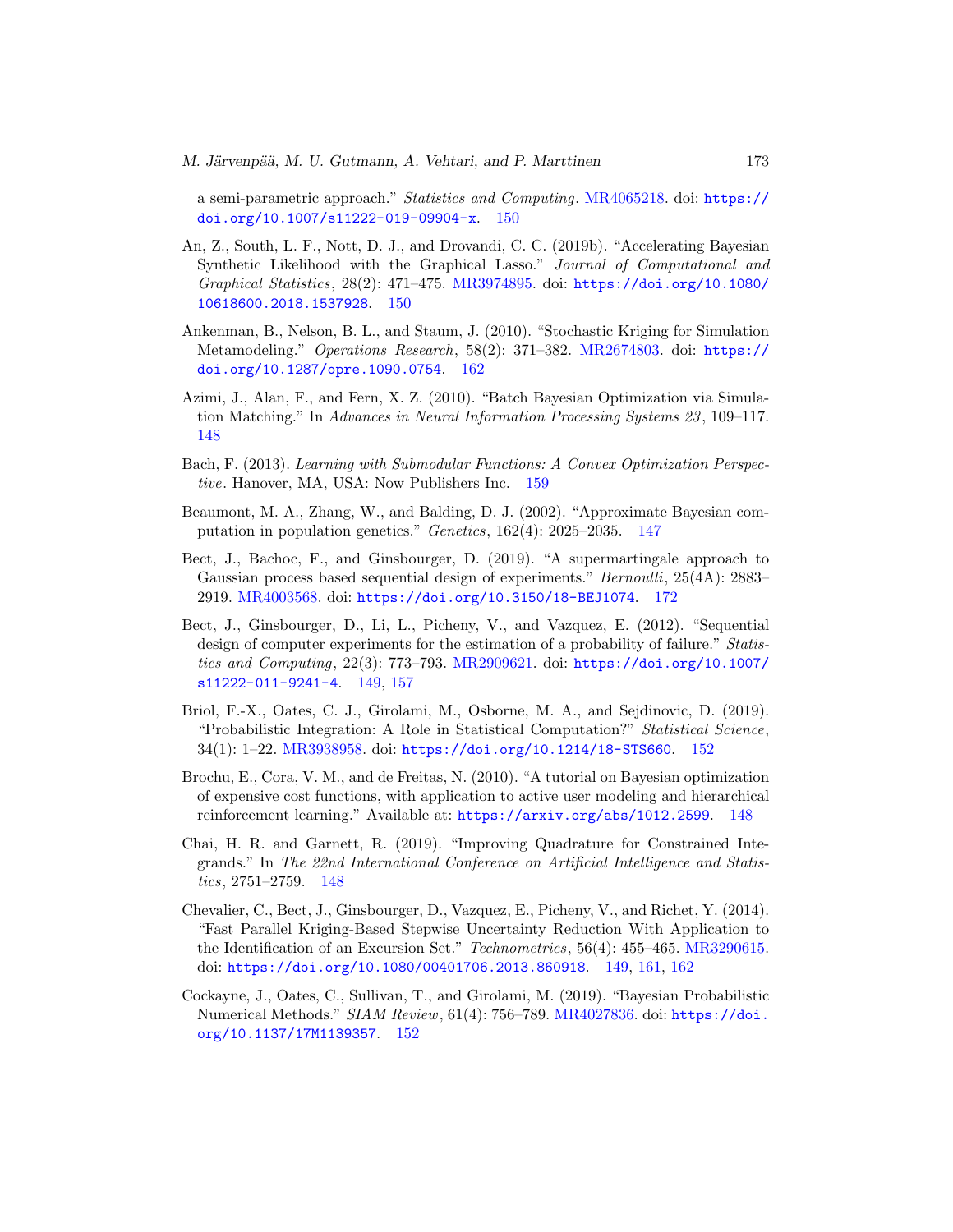- <span id="page-28-5"></span>Contal, E., Buffoni, D., Robicquet, A., and Vayatis, N. (2013). "Parallel Gaussian process optimization with upper confidence bound and pure exploration." In Lecture Notes in Computer Science. [148](#page-2-0)
- <span id="page-28-6"></span>Desautels, T., Krause, A., and Burdick, J. W. (2014). "Parallelizing Exploration-Exploitation Tradeoffs in Gaussian Process Bandit Optimization." Journal of Machine Learning Research, 15: 4053–4103. [MR3317214.](https://www.ams.org/mathscinet-getitem?mr=3317214) [148,](#page-2-0) [163](#page-17-4)
- <span id="page-28-0"></span>Drovandi, C. C., Moores, M. T., and Boys, R. J. (2018). "Accelerating pseudo-marginal MCMC using Gaussian processes." Computational Statistics & Data Analysis, 118: 1– 17. [MR3715260.](https://www.ams.org/mathscinet-getitem?mr=3715260) doi: <https://doi.org/10.1016/j.csda.2017.09.002>. [148,](#page-2-0) [151,](#page-5-2) [172](#page-26-2)
- <span id="page-28-8"></span>Frazier, D. T., Nott, D. J., Drovandi, C., and Kohn, R. (2019). "Bayesian inference using synthetic likelihood: asymptotics and adjustments." Available at: [https://](https://arxiv.org/abs/1902.04827) [arxiv.org/abs/1902.04827](https://arxiv.org/abs/1902.04827). [150](#page-4-4)
- <span id="page-28-12"></span>Gardner, J., Kusner, M., Zhixiang, Weinberger, K., and Cunningham, J. (2014). "Bayesian Optimization with Inequality Constraints." In Proceedings of the 31st International Conference on Machine Learning, volume 32, 937–945. [172](#page-26-2)
- <span id="page-28-4"></span>Ginsbourger, D., Le Riche, R., and Carraro, L. (2010). Kriging Is Well-Suited to Parallelize Optimization, 131–162. Berlin, Heidelberg: Springer Berlin Heidelberg. [148,](#page-2-0) [158,](#page-12-2) [159,](#page-13-4) [163](#page-17-4)
- <span id="page-28-7"></span>Gonzalez, J., Dai, Z., Lawrence, N. D., and Hennig, P. (2016). "Batch Bayesian Optimization via Local Penalization." In International Conference on Artificial Intelligence and Statistics, 1, 648–657. [148,](#page-2-0) [163,](#page-17-4) [164,](#page-18-1) [171](#page-25-1)
- <span id="page-28-9"></span>González, J., Osborne, M., and Lawrence, N. D. (2016). "GLASSES: Relieving The Myopia of Bayesian Optimisation." In Proceedings of the Nineteenth International Workshop on Artificial Intelligence and Statistics. [157](#page-11-1)
- <span id="page-28-3"></span>Gunter, T., Osborne, M. A., Garnett, R., Hennig, P., and Roberts, S. J. (2014). "Sampling for Inference in Probabilistic Models with Fast Bayesian Quadrature." In Advances in Neural Information Processing Systems 27 , 2789–2797. [148,](#page-2-0) [158,](#page-12-2) [163](#page-17-4)
- <span id="page-28-1"></span>Gutmann, M. U. and Corander, J. (2016). "Bayesian optimization for likelihood-free inference of simulator-based statistical models." Journal of Machine Learning Research, 17(125): 1–47. [MR3555016.](https://www.ams.org/mathscinet-getitem?mr=3555016) [148,](#page-2-0) [149,](#page-3-2) [151,](#page-5-2) [168,](#page-22-1) [172](#page-26-2)
- <span id="page-28-2"></span>Hennig, P., Osborne, M. A., and Girolami, M. (2015). "Probabilistic numerics and uncertainty in computations." Proceedings of the Royal Society of London A: Mathematical, Physical and Engineering Sciences, 471(2179): 20150142. [MR3378744.](https://www.ams.org/mathscinet-getitem?mr=3378744) doi: [https://](https://doi.org/10.1098/rspa.2015.0142) [doi.org/10.1098/rspa.2015.0142](https://doi.org/10.1098/rspa.2015.0142). [148,](#page-2-0) [152](#page-6-5)
- <span id="page-28-10"></span>Hennig, P. and Schuler, C. J. (2012). "Entropy Search for Information-Efficient Global Optimization." Journal of Machine Learning Research, 13(1999): 1809–1837. [MR2956343.](https://www.ams.org/mathscinet-getitem?mr=2956343) [161](#page-15-1)

<span id="page-28-11"></span>Hern´andez-Lobato, J. M., Hoffman, M. W., and Ghahramani, Z. (2014). "Predictive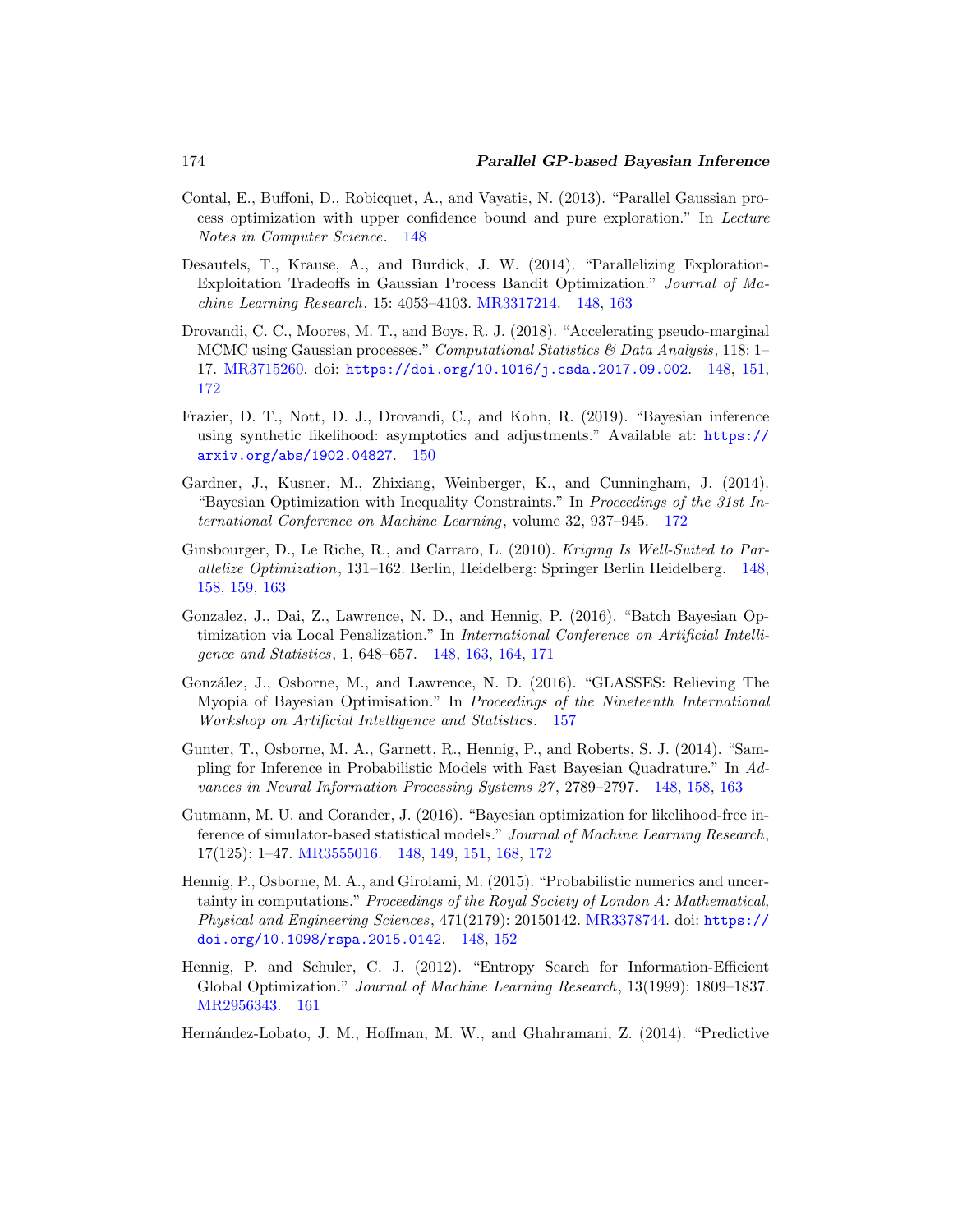Entropy Search for Efficient Global Optimization of Black-box Functions." Advances in Neural Information Processing Systems 28 , 1–9. [161](#page-15-1)

- <span id="page-29-5"></span>Jabot, F., Lagarrigues, G., Courbaud, B., and Dumoulin, N. (2014). "A comparison of emulation methods for Approximate Bayesian Computation." Available at: [http://](http://arxiv.org/abs/1412.7560) [arxiv.org/abs/1412.7560](http://arxiv.org/abs/1412.7560). [148](#page-2-0)
- <span id="page-29-6"></span>Järvenpää, M., Gutmann, M. U., Pleska, A., Vehtari, A., and Marttinen, P. (2019). "Efficient Acquisition Rules for Model-Based Approximate Bayesian Computation." Bayesian Analysis, 14(2): 595–622. [MR3934099.](https://www.ams.org/mathscinet-getitem?mr=3934099) doi: [https://doi.org/10.1214/](https://doi.org/10.1214/18-BA1121) [18-BA1121](https://doi.org/10.1214/18-BA1121). [148,](#page-2-0) [149,](#page-3-2) [152,](#page-6-5) [154,](#page-8-3) [157,](#page-11-1) [158,](#page-12-2) [162,](#page-16-2) [172](#page-26-2)
- <span id="page-29-2"></span>Järvenpää, M., Gutmann, M. U., Vehtari, A., and Marttinen, P. (2018). "Gaussian process modelling in approximate Bayesian computation to estimate horizontal gene transfer in bacteria." The Annals of Applied Statistics, 12(4): 2228–2251. [MR3875699.](https://www.ams.org/mathscinet-getitem?mr=3875699) doi: <https://doi.org/10.1214/18-AOAS1150>. [147,](#page-1-2) [172](#page-26-2)
- <span id="page-29-9"></span>Järvenpää, M., Gutmann, M. U., Vehtari, A., and Marttinen, P. (2020). "Parallel Gaussian Process Surrogate Bayesian Inference with Noisy Likelihood Evaluations – Supplementary Material." Bayesian Analysis. doi: [https://doi.org/10.1214/](https://doi.org/10.1214/20-BA1200SUPP) [20-BA1200SUPP](https://doi.org/10.1214/20-BA1200SUPP). [149](#page-3-2)
- <span id="page-29-4"></span>Kandasamy, K., Schneider, J., and Póczos, B. (2015). "Bayesian active learning for posterior estimation." In International Joint Conference on Artificial Intelligence, 3605–3611. [148,](#page-2-0) [149,](#page-3-2) [158,](#page-12-2) [163,](#page-17-4) [164,](#page-18-1) [172](#page-26-2)
- <span id="page-29-7"></span>Karvonen, T., Oates, C. J., and Särkkä, S. (2018). "A Bayes-Sard Cubature Method." In Advances in Neural Information Processing Systems 31 , 5886–5897. [MR4026668.](https://www.ams.org/mathscinet-getitem?mr=4026668) doi: <https://doi.org/10.1007/s11222-019-09896-8>. [148](#page-2-0)
- <span id="page-29-3"></span>Kennedy, M. C. and O'Hagan, A. (2001). "Bayesian calibration of computer models." Journal of the Royal Statistical Society: Series B (Statistical Methodology), 63(3): 425–464. [MR1858398.](https://www.ams.org/mathscinet-getitem?mr=1858398) doi: <https://doi.org/10.1111/1467-9868.00294>. [147](#page-1-2)
- <span id="page-29-11"></span>Krause, A. and Cevher, V. (2010). "Submodular Dictionary Selection for Sparse Representation." In Proceedings of the 27th International Conference on International Conference on Machine Learning, 567–574. [160](#page-14-3)
- <span id="page-29-10"></span>Krause, A., Singh, A., and Guestrin, C. (2008). "Near-Optimal Sensor Placements in Gaussian Processes: Theory, Efficient Algorithms and Empirical Studies." Journal of Machine Learning Research, 9: 235–284. [159,](#page-13-4) [160](#page-14-3)
- <span id="page-29-1"></span>Lintusaari, J., Gutmann, M. U., Dutta, R., Kaski, S., and Corander, J. (2017). "Fundamentals and Recent Developments in Approximate Bayesian Computation." Systematic biology, 66(1): e66–e82. [147,](#page-1-2) [149](#page-3-2)
- <span id="page-29-8"></span>Lyu, X., Binois, M., and Ludkovski, M. (2018). "Evaluating Gaussian Process Metamodels and Sequential Designs for Noisy Level Set Estimation." Available at: [http://](http://arxiv.org/abs/1807.06712) [arxiv.org/abs/1807.06712](http://arxiv.org/abs/1807.06712). [149,](#page-3-2) [154](#page-8-3)
- <span id="page-29-0"></span>Marin, J. M., Pudlo, P., Robert, C. P., and Ryder, R. J. (2012). "Approximate Bayesian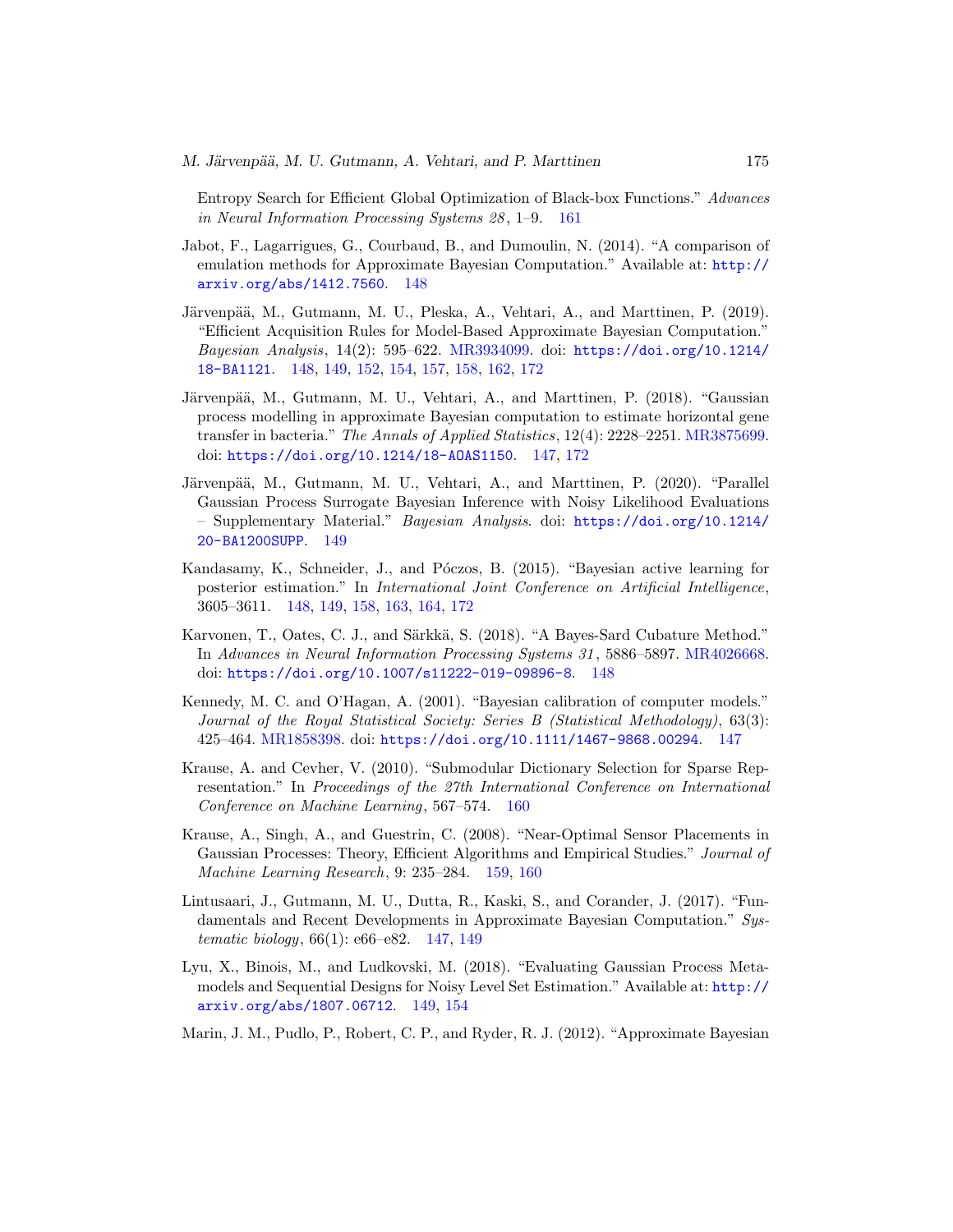computational methods." Statistics and Computing, 22(6): 1167–1180. [MR2992292.](https://www.ams.org/mathscinet-getitem?mr=2992292) doi: <https://doi.org/10.1007/s11222-011-9288-2>. [147,](#page-1-2) [149](#page-3-2)

- <span id="page-30-1"></span>Marttinen, P., Gutmann, M. U., Croucher, N. J., Hanage, W. P., and Corander, J. (2015). "Recombination produces coherent bacterial species clusters in both core and accessory genomes." Microbial Genomics, 1(5). [147](#page-1-2)
- <span id="page-30-4"></span>Meeds, E. and Welling, M. (2014). "GPS-ABC: Gaussian Process Surrogate Approximate Bayesian Computation." In Proceedings of the 30th Conference on Uncertainty in Artificial Intelligence. [148,](#page-2-0) [172](#page-26-2)
- <span id="page-30-11"></span>Nemhauser, G. L., Wolsey, L. A., and Fisher, M. L. (1978). "An analysis of approximations for maximizing submodular set functions—I." Mathematical Programming, 14(1): 265–294. [MR0503866.](https://www.ams.org/mathscinet-getitem?mr=0503866) doi: <https://doi.org/10.1007/BF01588971>. [159](#page-13-4)
- <span id="page-30-6"></span>O'Hagan, A. (1991). "Bayes-Hermite quadrature." Journal of Statistical Planning and Inference. [MR1144171.](https://www.ams.org/mathscinet-getitem?mr=1144171) doi: [https://doi.org/10.1016/0378-3758\(91\)90002-V](https://doi.org/10.1016/0378-3758(91)90002-V). [148](#page-2-0)
- <span id="page-30-8"></span>O'Hagan, A. and Kingman, J. F. C. (1978). "Curve Fitting and Optimal Design for Prediction." Journal of the Royal Statistical Society. Series B (Methodological), 40(1): 1–42. [MR0512140.](https://www.ams.org/mathscinet-getitem?mr=0512140) [151](#page-5-2)
- <span id="page-30-7"></span>Osborne, M. A., Duvenaud, D., Garnett, R., Rasmussen, C. E., Roberts, S. J., and Ghahramani, Z. (2012). "Active Learning of Model Evidence Using Bayesian Quadrature." Advances in Neural Information Processing Systems 26 , 1–9. [148,](#page-2-0) [172](#page-26-2)
- <span id="page-30-12"></span>Picheny, V., Ginsbourger, D., Richet, Y., and Caplin, G. (2013). "Quantile-Based Optimization of Noisy Computer Experiments With Tunable Precision." Technometrics, 55(1): 2–13. [MR3038476.](https://www.ams.org/mathscinet-getitem?mr=3038476) doi: <https://doi.org/10.1080/00401706.2012.707580>. [172](#page-26-2)
- <span id="page-30-5"></span>Price, L. F., Drovandi, C. C., Lee, A., and Nott, D. J. (2018). "Bayesian Synthetic Likelihood." Journal of Computational and Graphical Statistics, 27(1): 1–11. [MR3788296.](https://www.ams.org/mathscinet-getitem?mr=3788296) doi: <https://doi.org/10.1080/10618600.2017.1302882>. [148,](#page-2-0) [149,](#page-3-2) [150,](#page-4-4) [168,](#page-22-1) [169](#page-23-2)
- <span id="page-30-3"></span>Rasmussen, C. E. (2003). "Gaussian Processes to Speed up Hybrid Monte Carlo for Expensive Bayesian Integrals." Bayesian Statistics 7 , 651–659. [MR2003529.](https://www.ams.org/mathscinet-getitem?mr=2003529) [148,](#page-2-0) [172](#page-26-2)
- <span id="page-30-2"></span>Rasmussen, C. E. and Williams, C. K. I. (2006). Gaussian Processes for Machine Learning. The MIT Press. [MR2514435.](https://www.ams.org/mathscinet-getitem?mr=2514435) [147,](#page-1-2) [151](#page-5-2)
- <span id="page-30-9"></span>Riihimäki, J. and Vehtari, A. (2014). "Laplace Approximation for Logistic Gaussian Process Density Estimation and Regression." Bayesian Analysis, 9(2): 425–448. [MR3217002.](https://www.ams.org/mathscinet-getitem?mr=3217002) doi: <https://doi.org/10.1214/14-BA872>. [151](#page-5-2)
- <span id="page-30-10"></span>Robert, C. P. (2007). The Bayesian Choice. New York: Springer, second edition. [MR2723361.](https://www.ams.org/mathscinet-getitem?mr=2723361) [152](#page-6-5)
- <span id="page-30-0"></span>Robert, C. P. and Casella, G. (2004). Monte Carlo Statistical Methods. New York: Springer, second edition. [MR2080278.](https://www.ams.org/mathscinet-getitem?mr=2080278) doi: [https://doi.org/10.1007/](https://doi.org/10.1007/978-1-4757-4145-2) [978-1-4757-4145-2](https://doi.org/10.1007/978-1-4757-4145-2). [147](#page-1-2)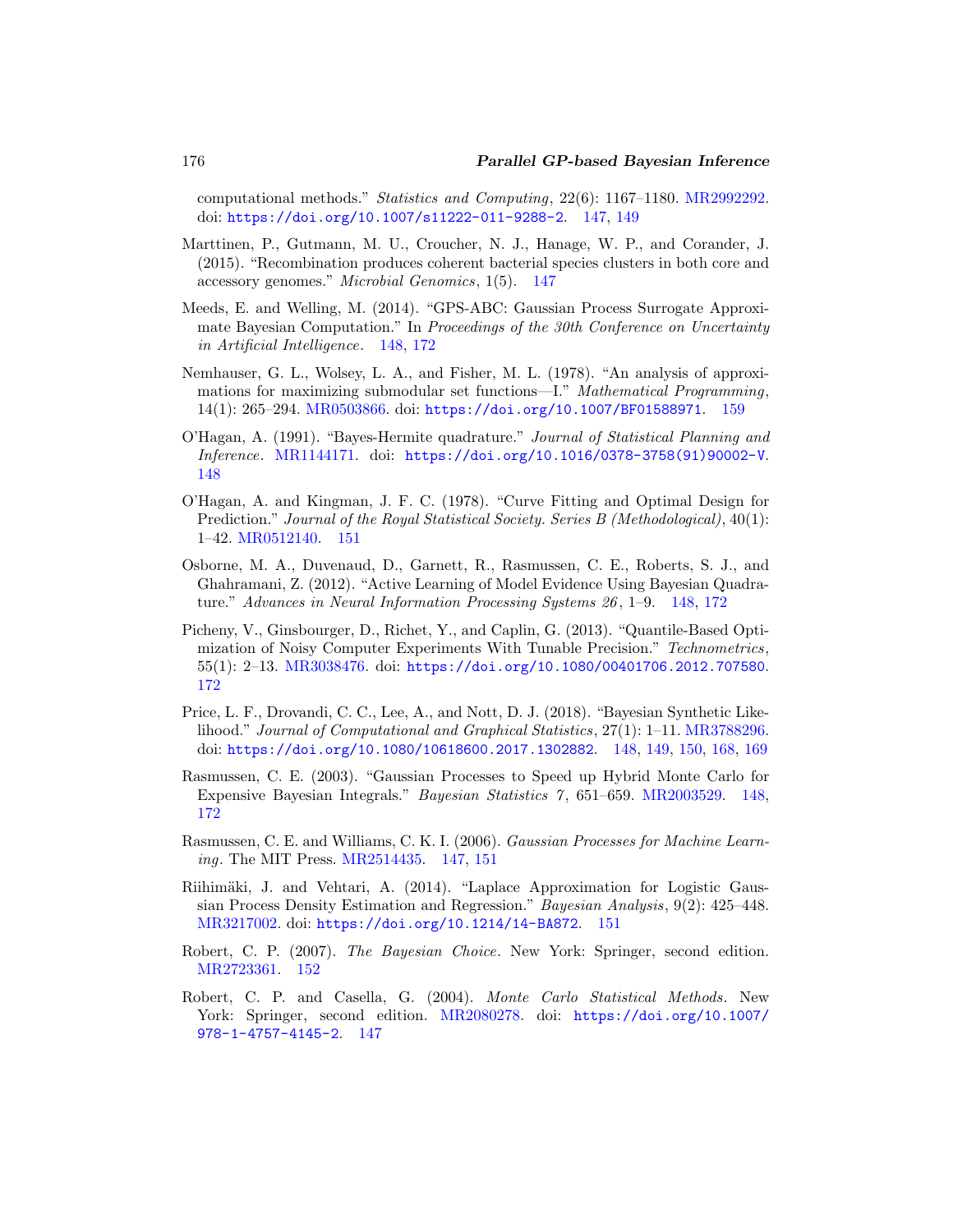- <span id="page-31-6"></span>Shah, A. and Ghahramani, Z. (2015). "Parallel Predictive Entropy Search for Batch Global Optimization of Expensive Objective Functions." In Advances in Neural Information Processing Systems 28 , 12. [148](#page-2-0)
- <span id="page-31-4"></span>Shahriari, B., Swersky, K., Wang, Z., Adams, R. P., and de Freitas, N. (2015). "Taking the human out of the loop: A review of Bayesian optimization." Proceedings of the IEEE, 104(1). [148,](#page-2-0) [163](#page-17-4)
- <span id="page-31-0"></span>Sinsbeck, M. and Nowak, W. (2017). "Sequential Design of Computer Experiments for the Solution of Bayesian Inverse Problems." SIAM/ASA Journal on Uncertainty Quantification, 5(1): 640–664. [MR3679325.](https://www.ams.org/mathscinet-getitem?mr=3679325) doi: [https://doi.org/10.1137/](https://doi.org/10.1137/15M1047659) [15M1047659](https://doi.org/10.1137/15M1047659). [148,](#page-2-0) [152,](#page-6-5) [157,](#page-11-1) [158](#page-12-2)
- <span id="page-31-5"></span>Snoek, J., Larochelle, H., and Adams, R. P. (2012). "Practical Bayesian optimization of machine learning algorithms." In Advances in Neural Information Processing Systems 25 , 1–9. [148,](#page-2-0) [159,](#page-13-4) [163](#page-17-4)
- <span id="page-31-11"></span>Srinivas, N., Krause, A., Kakade, S., and Seeger, M. (2010). "Gaussian Process Optimization in the Bandit Setting: No Regret and Experimental Design." In Proceedings of the 27th International Conference on Machine Learning, 1015–1022. [MR2952544.](https://www.ams.org/mathscinet-getitem?mr=2952544) doi: <https://doi.org/10.1109/TIT.2011.2182033>. [163](#page-17-4)
- <span id="page-31-10"></span>Stuart, A. M. and Teckentrup, A. L. (2018). "Posterior consistency for Gaussian process approximations of Bayesian posterior distributions." Mathematics for Computing, 87: 721–753. [MR3739215.](https://www.ams.org/mathscinet-getitem?mr=3739215) doi: <https://doi.org/10.1090/mcom/3244>. [154,](#page-8-3) [172](#page-26-2)
- <span id="page-31-12"></span>Sui, Y., Gotovos, A., Burdick, J., and Krause, A. (2015). "Safe Exploration for Optimization with Gaussian Processes." In Proceedings of the 32nd International Conference on Machine Learning, volume 37, 997–1005. [172](#page-26-2)
- <span id="page-31-9"></span>Thomas, O., Dutta, R., Corander, J., Kaski, S., and Gutmann, M. U. (2018). "Likelihood-free inference by ratio estimation." Available at: [https://arxiv.org/](https://arxiv.org/abs/1611.10242) [abs/1611.10242](https://arxiv.org/abs/1611.10242). [150](#page-4-4)
- <span id="page-31-8"></span>Turner, B. M. and Van Zandt, T. (2012). "A tutorial on approximate Bayesian computation." Journal of Mathematical Psychology, 56(2): 69–85. [MR2909506.](https://www.ams.org/mathscinet-getitem?mr=2909506) doi: [https://](https://doi.org/10.1016/j.jmp.2012.02.005) [doi.org/10.1016/j.jmp.2012.02.005](https://doi.org/10.1016/j.jmp.2012.02.005). [149](#page-3-2)
- <span id="page-31-1"></span>Wang, H. and Li, J. (2018). "Adaptive Gaussian Process Approximation for Bayesian Inference with Expensive Likelihood Functions." Neural Computation, 30(11): 3072– 3094. [MR3873817.](https://www.ams.org/mathscinet-getitem?mr=3873817) doi: [https://doi.org/10.1162/neco\\_a\\_01127](https://doi.org/10.1162/neco_a_01127). [148,](#page-2-0) [172](#page-26-2)
- <span id="page-31-2"></span>Wilkinson, R. D. (2014). "Accelerating ABC methods using Gaussian processes." In Proceedings of the 17th International Conference on Artificial Intelligence and Statistics. [148,](#page-2-0) [151,](#page-5-2) [162,](#page-16-2) [172](#page-26-2)
- <span id="page-31-7"></span>Wilson, J., Hutter, F., and Deisenroth, M. (2018). "Maximizing acquisition functions for Bayesian optimization." In Advances in Neural Information Processing Systems 31 , 9906–9917. [148,](#page-2-0) [159](#page-13-4)
- <span id="page-31-3"></span>Wood, S. N. (2010). "Statistical inference for noisy nonlinear ecological dynamic systems." Nature, 466: 1102–1104. [148,](#page-2-0) [149,](#page-3-2) [167,](#page-21-3) [168](#page-22-1)